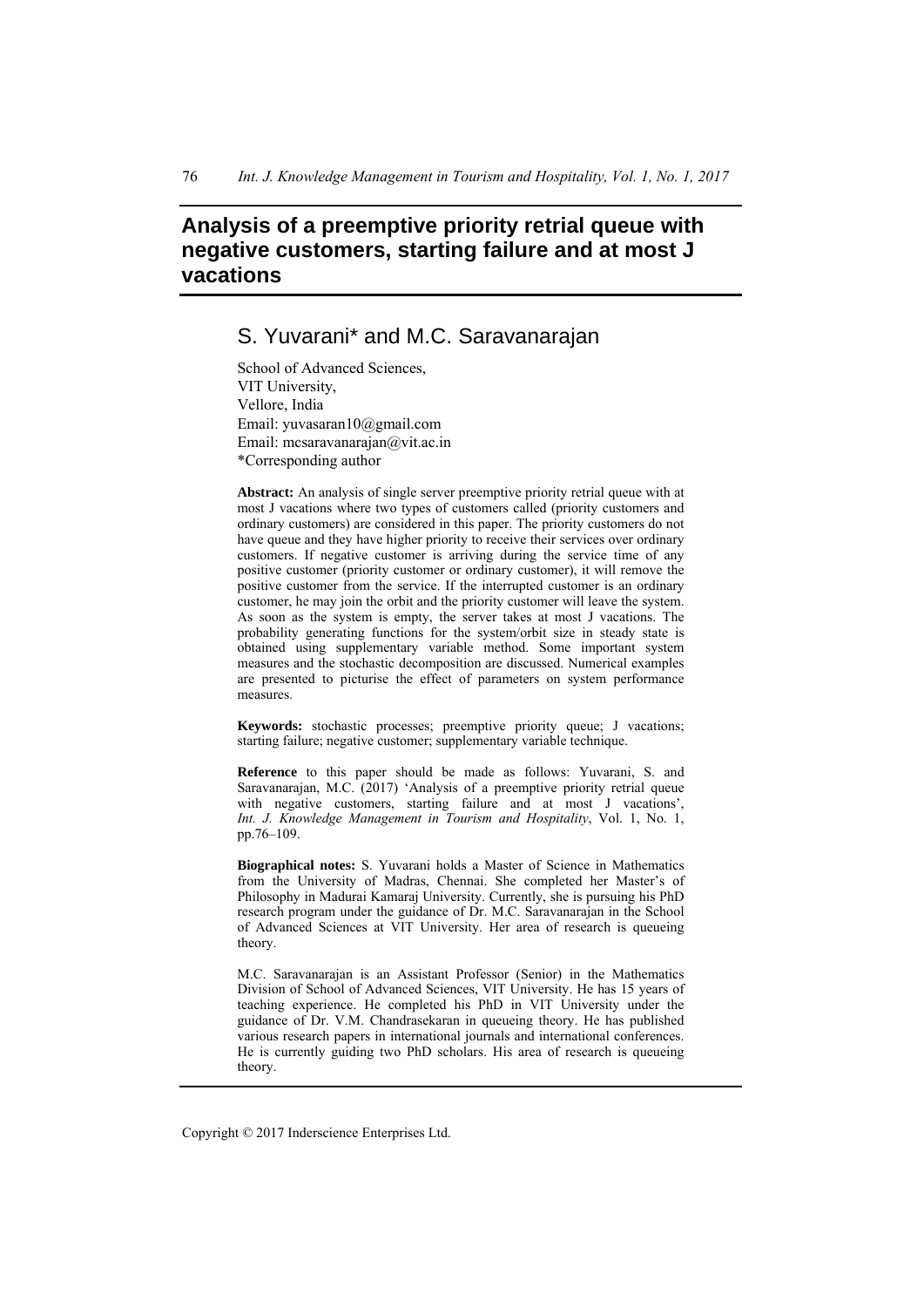#### **1 Introduction**

Queueing theory is recognised as an important research area due to many applications in different areas like communication networks, transportation networks, operation systems and production lines. Gomez-Corral (2006) is given the general models of queueing in various aspects. Retrial queues are defined as the repeated trials such that the new customer who found the server busy upon arrival is requested to leave the service area and join a trial group, called orbit. After some time (retrial time) the customer in the orbit can repeat their request for service according to FCFS. Any arbitrary customer in the orbit who repeats the request for service is independent of the other customers in the orbit. Upon the arrival of a customer, if the server is busy or under repair or on vacation, the customer will join the orbit and try his luck again for some time later. This kind of (retrial) queue plays a superior role in computer networks, telecommunication, telephone systems communication protocols, retail shopping queues, etc.

In the earlier years, retrial queues with two varieties of customers have been widely studied by many of the researchers, Artalejo et al. (2001), Wang (2008) and Liu and Gao (2011). The high priority customers are formed in the queue or not in the queue and served according to the discipline of preemptive or non-preemptive. If blocked pool of customers, low priority customers (called as ordinary customers) leave the system and join the retrial group to retry its service after some time when the server is free. Mostly, in many systems, an arriving higher priority customer will push out the lower priority customers from the service to the queue or into the orbit. According to the above concepts, Choi and Chang (1999) first studied a priority retrial queue, in which priority customers do not preempt the ordinary customers and are queued in FCFS discipline. Krishnakumar et al. (2002) deliberated a single server retrial queueing system with preemptive resume and two-phase service. Liu and Wu (2009) considered a Markovian arrival process of queues with preemptive resume, negative customers, and multiple vacations which present the importance of a preemptive resume in practical situations. In recent times, Wu and Lian (2013) studied a single-server retrial G-queue with priority and unreliable server under Bernoulli vacation schedule. For a comprehensive analysis of priority queueing models, the reader may refer Liu and Gao (2011), Senthilkumar et al. (2013). Peng (2016) have discussed the discrete-time  $Geo/G/1$  retrial queueing system with preemptive resume. Gao (2015) have analysed about the preemptive priority queues with general times. Yuvarani and Saravanarajan, (2015) have discussed the preemptive priority retrial queue with single vacation and server breakdown.

The concept of the positive and negative customer is widely discussed by many researchers recently, due to their several extensive applications such as communications networks, server breakdown, and manufacturing system. The positive customer who comes to the system will get the service in the normal manner. The negative customer arrives at the system only when the positive customer is in service. This type of negative customer do not form any queue and they do not get any type of service. After some repair the negative customer will vanish from the system and reduce one positive customer may in service, then the positive may leave the system or join the queue again for another service. Negative customers have been considered as a virus, inhibitor signals, system or server disaster in communication, and operation mistakes. Wang and Zhang (2009) discussed retrial queues with negative customers and unreliable server. Some authors like Gao (2014), Yang et al. (2013) and Wu and Lian (2013) discussed different types of queueing models dealing with the presence of negative customers.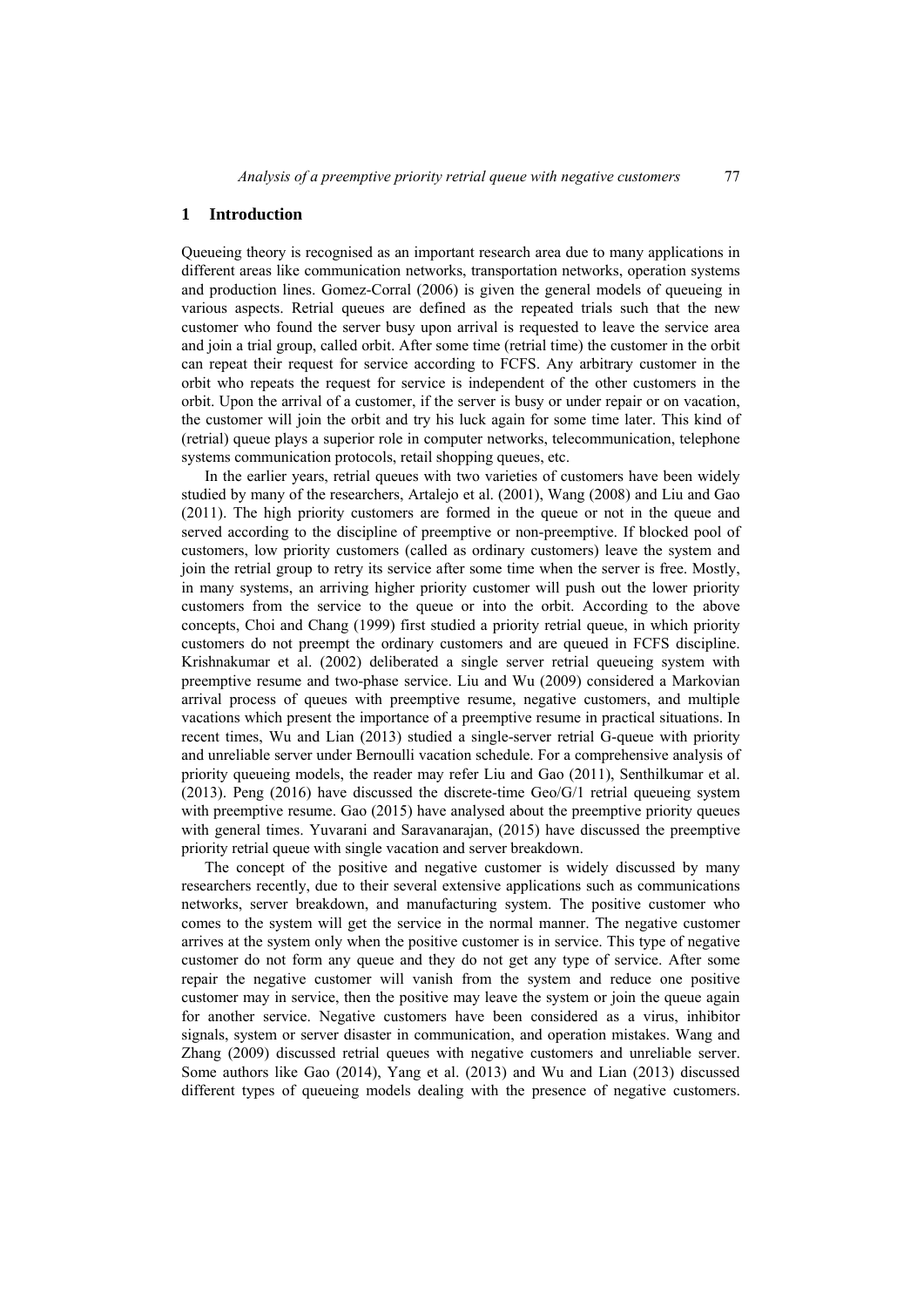Dimitriou (2013) have considered a preemptive resume priority retrial queue with State dependent arrivals, unreliable server and negative customers. Kirupa and Chandrika (2015) have analysed the concepts of batch arrival queue with negative customer, feedback and multi-optional service.

A vacation queueing model is considered as an extension of the standard queueing system in which server may not be available for a period of time due to many reasons, like being checked for maintenance, any damage occurred to the server or simply it is taking a break. The period of time taken to come out of the server absence is considered as a server vacation. The server vacation models are essential for the systems in which server wants to utilise the idle time for many purposes. Various authors have analysed queueing models of server vacations with many combinations. A literature survey on queueing systems with server vacations is done by Doshi (1986). Most vacation models deal with the exhaustive policy that is the system must be empty when the server starts a vacation. Chang and Ke (2009) examined a batch arrival model with J vacations in which, if the orbit is empty, the server takes at most J vacations repeatedly until at least one customer in the orbit upon returning from vacation. Jain and Bhagat, (2014) developed the concepts of bulk retrial queues with delayed repairs and modified vacation policy. Recently, Dimitriou (2013), Ke and Chang (2009), Rajadurai et al. (2015a, 2015b) and Wang and Zhang (2009) have analysed about the retrial queue with J vacations. Yang et al. (2016) have discussed the concepts of unreliable retrial queue with general repeated attempts and J vacations.

In most of the literature survey related to queueing theory, it is assumed that the server is available always in the system. The server is assumed to be liable in most of the cases and always available for the customers to be served. Sometimes we come across the cases where the server may breakdown and resume its service after repair. In an instance, in manufacturing systems, the machine may break down due to Mechanical or job-related problems. Ke and Chang (2009) discussed a batch arrival retrial queueing system with two phases of service using the concept of Bernoulli vacation and server breakdown due to starting failure. Ke and Chang (2009) has analysed about the M[x]/ (G1, G2)/1 retrial queue with general attempts under Bernoulli vacation schedules and starting failures. Sumitha and Chandrika (2012), have discussed the concept of a single server with single vacation and starting failure and orbital search. Rajadurai et al. (2014) have analysed the repairable  $M^{[x]/}(G)$ ,  $G_2$ )/1 retrial G-queue with balking and starting failures under at most J vacations. Yang et al. have discussed the concepts of retrial queue with unreliable server and J vacations. Retrial queues are mostly used in real-time systems, manufacturing system, operating systems and simulations. The application of server vacation system can be found in production systems, designing of local area networks, data communication systems. Queueing systems with breakdown are very common in manufacturing systems and computer priority networks.

To the authors best of Knowledge, there are many works existing in the model of retrial queueing system with negative customer, at most J vacation and starting failure, but there is no work published in the queueing survey with the combination of preemptive priority retrial queueing system with negative customer, at most J vacation and starting failure by using the supplementary variable technique. Mathematical results and concepts of queues dicussed in this model provide a wide application in the telecommunications, computer processing and production and manufacturing system.

rest of this paper is structured as follows. The detailed mathematical description of the model and practical applications is given in Section 2. The stability condition of the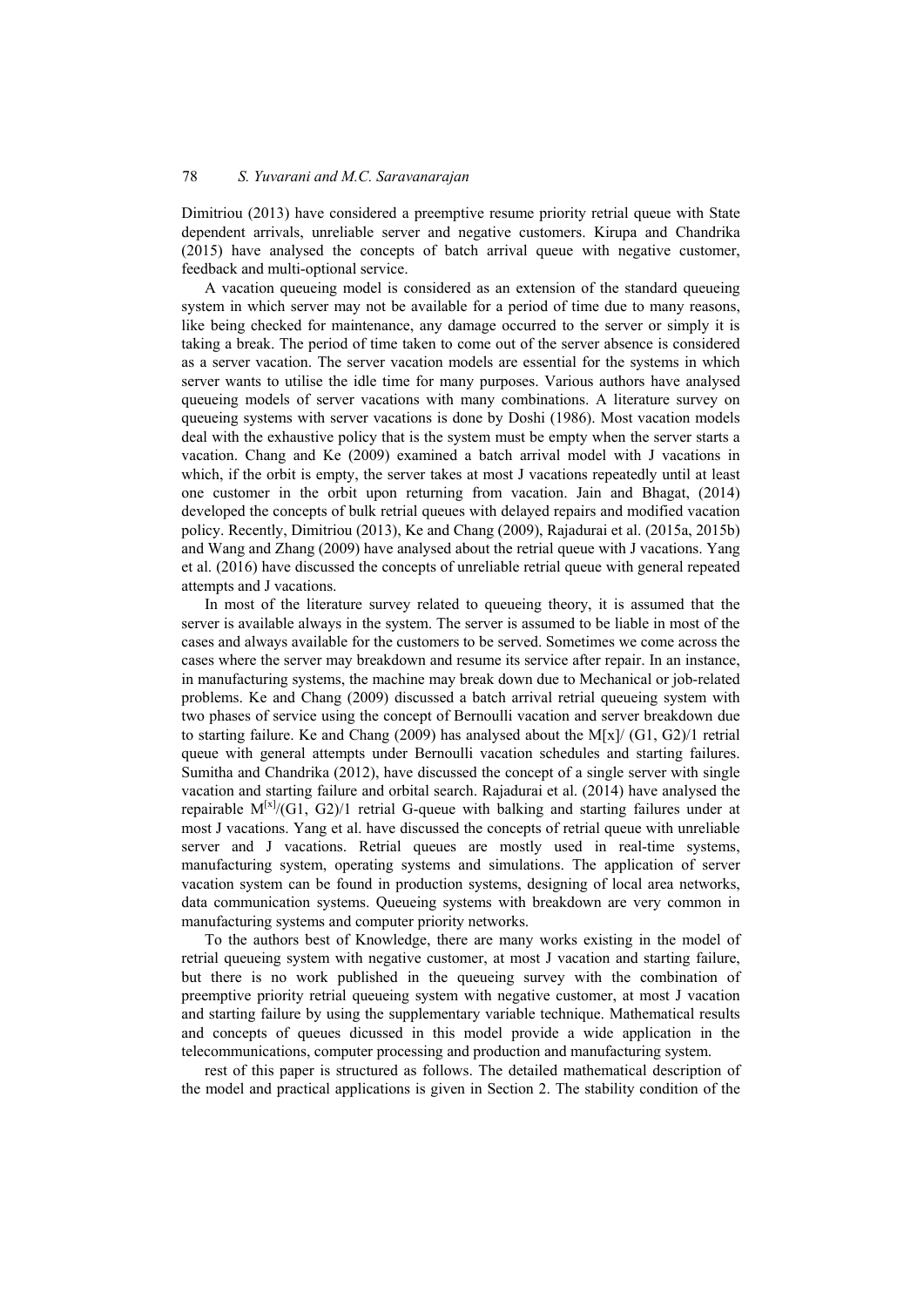model is analysed in this Section 3. In Section 4, the steady state joint distribution of the server state and the number of customers in the orbit/system are obtained. Some system performance measures are discussed in Section 5. The stochastic decomposition is shown good for our model in Section 6. Important special cases are derived in Section 7. In Section 8, the effects of various parameters on the system performance are discussed numerically. In Section 9, Conclusion and summary of the paper are discussed.

#### **2 Description of the model and its practical applications**

In this subdivision, we consider a preemptive priority retrial queue with two types of customers, J vacations, and negative customer where the server is subject to starting failure repair. The detailed description of model is given as follows:

- There are two types of customers like priority customers and ordinary customers, arrives at the system. Priority customers have higher priorities over ordinary customers in service time of the busy server. We assume that both priority customers and ordinary customers arrive at the system according to two independent Poisson processes with rates *λ* and *δ* respectively.
- Newly arriving (priority or ordinary) customer will commence its service immediately if the server is free. If a priority customer is in service, then the newly arriving priority customer will depart the system directly without service. While the server is busy with working an ordinary customer, the arriving priority customer will disturb the service of the ordinary customer. Then the server begins priority customer's service immediately. We imagine that when an ordinary customer is preempted by a priority customer, the ordinary customer who was just being served before waits in the service area for the remaining service to complete.
- If the server is being busy or on vacation, the arriving customers will join the pool of blocked customers called an orbit with FCFS discipline. Here, only one customer at the head of the orbit queue can access to the server. Also retrial times have an arbitrary distribution *R*(*t*) with corresponding Laplace Stieltjes-transform (LST)*R*\*(ϑ).
- If the server is free, any arriving customer is allowed to receive their service and the startup time of server could be negligible. Moreover, the server may have a starting failure with a probability  $\bar{\alpha} = 1 - \alpha$ , and then the server has to be repaired immediately. The customer is in service must leave the service area. The probability of successful commencement of service for a new customer is. Here, the repair time of the failure server is of random length *H* with distribution function, LST  $\hat{H}^*(\mathcal{G})$  and finite  $k^{\text{th}}$  moment  $h^{(k)}(k=1, 2)$ .
- The negative customers always arrive only at the service time of the positive customers from outside the system according to a Poisson rate  $\delta$ . Once the negative customer comes into the system it will remove the positive customer (priority customer or ordinary customer). The interrupted ordinary customer either enters into the orbit with probability  $\theta$  ( $0 \le \theta \le 1$ ) or leave the system forever with the probability  $(1 - \theta)$  and the priority customer will leave the system.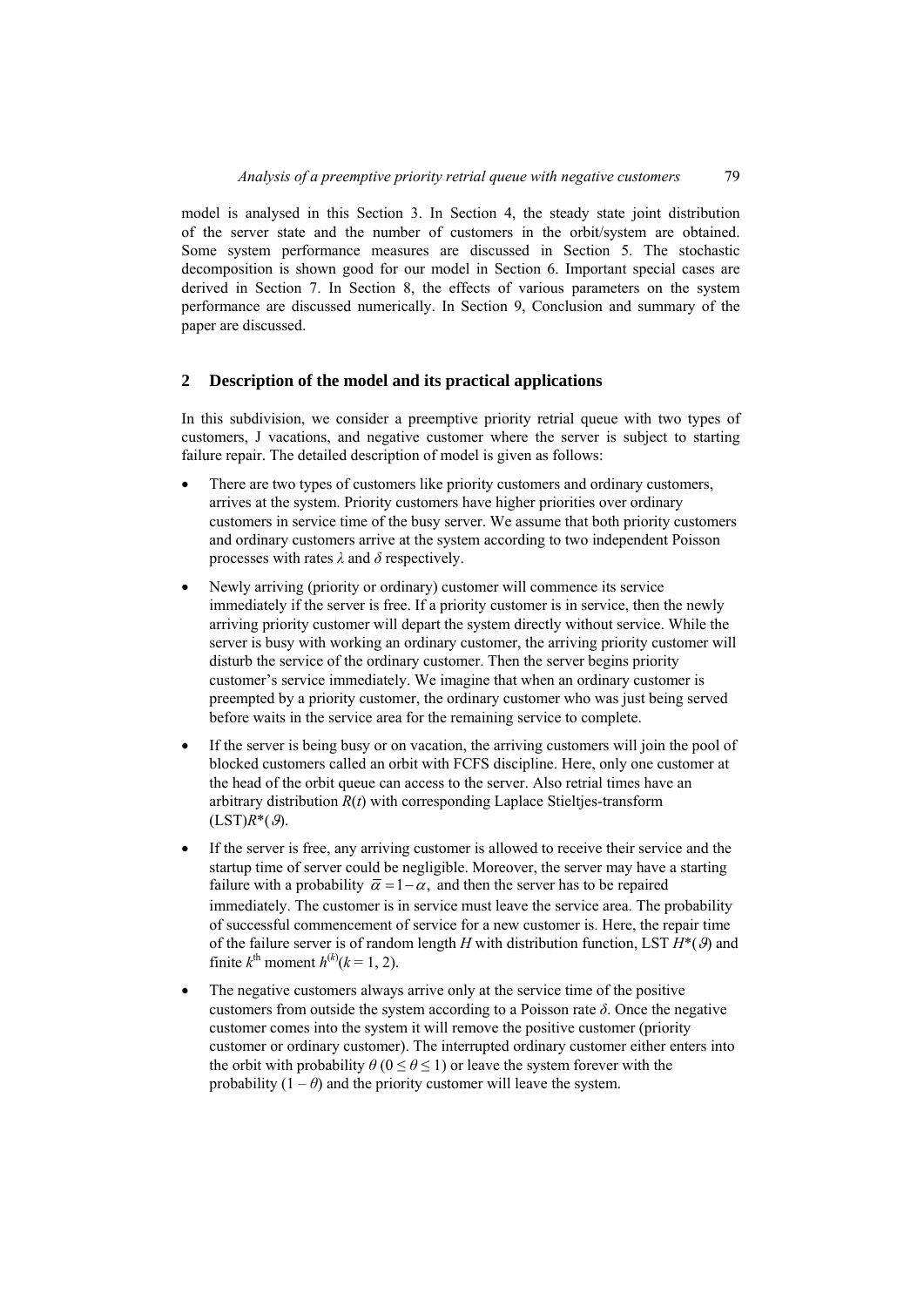- Once the negative customer comes into the system, it will remove the positive customer (priority customer or ordinary customer). The interrupted ordinary customer either enters into the orbit with probability  $\theta$  ( $0 \le \theta \le 1$ ) or leave the system forever with the probability  $(1 - \theta)$  and the priority customer will leave the system.
- Whenever the orbit is empty, the server leaves for a vacation of random length *V*. When the server returns from a vacation and if there is no customer in the orbit then it leaves again for another vacation with the same length. This pattern continues until it returns from a vacation to find at least one customer in the orbit or it has already taken *J* vacations. At the end of the  $J<sup>th</sup>$  vacation, if the orbit is empty then the server remains idle for new arrivals in the system. At a vacation completion epoch, if the orbit is empty, the server waits for the customers in the orbit or for a new arrival. During the vacation period, the service time follows a general random variable *V* with distribution function and LST and finite  $k^{\text{th}}$  moment  $v^{(k)}$  ( $k = 1, 2$ ).
- As soon as the breakdown occurs the server is sent for repair during that time it stops providing service to the customers till service channel is got repaired. The customer just being served before server breakdown will be waiting on the server, to complete th remaining service. The repair time (denoted by *G*) of the server is generally distributed with d.f *G*(*y*), LST *G*\*(*G*), and finite  $k^{\text{th}}$  moment  $g^{(k)}$  ( $k = 1,2$ ).
- In the normal busy period, there is a single server which provides regular service. The service time of priority customers follows a general distribution and denoted by the random variable  $S_p$  with distribution function  $S_p(t)$ , having LST  $S_p^*(\mathcal{Y})$  and the first and second moments are  $\beta_p^{(1)}$  and  $\beta_p^{(2)}$ . The service time of ordinary customers follows a general distribution and denoted by the random variable  $S_b$  with distribution function  $S_b(t)$  having LST  $S_b^*(\mathcal{G})$  and the first and second moments are  $\beta_k^{(1)}$  and  $\beta_k^{(2)}$ .
- Various stochastic processes involved in the system are assumed to be independent of each other.
- Throughout the rest of the paper, we denote by  $\overline{F}(x) = 1 F(x)$  the tail of

distribution function  $F(x)$ . We also denote  $F^*$  $\mathbf 0$  $F^*(s) = | e^{-sx} dF(x),$ ∞  $=\int e^{-sx} dF(x)$ , the Laplace-Stieltjes

transform *F*(*x*) of 0  $\tilde{F}(s) = \int e^{-sx} F(x) dx$ ,  $\tilde{F}(s) = \int_{0}^{\infty} e^{-sx} F(x) dx$ , and to be the Laplace transform of  $F(x)$  and

we assume the notation  $\overline{F}^*(s) = \frac{1 - F^*(s)}{s}$ .  $=$  $\frac{1-}{1}$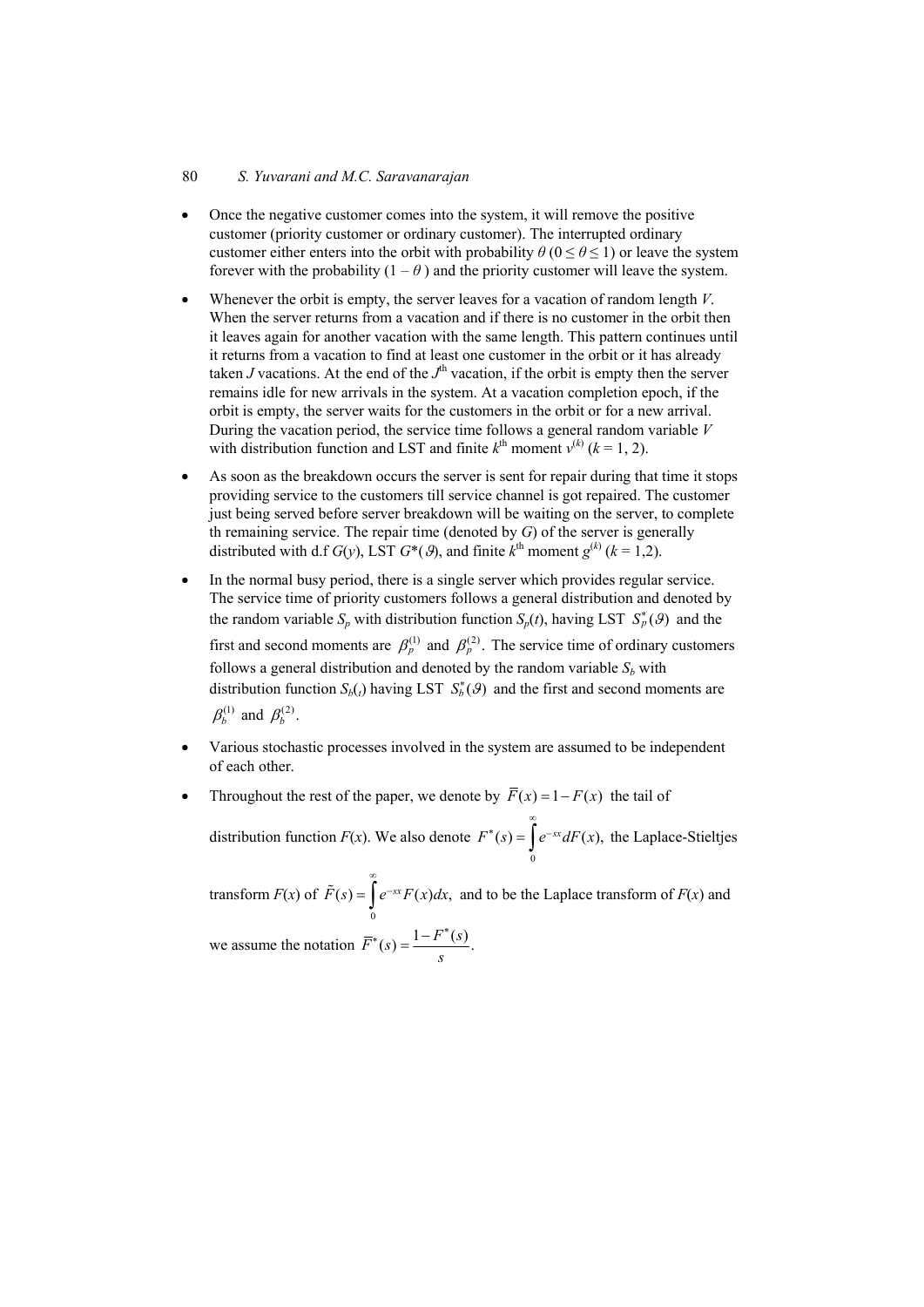#### *2.1 Practical justification of the model*

The suggested model has potential application in the field of telecommunications, computer processing, production and manufacturing system, inventory control system and operating systems. We consider a telecommunications system for an example. In telecommunications, call centres play a vital role. The customers contact the call centres through the agent or a customer service representative over the telephone (the regular server). In addition to contacting over the phone (priority customer), the customer can contact the call centre through the internet via e-mail, fax or live chat sessions (ordinary customer). If the customer service representative is idle then he can attend the voice call or e-mail immediately. Suppose, at the time of voice calling, if the agent is busy with other calls then the arriving voice call will lose its service. If the agent is busy with the e-mail or message, the arriving voice call has a preemptive priority over the e-mail service and the preempted service (e-mail) will wait to complete its service. If the arriving e-mail or message found the customer care representative is busy with the voice call then they are temporarily stored in retrial buffer called orbit and they will be served after some time (retrial time) according to FCFS. When the agent finds no voice calls or mail services, it will perform a sequence of maintenance jobs such as virus scan or server maintenance (J vacation). Sometimes, the server will have a starting problem due to a network problem or electronic failure (starting failure), then the voice call or mail services have to wait till the server get repaired. Meanwhile, the working server may receive a flow of virus (negative customer), which will stop the service of the system and the voice call or mail services which are in service will lose their service and it will force to leave the system.

#### **3 Stability condition**

In this section, we will carry out the discussion of the stability condition of the system by using embedded Markov chain technique. Let  $\{t_n; n = 1, 2, ...\}$  be the sequence of epochs of the regular service completion times for priority customers, ordinary customers, a vacation period completion occurs or starting failure repair period ends. Then the state of the queueing system can be described by the bivariate Markov process  $\{C(t), N(t), t \geq 0\}$ where  $C(t)$  denotes the server state  $(0,1,2,3,4, \ldots, J+4,5)$  depending on the server is free, busy on priority customers, busy on preemptive priority customers, busy on ordinary customers, on first vacation, on  $j<sup>th</sup>$  vacation, on repair due to starting failure.  $N(t)$  denotes the number of ordinary customers in the orbit.

In addition, let  $R^0(t)$ ,  $S_p^0(t)$ ,  $S_h^0(t)$ ,  $V_i^0(t)$  and  $H^0(t)$  be the elapsed retrial time, elapsed service time of the priority customer, elapsed service time of the ordinary customer, elapsed vacation time of any customer and elapsed repair time on starting failure of any customer respectively at time *t*. Further, we introduce the random variable,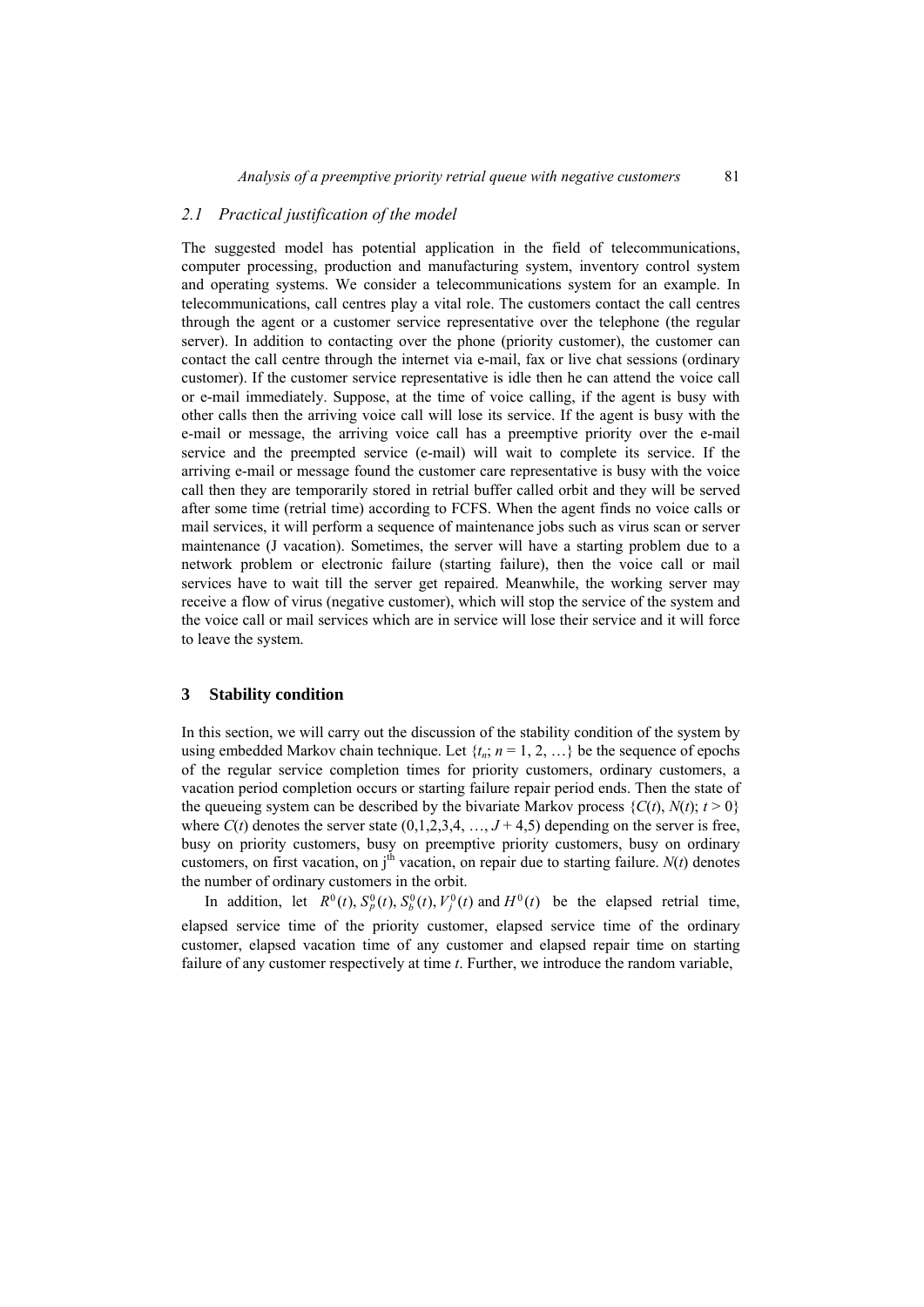|                                       | $\boldsymbol{0}$ | if the server is idle at time $t$                                                                                      |
|---------------------------------------|------------------|------------------------------------------------------------------------------------------------------------------------|
|                                       |                  | if the server is busy with a priority customer without preempting                                                      |
|                                       |                  | an ordinary customer and in regular service period at time $t$ ,                                                       |
|                                       | 2,               | if the server is busy with a priority customer with preempting                                                         |
|                                       |                  | an ordinary customer and in regular service period at time $t$ ,                                                       |
| $C(t) = \begin{cases} 3, \end{cases}$ |                  | if the server is busy with an ordinary customer                                                                        |
|                                       |                  | and in regular service period at time $t$ ,                                                                            |
|                                       | 4,               | if the server is on first vacation at time $t$ ,                                                                       |
|                                       |                  |                                                                                                                        |
|                                       |                  |                                                                                                                        |
|                                       |                  | $j+4$ if the server is on $jth$ vacation at time t,<br>5, if the server is on repair due to starting failure at time t |

If  $C(t) = 0$  and  $N(t) > 0$ , then  $R^0(t)$  represent the elapsed retrial time. If  $C(t) = 1$  and  $N(t) \ge 0$  then  $S_n^0(t)$  corresponding to the elapsed service time of the priority customer being served in the regular busy period. If  $C(t) = 2$  and  $N(t) \ge 0$  then  $S_p^0(t)$  corresponding to the elapsed service time of the preemptive priority customer and  $S_b^0(t)$  corresponding to the elapsed service time of the interrupted ordinary customer being served in the regular busy period. If  $C(t) = 3$  and  $N(t) \ge 0$  then 0() b *S t* corresponding to the elapsed service time of the ordinary customer being served in the regular busy period. If  $C(t) = 4$ and  $S_h^0(t)$  then corresponding to the elapsed first vacation time of any customer. If  $C(t) = j + 4$  and  $N(t) \ge 0$  then  $V_j^0(t)$  corresponding to the elapsed  $j^{\text{th}}$  vacation time of any customer. If  $C(t) = 5$  and  $N(t) \ge 0$  then  $H^0(t)$  corresponding to the elapsed time of server being repaired.

Let  $\{tn; n = 1, 2 \ldots\}$  be then the sequence of epochs at which is either a vacation period ends, service completion occurs or a repair period ends. Then the sequence of random vectors  $Z_n = \{ C(t_n +), N(t_n +) \}$  forms a Markov chain which is embedded in the retrial queueing system. It follows from Appendix that  $\{Zn; n \in N\}$  is ergodic if and only if  $\rho \leq R^*(\lambda + \delta)$  then the system will be stable where

$$
\rho = \left[ \overline{\alpha} \left[ R^*(\lambda + \delta) + \lambda R^*(\lambda + \delta) \right] + \alpha \delta \overline{R}^*(\lambda + \delta) \left[ \delta_p^*(\beta) + \frac{\left( 1 - S_p^*(\beta) \right)}{\tau} \right] + \alpha \left[ R^*(\lambda + \delta) + \lambda \overline{R}^*(\lambda + \delta) \right] \left[ \delta_p^*(\tau) + \frac{\left( 1 - S_p^*(\tau) \right)}{\tau} \right]
$$

#### **4 Steady state analysis of the system**

In this section, we develop the steady state difference-differential equations for the retrial queueing system by treating the elapsed retrial times, the elapsed service times, the elapsed vacation time and the elapsed repair times as supplementary variables. Then we derive the probability generating function (PGF) for the server states, the PGF for a number of customers in the system and orbit.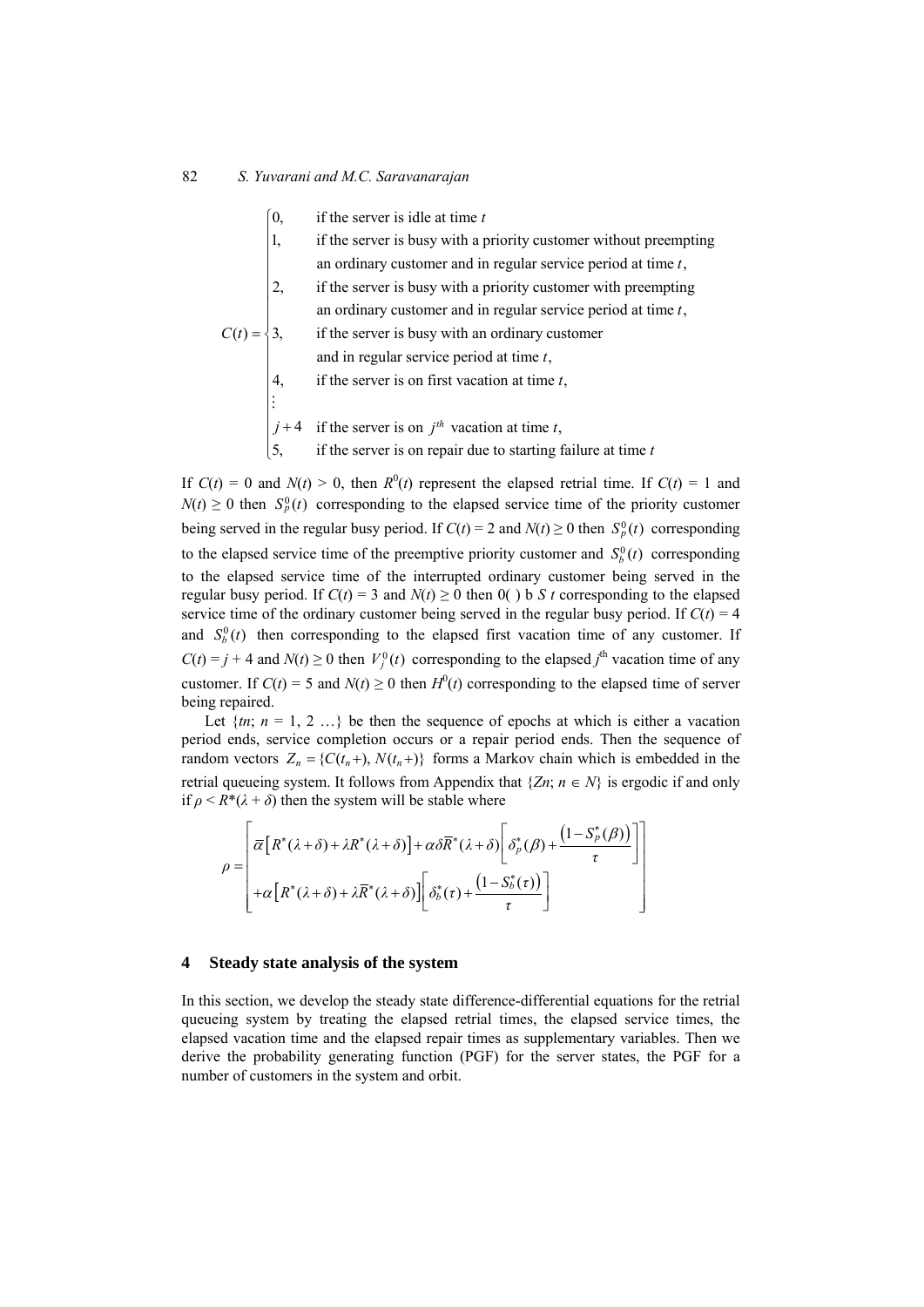In steady state, we assume that  $R(0) = 0$ ,  $R(\infty) = 1$ ,  $S_p(0) = 0$ ,  $S_p(\infty) = 1$ ,  $S_p(0) = 0$ , *S<sub>b</sub>*(∞) = 1, *V<sub>j</sub>*(0) = 0, *V<sub>j</sub>*(∞) = 1, *G*(0) = 0, *G*(∞) = 1 are continuous at *x* = 0. So that the functions  $a(x)$ ,  $\mu_p(x)$ ,  $\mu_b(x)$ ,  $\gamma(x)$  and  $\zeta(x)$  are the conditional completion rates (hazard rate) for retrial, service of a priority customer and ordinary customer, vacation completion rate, repair completion rate of a customer respectively.

i.e., 
$$
a(x)dx = \frac{dR(x)}{1 - R(x)}; \mu_p(x)dx = \frac{dS_p(x)}{1 - S_p(x)}; \mu_b(x)dx = \frac{dS_b(x)}{1 - S_b(x)};
$$
  

$$
\gamma(x)dx \frac{dV(x)}{1 - V(x)}; \eta(x)dx = \frac{dH(x)}{1 - H(x)}
$$

For the process, we define the limiting probabilities  $P_0(t) = P\{X(t) = 0, N(t) = 0\}$  and the probability densities

$$
P_n(x, t)dx = P\{C(t) = 0, N(t) = n, x < R^0(t) \le x + dx\}, \quad \text{for } t \ge 0, x \ge 0 \text{ and } n \ge 1.
$$
\n
$$
\Pi_{1,n}(x, t)dx = P\{C(t) = 1, N(t) = n, x < S_p^0(t) \le x + dx\}, \quad \text{for } t \ge 0, x \ge 0 \text{ and } n \ge 0.
$$
\n
$$
\Pi_{2,n}(x, y, t)dx = P\{C(t) = 2, N(t) = n, x < S_p^0(t) \le x + dx, y < S_p^0(t) \le y + dy\}, \quad \text{for } t \ge 0, x \ge 0 \text{ and } y \ge 0, n \ge 0.
$$
\n
$$
\Pi_{3,n}(x, t)dx = P\{C(t) = 3, N(t) = n, x < S_p^0(t) \le x + dx\}, \quad \text{for } t \ge 0, x \ge 0 \text{ and } n \ge 0.
$$
\n
$$
\Omega_{j,n}(x, t)dx = P\{C(t) = j + 3, N(t) = n, x < V_j^0(t) \le x + dx\},
$$

$$
\text{for } (1 \le j \le J), t \ge 0, x \ge 0 \text{ and } n \ge 0.
$$

$$
Q_n(x, t)dx = P\{C(t) = 5, N(t) = n, x < H^0(t) \le x + dx\}
$$
, for  $t \ge 0, x \ge 0$  and  $n \ge 0$ .

We assume that the stability condition is fulfilled in the sequel and so that we can set  $P_0 = \lim_{t \to \infty} P_0(t)$ ; and limiting densities for  $t \ge 0$ ,  $x \ge 0$  and  $n \ge 1$ .  $t\rightarrow\infty$ 

$$
P_n(x) = \lim_{t \to \infty} P_n(x, t); \quad \Pi_{1,n}(x) = \lim_{t \to \infty} \Pi_{1,n}(x, t); \quad \Pi_{2,n}(x) = \lim_{t \to \infty} \Pi_{2,n}(x, y, t);
$$
  

$$
\Pi_{3,n}(x) = \lim_{t \to \infty} \Pi_{3,n}(x, t); \quad \Omega_{j,n}(x) = \lim_{t \to \infty} \Omega_{j,n}(x, t); \quad Q_n(x) = \lim_{t \to \infty} Q_n(x, t);
$$

# *4.1 The steady state equations*

By using the method of supplementary variable technique, we formulate the system of governing equations of this model as follows:

$$
(\lambda + \delta)P_0 = \int_0^\infty \Omega_{J,0}(x)\gamma(x)dx\tag{4.1}
$$

$$
\frac{dP_n(x)}{dx} + (\lambda + \delta + a(x))P_n(x) = 0, n \ge 1
$$
\n(4.2)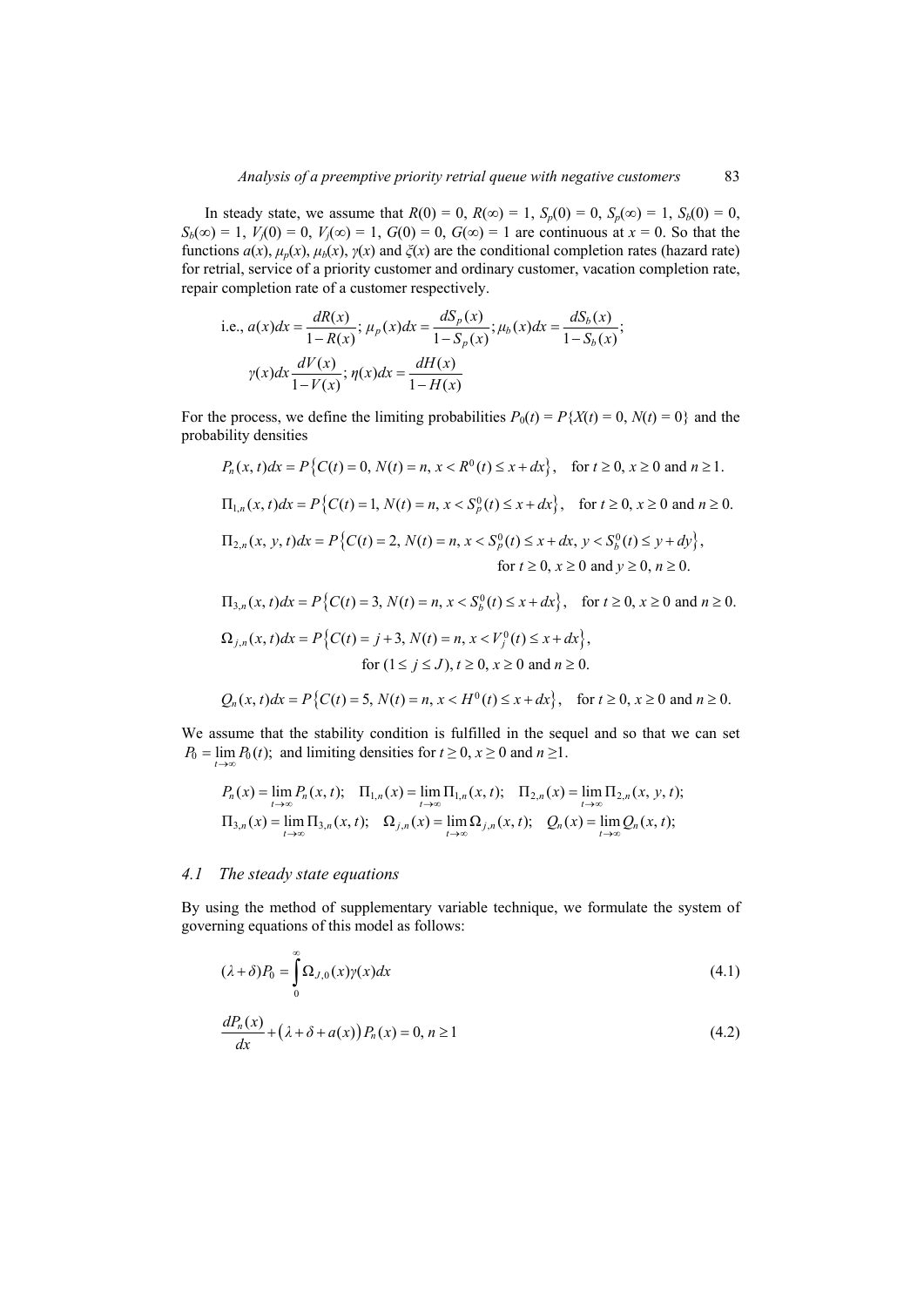$$
\frac{d\Pi_{1,0}(x)}{dx} + (\lambda + \beta + \mu_p(x))\Pi_{1,0}(x) = 0, n = 0,
$$
\n(4.3)

$$
\frac{d\Pi_{1,n}(x)}{dx} + (\lambda + \beta + \mu_p(x))\Pi_{1,n}(x) = \lambda \Pi_{1,n-1}(x), n \ge 1
$$
\n(4.4)

$$
\frac{\partial \Pi_{2,0}(x, y)}{\partial x} + (\lambda + \beta + \mu_p(x)) \Pi_{2,0}(x, y) = 0, n = 0
$$
\n(4.5)

$$
\frac{\partial \Pi_{2,n}(x, y)}{\partial x} + (\lambda + \beta + \mu_p(x)) \Pi_{2,n}(x, y) = \lambda \Pi_{2,n-1}(x, y), n \ge 1,
$$
\n(4.6)

$$
\frac{d\Pi_{3,0}(x)}{dx} + (\lambda + \delta + \beta + \mu_b(x))\Pi_{3,0}(x) = \int_{0}^{\infty} \Pi_{2,0}(y,x)\mu_p(y)dy, n = 0
$$
\n(4.7)

$$
\frac{d\Pi_{3,n}(x)}{dx} + (\lambda + \delta + \beta + \mu_b(x))\Pi_{3,n}(x) = \lambda \Pi_{3,n-1}(x) \n+ \int_{0}^{\infty} \Pi_{2,n}(y, x)\mu_p(y)dy, n \ge 1
$$
\n(4.8)

$$
\frac{d\Omega_{j,0}(x)}{dx} + (\lambda + \gamma(x))\Omega_{j,0}(x) = 0, n = 0
$$
\n(4.9)

$$
\frac{d\Omega_{j,n}(x)}{dx} + (\lambda + \gamma(x))\Omega_{j,n}(x) = \lambda \Omega_{j,n-1}(x), n \ge 1
$$
\n(4.10)

$$
\frac{\partial Q_0(x)}{\partial x} + (\lambda + \xi(x))Q_0(x) = 0, n = 0
$$
\n(4.11)

$$
\frac{\partial Q_n(x)}{\partial x} + (\lambda + \xi(u))Q_n(x) = \lambda Q_{n-1}(x), n \ge 1
$$
\n(4.12)

To solve the equations (4.2) to (4.12), the stead state boundary conditions at  $x = 0$  and  $y = 0$  are followed,

$$
P_n(0) = \sum_{j=1}^J \int_0^{\infty} \Omega_{j,n}(x) \gamma(x) dx + \int_0^{\infty} Q_n(x) \eta(x) dx + \beta \theta \left( \int_0^{\infty} \Pi_{3,n-1}(x) dx \right) + \beta(1-\theta) \left( \int_0^{\infty} \Pi_{3,n}(x) dx \right) + \beta \int_0^{\infty} \Pi_{1,n}(x) \mu_p(y) dy + \int_0^{\infty} \Pi_{3,n}(x) \mu_b(x) dx, \qquad (4.13)
$$
  
 $n \ge 1$ 

$$
\Pi_{1,0}(0) = \alpha \left( \delta p_0 \right), \quad n = 0 \tag{4.14}
$$

$$
\Pi_{1,n}(0) = \alpha \left( \delta \int_{0}^{\infty} P_n(x) dx \right), n \ge 1
$$
\n(4.15)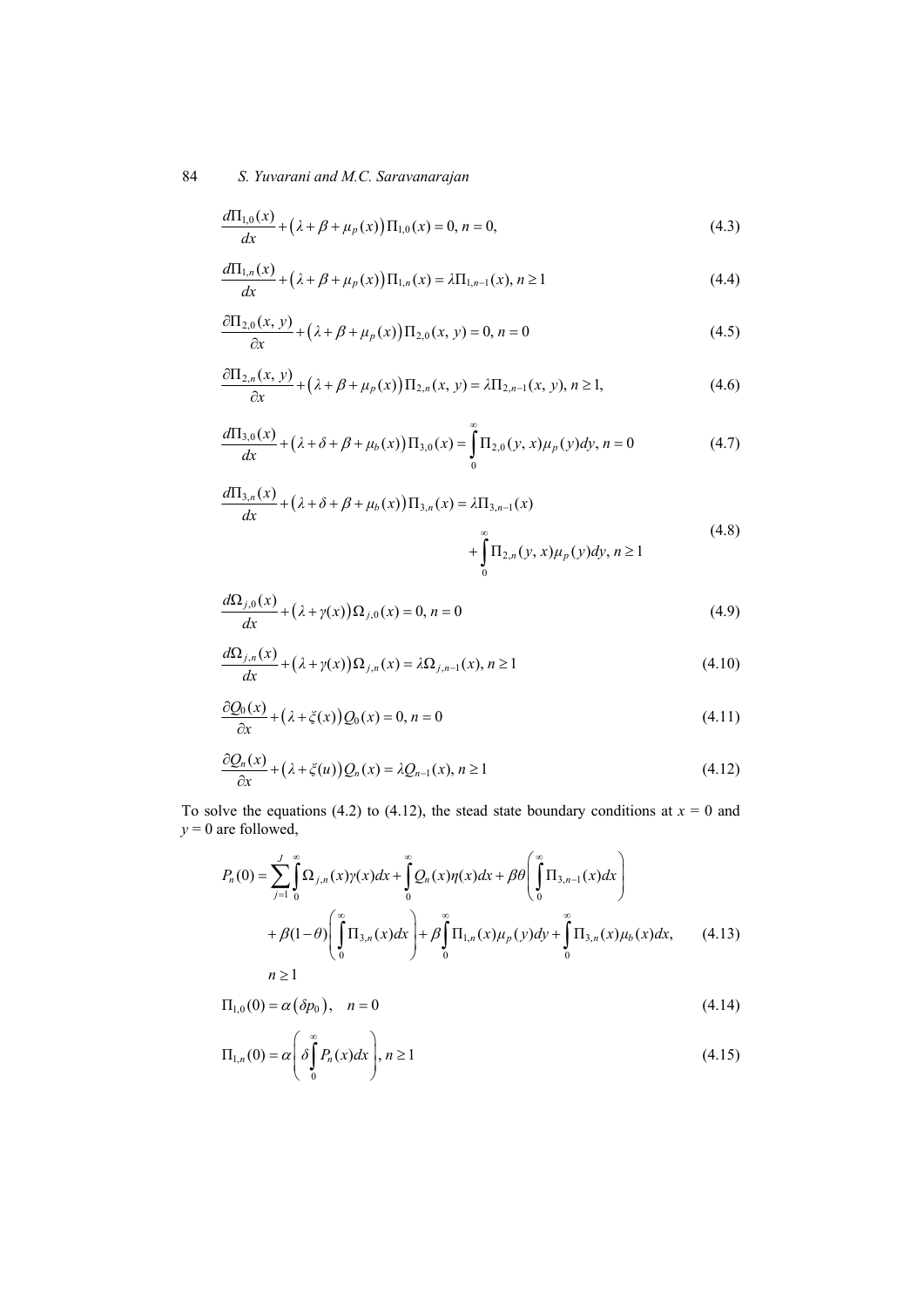*Analysis of a preemptive priority retrial queue with negative customers* 85

$$
\Pi_{2,n}(0,x) = \delta \Pi_{3,n}(x), n \ge 0
$$
\n(4.16)

$$
\Pi_{3,0}(0) = \alpha \left( \int_{0}^{\infty} P_1(x) a(x) dx + \lambda P_0 \right), n = 0 \tag{4.17}
$$

$$
\Pi_{3,n}(0) = \alpha \left( \int_{0}^{\infty} P_{n+1}(x) a(x) dx + \lambda \int_{0}^{\infty} P_n(x) dx \right), n \ge 1
$$
\n(4.18)

$$
\Omega_{1,n}(0) = \begin{bmatrix} \int_{0}^{\infty} \Pi_{1,0}(y) \mu_{p}(y) dy + \int_{0}^{\infty} \Pi_{3,0}(x) \mu_{b}(x) dx + (1-\theta) \beta \int_{0}^{\infty} \Pi_{3,0}(x) dx \\ + \beta \int_{0}^{\infty} \Pi_{1,0}(x) dx + \int_{0}^{\infty} Q_{0}(x) \eta(x) dx \end{bmatrix}
$$
(4.19)

$$
\Omega_{j,n}(0) = \begin{cases} \int_{0}^{\infty} \Omega_{j-1,n}(x) \gamma(x) dx, & n = 0, j = 2,...J \\ 0, & n \ge 1 \end{cases}
$$
 (4.20)

$$
Q_0(0) = \overline{\alpha} \delta P_0, \quad n = 0 \tag{4.21}
$$

$$
Q_n(0) = \overline{\alpha} \left( \lambda \int_0^\infty P_{n-1}(x) a(x) dx + \int_0^\infty P_n(x) dx + (\lambda + \delta) P_0 \right), \quad n \ge 1
$$
\n(4.22)

The normalising condition is

$$
P_0 + \sum_{n=1}^{\infty} \int_{0}^{\infty} P_n(x) dx + \sum_{n=0}^{\infty} \left( \int_{0}^{\infty} \Pi_{1,n}(x) dx + \int_{0}^{\infty} \int_{0}^{\infty} \Pi_{2,n}(x, y) dx dy + \int_{0}^{\infty} \Pi_{3,n}(x) dx \right) = 1 \quad (4.23)
$$

# *4.2 The steady state solution*

The steady state solution of the retrial queueing model is obtained by using the PGF technique. To solve the above equations, we define the generating functions for  $|z| \leq 1$  as follows:

$$
P(x, z) = \sum_{n=1}^{\infty} P_n(x) z^n; \quad P(0, z) = \sum_{n=1}^{\infty} P_n(0) z^n; \quad \Pi_1(x, z) = \sum_{n=0}^{\infty} \Pi_{1,n}(x) z^n;
$$

$$
\Pi_1(0, z) = \sum_{n=0}^{\infty} \Pi_{1,n}(0) z^n; \quad \Pi_2(x, y, z) = \sum_{n=0}^{\infty} \Pi_{2,n}(x, y) z^n;
$$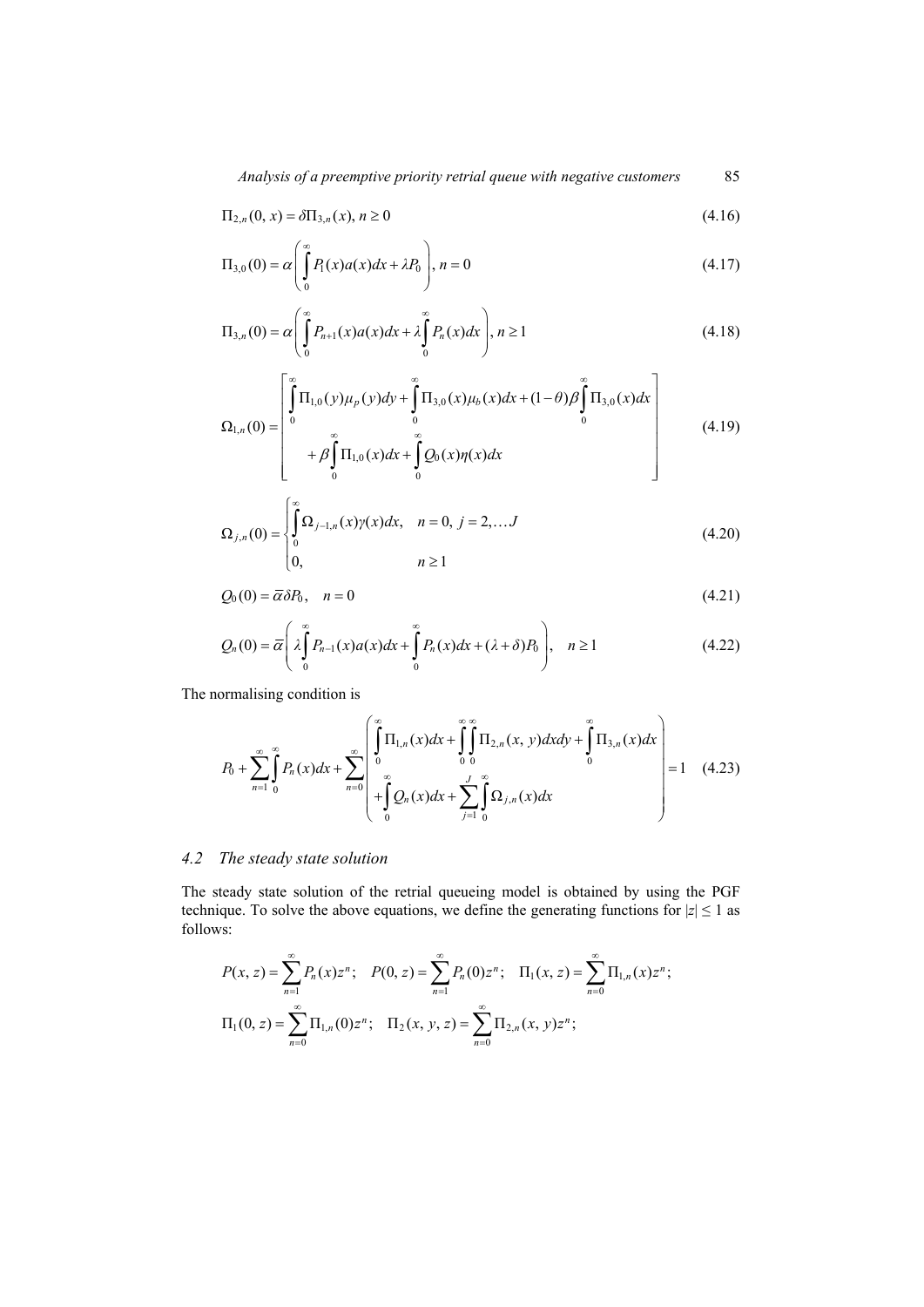$$
\Pi_2(x, 0, z) = \sum_{n=0}^{\infty} \Pi_{2,n}(x, 0) z^n; \quad \Pi_3(x, z) = \sum_{n=0}^{\infty} \Pi_{3,n}(x) z^n;
$$
\n
$$
\Pi_3(0, z) = \sum_{n=0}^{\infty} \Pi_{3,n}(0) z^n; \quad \Omega_j(x, z) = \sum_{n=0}^{\infty} \Omega_{j,n}(x) z^n; \quad \Omega_j(0, z) = \sum_{n=0}^{\infty} \Omega_{j,n}(0) z^n;
$$
\n
$$
Q(x, z) = \sum_{n=0}^{\infty} Q_n(x) z^n; Q(0, z) = \sum_{n=0}^{\infty} Q_n(0) z^n;
$$

On multiplying the equations (4.2) to (4.12) by  $z^n$  and summing over *n*, (*n* = 0, 1, 2...) and Solving the partial differential equations, we get

$$
P(x, z) = P(0, z)[1 - R(x)]e^{-(\lambda + \delta)x}
$$
\n(4.24)

$$
\Pi_1(x, z) = \Pi_1(0, z) \left[ 1 - S_p(x) \right] e^{-A_p(z)x}, \tag{4.25}
$$

$$
\Pi_2(x, y, z) = \Pi_2(0, y, z) \left[ 1 - S_p(x) \right] e^{-A_p(z)x}, \tag{4.26}
$$

$$
\Pi_3(x, z) = \Pi_3(0, z) \left[ 1 - S_b(x) \right] e^{-A_b(z)x}, \tag{4.27}
$$

$$
\Omega_j(x, z) = \Omega_j(0, z)[1 - V(x)]e^{-b(z)x}, \text{ for } (j = 1, 2, \dots, J)
$$
\n(4.28)

$$
Q(x, z) = Q(0, z)[1 - H(x)]e^{-b(z)x},
$$
\n(4.29)

where  $A_p(z) = \lambda(1 - z) + \beta$ ,  $A_b(z) = (A_p(z) + \delta(1 - S_p^*(A_p(z))))$  and  $b(z) = (\lambda(1 - z))$ .

From (4.10) we obtain,

$$
\Omega_{j,0}(x) = \Omega_{j,0}(0)[1 - V(x)]e^{-\lambda x}, \text{ for } (j = 1, 2, \dots J)
$$
\n(4.30)

Multiplying with equation (4.30) by  $\gamma(x)$  on both sides for  $j = J$  and integrating with respect to *x* from 0 to  $\infty$ , then from (4.1) we have:

$$
\Omega_{J,0}(0) = \frac{(\lambda + \delta)p_0}{V^*(\lambda)}
$$
\n(4.31)

From equation (4.30) and solving (4.20), (4.30) over the range  $j = J - 1, J - 2, ..., 1$ , after some simplifications, we will have:

$$
\Omega_{j,0}(0) = \frac{(\lambda + \delta)p_0}{\left(V^*(\lambda)\right)^{J-j+1}}, \quad j = 1, 2, ..., J-1.
$$
\n(4.32)

from (4.20), (4.31) and (4.32), we obtain

$$
\Omega_J(0, z) = \frac{(\lambda + \delta) p_0}{\left(V^*(\lambda)\right)^{J-j+1}}, \quad j = 1, 2, ..., J-1
$$
\n(4.33)

Integrating the equation (3.33) from 0 to  $\infty$  and using (4.31) and (4.32) again, we finally obtain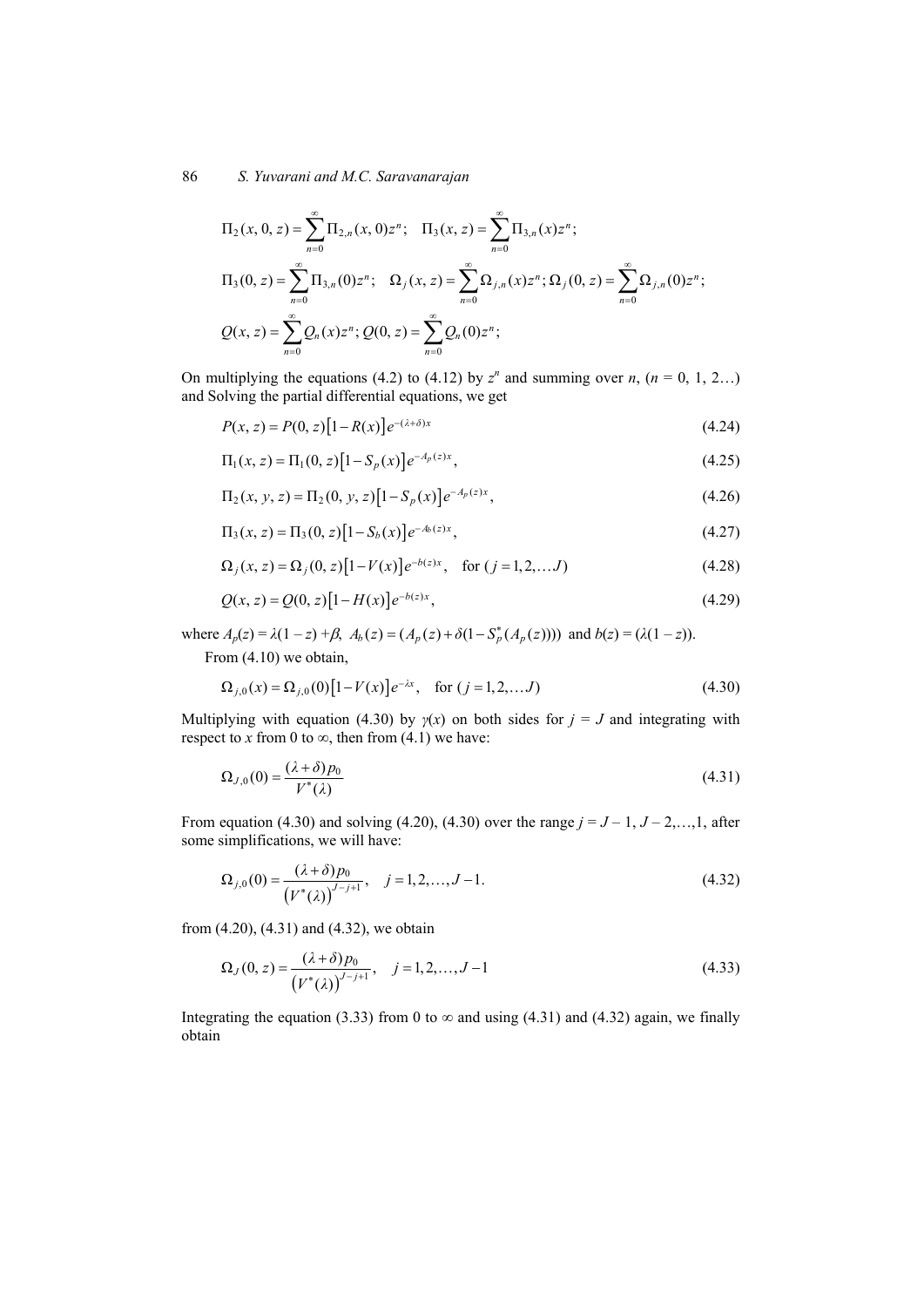*Analysis of a preemptive priority retrial queue with negative customers* 87

$$
\Omega_{j,0}(0,z) = \frac{(\lambda + \delta) p_0 (1 - V^*(\lambda))}{(V^*(\lambda))^{J-j+1}}, \quad j = 1, 2, \dots J.
$$
\n(4.34)

Note that  $\Omega_{j,0}$  represents the steady-state probability that no customer appears while the server is on the  $j^{\text{th}}$  vacation.

Let us define as the probability that no customer appears in the system while the server is on vacation. Then,

$$
\Omega_0 = \frac{(\lambda + \delta) p_0 \left(1 - \left(V^*(\lambda)\right)^J\right)}{\left(V^*(\lambda)\right)^J \left(1 - V^*(\lambda)\right)}
$$
\n(4.35)

From the equations (4.13) to (4.22), we can obtain

$$
P(0, z) = \int_{0}^{\infty} \Pi_{1}(x, z) \mu_{p}(x) dx + \int_{0}^{\infty} \Pi_{3}(x, z) \mu_{b}(x) dx + \sum_{j=1}^{J} \int_{0}^{\infty} \Omega_{j}(x, z) \gamma(x) dx
$$
  
+ 
$$
\int_{0}^{\infty} Q(x, z) \eta(x) dx + \beta(1 - \theta + \theta z) \int_{0}^{\infty} \Pi_{3}(x, z) dx
$$
  
+ 
$$
\beta \int_{0}^{\infty} \Pi_{1}(x, z) dx - \left( \sum_{j=1}^{J} \Omega_{j,0}(0) + (\lambda + \delta) P_{0} \right)
$$
  

$$
\Pi_{1}(0, z) = \alpha \left( \delta \int_{0}^{\infty} P(x, z) dx + \delta P_{0} \right),
$$
 (4.37)

$$
\Pi_2(0, x, z) = \delta \Pi_3(x, z) \tag{4.38}
$$

$$
\Pi_3(0, z) = \alpha \left( \frac{1}{z} \int_0^\infty P(x, z) a(x) dx + \lambda \int_0^\infty P(x, z) dx + \lambda P_0 \right),\tag{4.39}
$$

$$
Q(0, z) = \overline{\alpha} \left( \int_{0}^{\infty} P(x, z) a(x) dx + \lambda z \int_{0}^{\infty} P(x, z) dx + (\lambda + \delta) P_0 \right)
$$
(4.40)

Inserting the equation  $(4.24)$  in  $(4.37)$ , we get

$$
\Pi_1(0, z) = \alpha \left( \delta P(0, z) \overline{R}^* (\lambda + \delta) + \delta P_0 \right),\tag{4.41}
$$

where  $\overline{R}^*(\lambda + \delta) = \left(\frac{1 - R^*(\lambda + \delta)}{\lambda + \delta}\right)$ .  $(\theta + \delta) = \left( \frac{1 - R^*(\lambda + \delta)}{\lambda + \delta} \right)$ 

Inserting equation (4.24) in (4.38) and make some manipulation, finally we get,

$$
\Pi_3(0, z) = \frac{\alpha P(0, z)}{z} \left( R^*(\lambda + \delta) + \lambda z \overline{R}^*(\lambda + \delta) \right) + \alpha \lambda P_0 \tag{4.42}
$$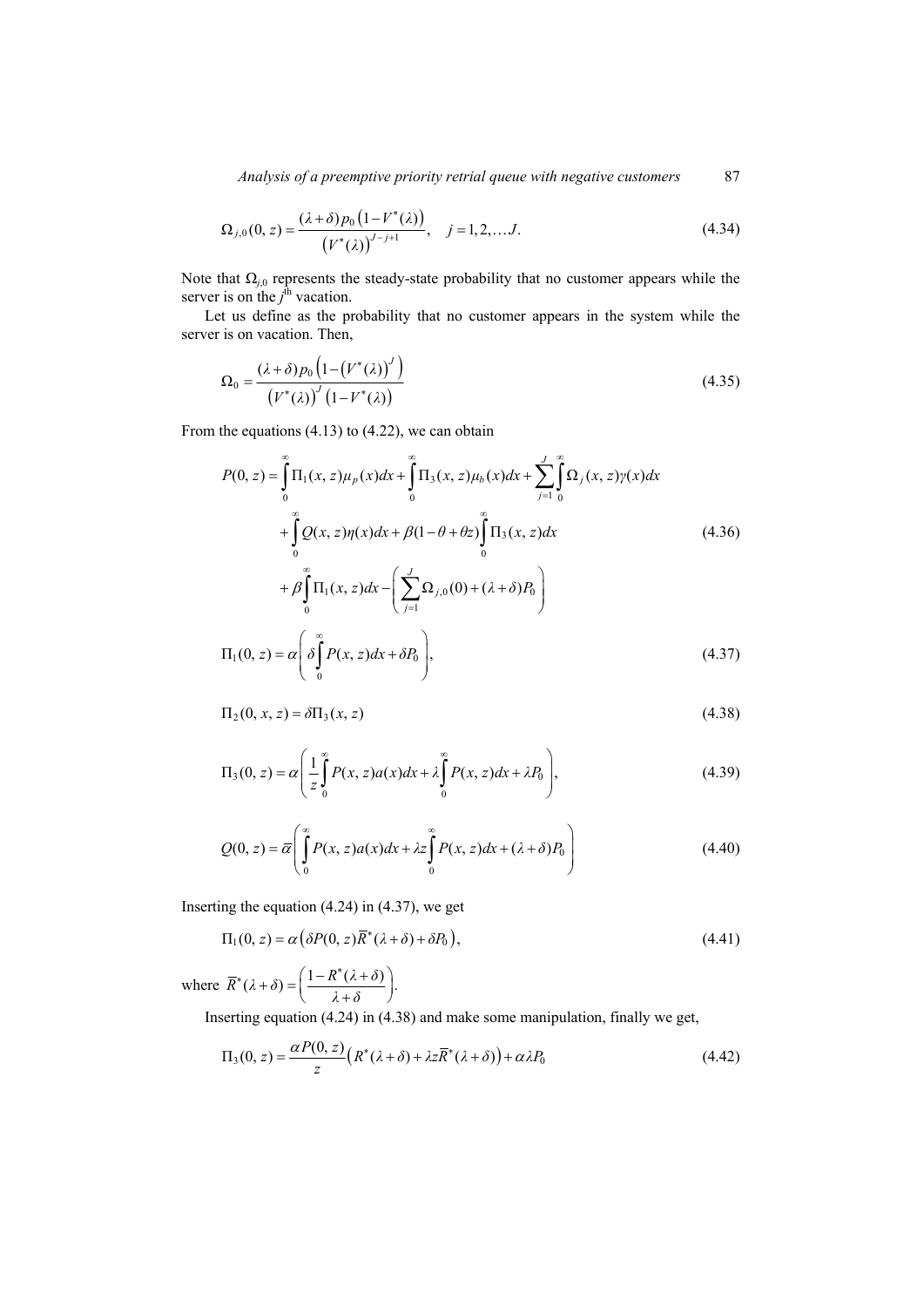Inserting the equation  $(4.24)$  in  $(4.39)$ , we get

$$
Q(0, z) = \overline{\alpha} P(0, z) \left( R^*(\lambda + \delta) + \lambda z \overline{R}^*(\lambda + \delta) \right) + \overline{\alpha} (\lambda + \delta) P_0 \tag{4.43}
$$

Using (4.24) to (4.29) in (4.36) and make some manipulation, we get

$$
P(0, z) = \begin{cases} \Pi_1(0, z) S_p^* \left( A_p(z) \right) + \Pi_3(0, z) S_b^* \left( A_b(z) \right) \\ - \sum_{j=1}^J \Omega(0, z) V^* \left( b(z) \right) + \beta(1 - \theta + \theta z) \Pi_3(0, z) \frac{\left( 1 - S_b^* \left( A_b(z) \right) \right)}{\left( A_b(z) \right)} \\ Q(0, z) H^* \left( b(z) \right) + \beta \Pi_1(0, z) \frac{\left( 1 - S_p^* \left( A_p(z) \right) \right)}{\left( A_p(z) \right)} \\ - (\lambda + \delta) p_0 \frac{\left( 1 - \left( V^* (\lambda) \right)' \right)}{\left( V^* (\lambda) \right)'} - (\lambda + \delta) p_0 \end{cases} \tag{4.44}
$$

Using the equation  $(4.41)$  to  $(4.43)$  and  $(4.33)$  in  $(4.44)$ , we get

$$
P(0, z) = \frac{Nr(z)}{Dr(z)}
$$
\n
$$
(4.45)
$$

$$
Nr(z) = zP_0 \begin{cases} \left[ \left( (\lambda + \delta) \left[ N(z) - 1 \right] \right) + \overline{\alpha} (\lambda + \delta) H^* \left( b(z) \right) + \alpha \lambda S_b^* \left( A_b(z) \right) \right] \\ + \alpha \delta S_p^* \left( A_p(z) \right) \right] A_b(z) A_p(z) + \alpha \lambda \beta (1 - q - \theta z) \\ \left( 1 - S_b^* \left( A_b(z) \right) \right) A_p(z) + \alpha \delta \beta \left( 1 - S_p^* \left( A_p(z) \right) \right) A_b(z) \end{cases}
$$

$$
Dr(z) = zA_b(z)A_p(z) - \begin{cases} \bar{\alpha}z(R^*(\lambda + \delta) + \lambda z\bar{R}^*(\lambda + \delta))H^*(b(z)) \\ + \alpha (R^*(\lambda + \delta) + \lambda z\bar{R}^*(\lambda + \delta))S_b^*(A_b(z)) \\ + z\alpha\delta\bar{R}^*(\lambda + \delta)(S_p^*(A_p(z))) \\ + \alpha\beta(1 - \theta + \theta z)(1 - S_b^*(A_b(z))) \\ (R^*(\lambda + \delta) + \lambda z\bar{R}^*(\lambda + \delta))A_p(z) \\ + \alpha\delta\beta z(1 - S_p^*(A_p(z))\bar{R}^*(\lambda + \delta)A_b(z)) \end{cases}
$$

Using the equation (4.45) in (4.41), we get

$$
\Pi_1(0, z) = \alpha \delta p_0 \begin{cases} z(\overline{R}^*(\lambda + \delta) [N(z) - 1] - 1) \\ + \overline{\alpha} z [(\lambda + \delta - \lambda z) \overline{R}^*(\lambda + \delta) - R^*(\lambda + \delta)] \\ H^*(b(z)) - \alpha R^*(\lambda + \delta) S_b^*(A_b(z)) \\ - \alpha \beta R^*(\lambda + \delta) (1 - \theta - \theta z) (1 - S_b^*(A_b(z))) A_p(z) \end{cases} / Dr(z) \quad (4.46)
$$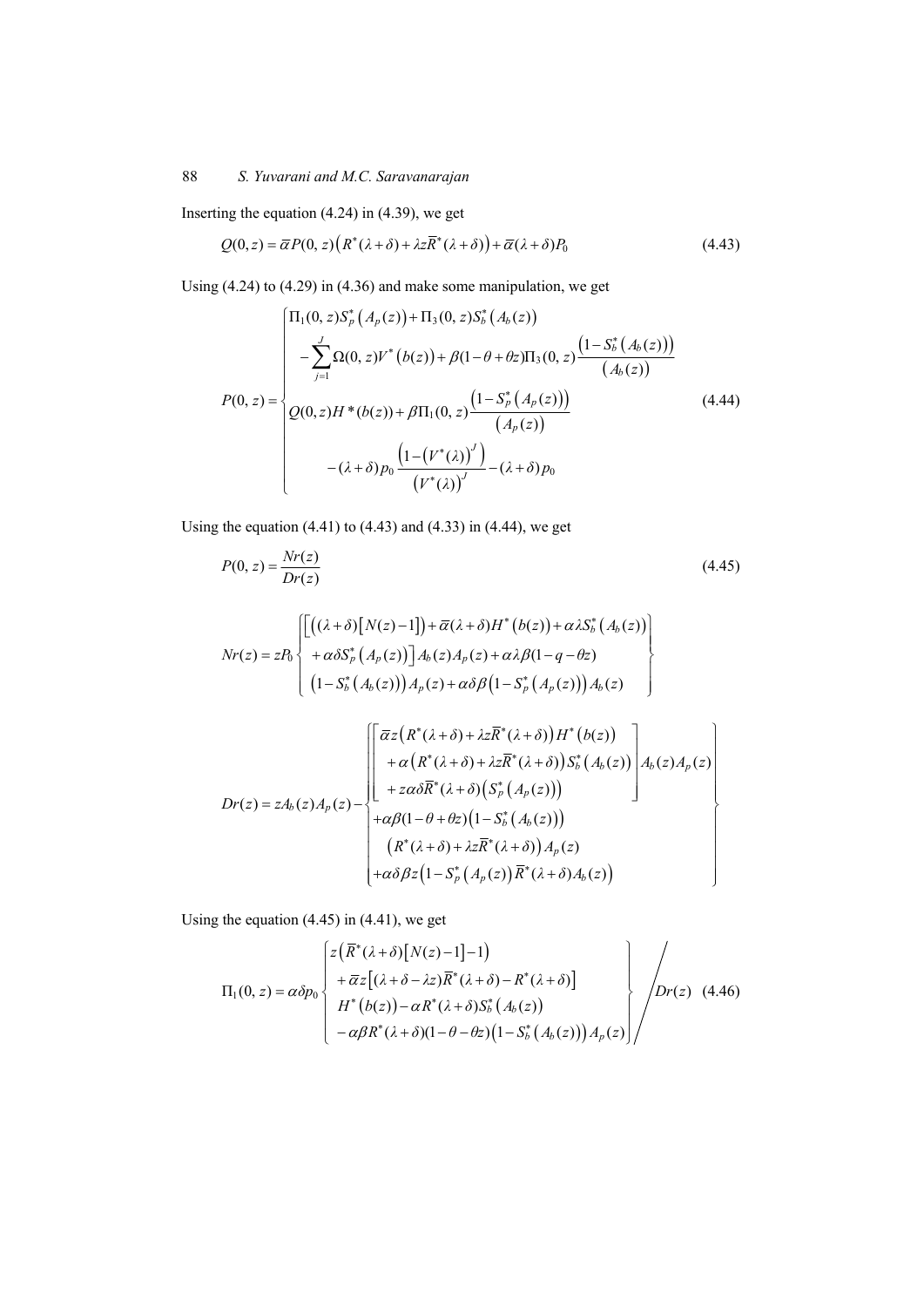Using the equation (4.45) in (4.42), we get

$$
\Pi_{3}(0, z) = \alpha P_{0} \begin{cases}\n\left( \left( ( \lambda + \delta ) + \lambda z \overline{R}^{*} (\lambda + \delta ) \right) \\
\left( \left( ( \lambda + \delta ) \left[ N(z) - 1 \right] \right) \\
+ \overline{\alpha} (\lambda + \delta - \lambda z) H^{*} (b(z)) \right) \\
+ \lambda z + \alpha \delta R^{*} (\lambda + \delta) S_{p}^{*} (A_{p}(z))\n\end{cases} A_{p}(z) A_{b}(z) \qquad (4.47)
$$

Using the equation  $(4.39)$ ,  $(4.45)$  in  $(4.38)$ , we get

$$
\alpha \delta P_0 \left[ 1 - S_b^*(x) \right] e^{-A_b(z)x}
$$
\n
$$
\Pi_2(0, x, z) = \begin{cases}\n\left( \left( \lambda + \delta \right) + \lambda z \overline{R}^*(\lambda + \delta) \right) & \text{if } \lambda \neq 0 \\
\left( (\lambda + \delta) \left[ N(z) - 1 \right] \right) + \alpha (\lambda + \delta - \lambda z) & \text{if } \lambda \neq 0 \\
\left( \left( \lambda + \delta \right) \left[ N(z) - 1 \right] \right) + \alpha \left( \lambda + \delta - \lambda z \right) & \text{if } \lambda \neq 0 \\
\left( \left( \lambda + \delta \right) + \lambda z \overline{R}^*(\lambda + \delta) \right) & \text{if } \lambda \neq 0 \\
\alpha \delta R^*(\lambda + \delta) S_p^*(A_p(z)) & \text{if } \lambda \neq 0\n\end{cases}
$$
\n
$$
(4.48)
$$

Using the equation (4.45) in (4.43) we get

$$
Q(0, z) = \overline{\alpha} P_0 \begin{cases} z(R^*(\lambda + \delta) + \lambda z \overline{R}^*(\lambda + \delta))(\lambda + \delta) \\ [N(z) - 1] A_p(z) A_b(z) \\ + \alpha \delta z A_b(z) (R^*(\lambda + \delta) + (\lambda z - (\lambda + \delta)) \overline{R}^*(\lambda + \delta)) \\ \Big[ S_p^*(A_p(z)) A_p(z) + \beta (1 - S_p^*(A_p(z))) \Big] \\ + \alpha (\lambda z - (\lambda + \delta)) (R^*(\lambda + \delta) + \lambda z \overline{R}^*(\lambda + \delta)) \\ A_p(z) (\beta (1 - \theta - \theta z)) \\ (1 - S_b^*(A_b(z))) + S_b^*(A_b(z)) A_b(z) \end{cases}
$$

Using the equations  $(4.45)$  to  $(4.51)$  in  $(4.24)$  to  $(4.29)$ , then we get the results for the following PGFs  $P(x, z)$ ,  $\Pi_1(x, z)$ ,  $\Pi_2(x, y, z)$ ,  $\Pi_3(x, z)$ ,  $\Omega j(x, z)$  and  $Q(x, z)$ . Next we are interested in investigating the marginal orbit size distributions due to system state of the server.

*Theorem 4.1*. Under the stability condition  $\rho \leq R^*$  ( $\lambda + \delta$ ), the marginal probability distributions of the number of customers in the orbit when server being idle, busy serving priority customers without preempting an ordinary customer, busy serving priority customers with preempting an ordinary customer, busy serving ordinary customers, on vacation and repair due to starting failure is given by

$$
P(z) = \frac{Nr(z)}{Dr(z)}
$$
(4.50)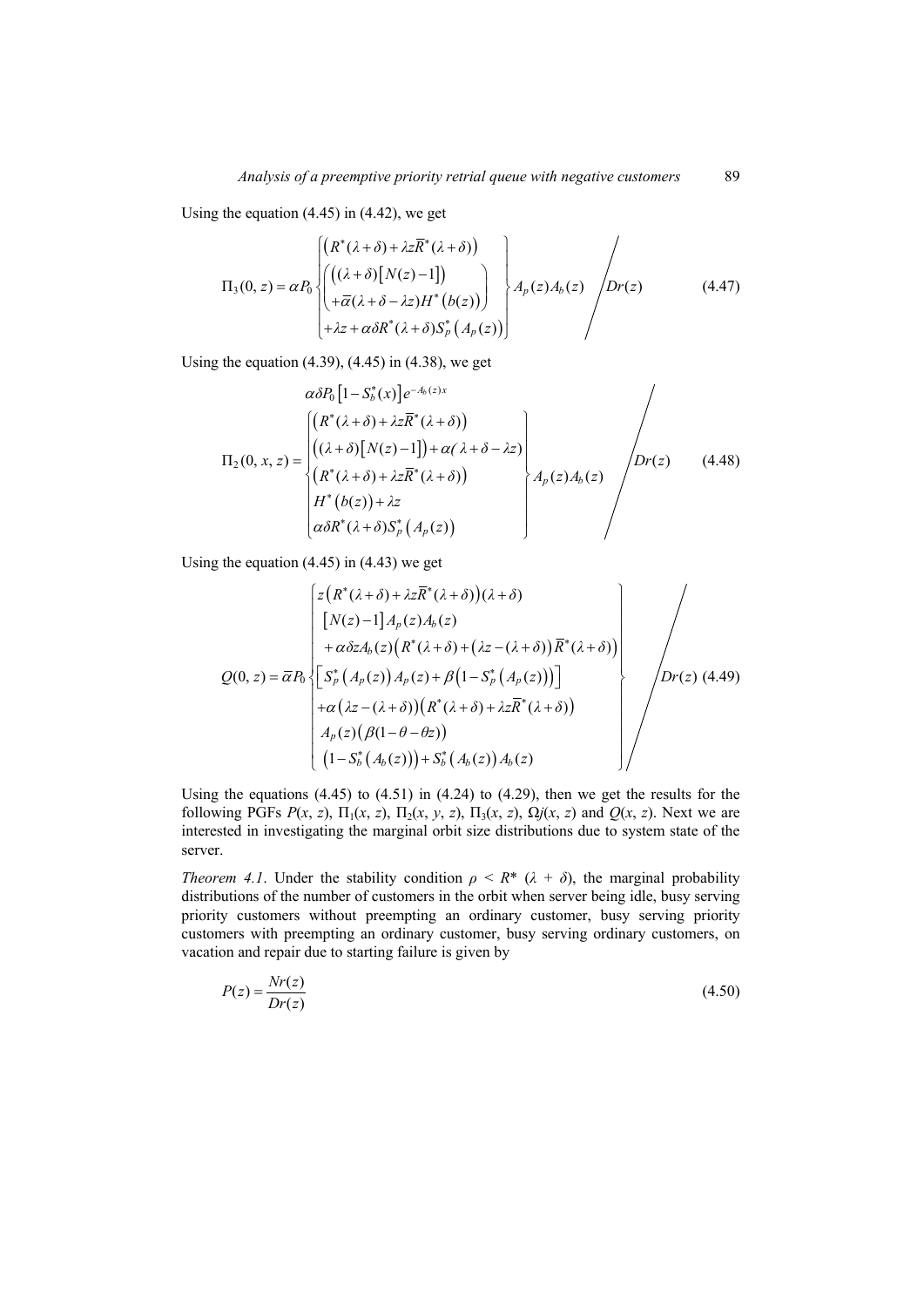$$
Nr(z) = zP_0\overline{R}^*(\lambda + \delta)\begin{bmatrix}\n\left[\left((\lambda + \delta)[N(z) - 1]\right) + \overline{\alpha}(\lambda + \delta)H^*(b(z)) \\
+\alpha\lambda S_b^*(A_b(z)) + \alpha\delta S_p^*(A_p(z))\n\end{bmatrix} A_b(z)A_p(z)\n+ \alpha\lambda\beta(1 - \theta - \theta z)(1 - S_b^*(A_b(z))A_p(z))\n+ \alpha\delta\beta(1 - S_p^*(A_p(z))A_b z)
$$

$$
Dr(z) = zA_b(z)A_p(z) - \begin{bmatrix} \overline{\alpha}z(R^*(\lambda + \delta) + \lambda z\overline{R}^*(\lambda + \delta))H^*(b(z)) \\ + \alpha (R^*(\lambda + \delta) + \lambda z\overline{R}^*(\lambda + \delta))S_b^*(A_b(z)) \\ + z\alpha \delta \overline{R}^*(\lambda + \delta)(S_p^*(A_p(z))) \\ + \alpha \beta (1 - \theta + \theta z)(1 - S_b^*(A_b(z))) \\ (R^*(\lambda + \delta) + \lambda z\overline{R}^*(\lambda + \delta))A_p(z) \\ + \alpha \delta \beta z(1 - S_p^*(A_p(z))\overline{R}^*(\lambda + \delta)A_b(z)) \end{bmatrix}
$$

$$
\alpha \delta P_0 \left[ 1 - S_p^* \left( A_p(z) \right) \right]
$$
\n
$$
\Pi_1(z) = \begin{cases}\n \begin{cases}\n z \left( \overline{R}^* (\lambda + \delta) [N(z) - 1] - 1 \right) \\
 \overline{\alpha} z [( \lambda + \delta - \lambda z) \overline{R}^* (\lambda + \delta) - R^* (\lambda + \delta) \right] \\
 H^* (b(z)) - \alpha R^* (\lambda + \delta) S_b^* \left( A_b(z) \right)\n \end{cases} & \text{if } \Delta P(z) \\
 - \alpha \beta R^* (\lambda + \delta) (1 - \theta - \theta z) (1 - S_b^* \left( A_b(z) \right))\n \end{cases} & \text{if } \Delta P(z) \tag{4.51}
$$

$$
\alpha \delta P_0 \left[ 1 - S_b^* \left( A_b(z) \right) \right] \left[ 1 - S_p^* \left( A_p(z) \right) \right]
$$
\n
$$
\Pi_2(z) = \begin{cases}\n \left( R^* (\lambda + \delta) + \lambda z \overline{R}^* (\lambda + \delta) \right) \left( (\lambda + \delta) \left[ N(z) - 1 \right] \right) \\
 + \overline{\alpha} (\lambda + \delta - \lambda z) \left( R^* (\lambda + \delta) + \lambda z \overline{R}^* (\lambda + \delta) \right) \\
 H^* (b(z)) + \lambda z + \alpha \delta R^* (\lambda + \delta) S_p^* \left( A_p(z) \right)\n \end{cases}
$$
\n
$$
(4.52)
$$

$$
\alpha P_0 \left[ 1 - S_b^* \left( A_b(z) \right) \right]
$$
  
\n
$$
\Pi_3(z) = \left\{ \begin{aligned} & \left( \left( R^* (\lambda + \delta) + \lambda z \overline{R}^* (\lambda + \delta) \right) \\ & \left( \left( (\lambda + \delta) \left[ N(z) - 1 \right] \right) + \overline{\alpha} (\lambda + \delta - \lambda z) H^* \left( b(z) \right) \right) \right\} A_p(z) \\ & + \lambda z + \alpha \delta R^* (\lambda + \delta) S_p^* \left( A_p(z) \right) \end{aligned} \right\} A_p(z) \qquad (4.53)
$$

$$
\Omega(z) = \frac{(\lambda + \delta)P_0 \left[1 - V^*(b(z))\right]}{\left[V^*(\lambda)\right]^{J-j+1} b(z)}, \quad j = 1, 2, ..., J
$$
\n(4.54)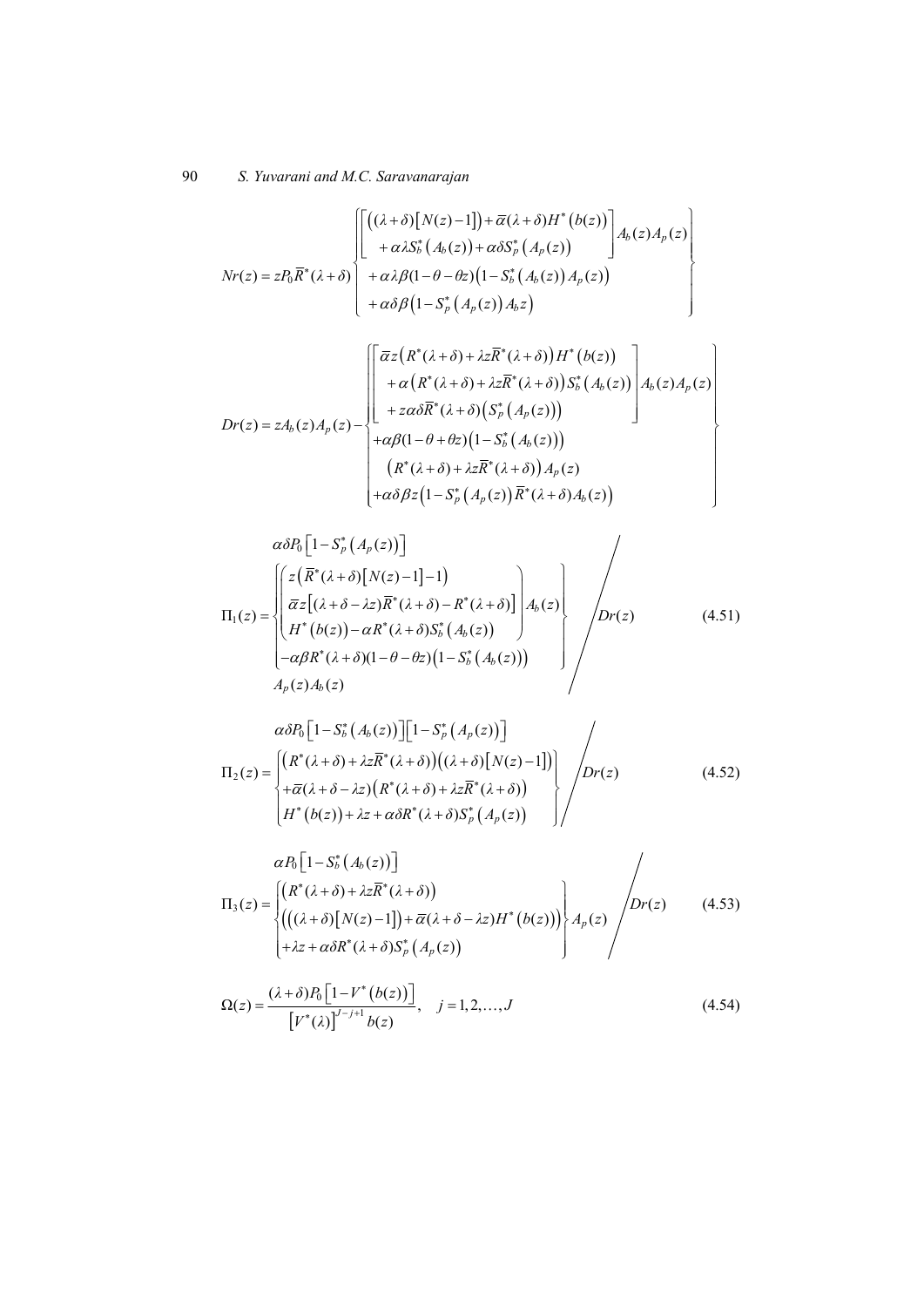$$
\frac{\overline{\alpha}P_0[1-H^*(b(z))]}{b(z)}
$$
\n
$$
\begin{bmatrix}\nz\left(R^*(\lambda+\delta)+\lambda z\overline{R}^*(\lambda+\delta)\right)(\lambda+\delta)[N(z)-1] \\
A_p(z)A_b(z)+\alpha\delta zA_b(z) \\
\left(R^*(\lambda+\delta)+(\lambda z-(\lambda+\delta))\overline{R}^*(\lambda+\delta)\right) \\
\left[S_p^*\left(A_p(z)\right)A_p(z)\right]+\alpha\delta zA_b(z) \\
\left(R^*(\lambda+\delta)+(\lambda z-(\lambda+\delta))\overline{R}^*(\lambda+\delta)\right) \\
\beta\left(1-S_p^*\left(A_p(z)\right)\right)+\alpha\left(\lambda z-(\lambda+\delta)\right) \\
\left(R^*(\lambda+\delta)+\lambda z\overline{R}^*(\lambda+\delta)\right)A_p(z) \\
\left(\beta(1-\theta-\theta z)\left(1-S_b^*(A_b(z))\right)\right) \\
+\alpha\left(\lambda z-(\lambda\delta)\right)\left(R^*(\lambda+\delta)+\lambda z\overline{R}^*(\lambda+\delta)\right) \\
A_p(z)S_b^*(A_b(z))A_b(z)\n\end{bmatrix}
$$
\n(4.55)

where

$$
P_0 = \frac{R^*(\lambda + \delta) - \rho}{\omega}
$$
\n
$$
(4.56)
$$
\n
$$
\omega = \begin{bmatrix}\n\sqrt{(\cdot)}(1)(\lambda + \delta)\left[\frac{1}{\lambda}\left(R^*(\lambda + \delta) + \lambda R^*(\lambda + \delta)\right)2\overline{\alpha}h^{(1)}\right] + R^*(\lambda + \delta)(\lambda + \delta)[\overline{\alpha} - 1] \\
+\alpha\left[\delta S_p^*(\beta) + \lambda S_b^*(\tau)\right] + \frac{\alpha\lambda\beta}{\tau}\left[1 - S_b^*(\tau) + \alpha\delta\left[1 - S_p^*(\beta)\right]\right] + \frac{\alpha\delta}{\tau}\left[1 - S_p^*(\beta)\right] \\
\left[-R^*(\lambda + \delta) + \overline{\alpha}\left[\left((\lambda + \delta) - \lambda z\right)\overline{R}^*(\lambda + \delta) - R^*(\lambda + \delta)\right]\right] \\
-\alpha R^*(\lambda + \delta)S_b^*(\tau) - \frac{\alpha\beta R^*(\lambda + \delta)}{\tau}\left[1 - S_b^*(\tau)\right] \\
+\frac{\alpha S_b^*(\tau)A_b(1)}{\beta\tau}\left[\left(R^*(\lambda + \delta) + \lambda^*(\lambda + \delta) + \lambda \overline{R}^*(\lambda + \delta)\right) - \beta\left(\beta\right)\right] \\
\left[-\left(R^*(\lambda + \delta) + \lambda \overline{R}^*(\lambda + \delta)\right)(\lambda + \delta)\left[\beta A_b^*(1) - \tau(\beta + \lambda)\right]\right] \\
+\beta\tau\lambda(\lambda + \delta)\overline{R}^*(\lambda + \delta) + \alpha\delta\left(R^*(\lambda + \delta) - \delta\overline{R}^*(\lambda + \delta)\right) \\
\left[-\lambda\alpha\delta\left(R^*(\lambda + \delta) + \lambda \overline{R}^*(\lambda + \delta)\right) - \alpha\delta\tau R^*(\lambda + \delta)\right] \\
-\beta\alpha\delta\left(R^*(\lambda + \delta) + \lambda \overline{R}^*(\lambda + \delta)\right) \\
\left[-\beta\theta(1 - S_b^*(\tau)) + \beta S_b^*(\tau) + S_b^*(\tau)A_b^*(1)\right]\n\end{bmatrix}
$$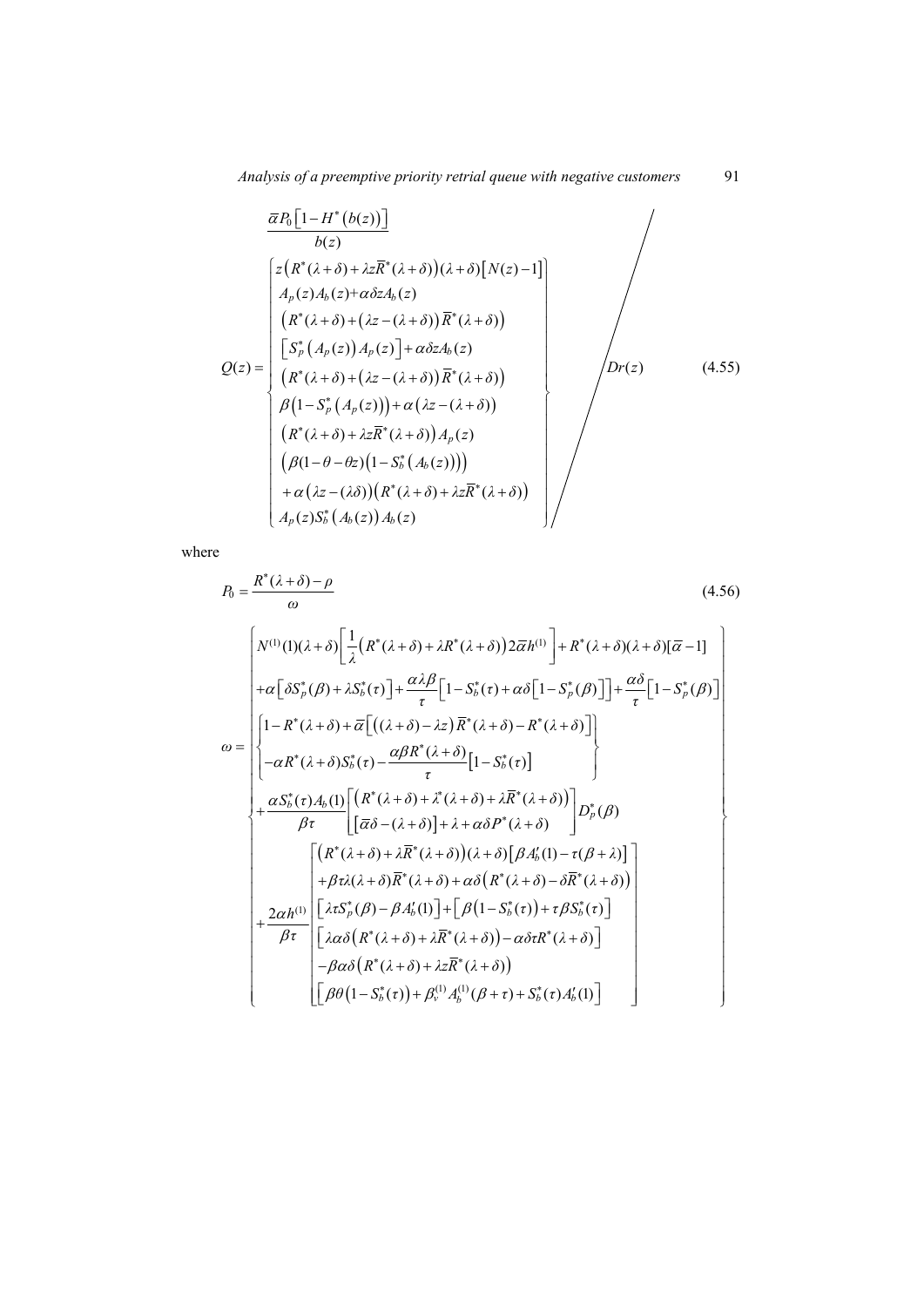$$
\rho = \begin{cases}\n\overline{\alpha} \left[ R^*(\lambda + \delta) + \lambda \overline{R}^*(\lambda + \delta) \right] \\
+ \alpha \delta \overline{R}^*(\lambda + \delta) \left[ S_p^*(\beta) + \frac{(1 - S_p^*(\beta))}{\tau} \right] \\
- \alpha \left[ R^*(\lambda + \delta) + \lambda \overline{R}^*(\lambda + \delta) \right] \left[ S_p^*(\tau) + \beta \frac{(1 - S_p^*(\tau))}{\tau} \right]\n\end{cases}; b(z) = \lambda(1 - z);
$$
\n
$$
A_p(z) = (\lambda(1 - z) + \alpha(1 - G^*(b(z))) \text{ and }
$$
\n
$$
A_b(z) = (\lambda(1 - z) + \alpha(1 - G^*(b(z))) + \delta(1 - S_p^*(A_p(z))))
$$

*Proof.* Integrating the equation (4.24) to (4.29) with respect to x, we define the PGFs as,

$$
P(z) = \int_{0}^{\infty} P(x, z) dx, \quad \Pi_1(z) = \int_{0}^{\infty} \Pi_1(x, z) dx, \quad \Pi_3(z) = \int_{0}^{\infty} \Pi_3(x, z) dx,
$$

$$
\Omega_j(z) = \int_{0}^{\infty} \Omega_j(x, z) dx \quad \text{and} \quad Q(z) = \int_{0}^{\infty} Q(x, z) dx.
$$

Integrating the above equation (4.26) by *x* and *y*, define the partial generating functions as  $2(x, z) = \prod_{1 \leq z}$ 0  $\Pi_2(x, z) = \prod_2(x, y, z)dy,$ ∞  $=\int_{0} \Pi_{2}(x, y, z) dy$ , and  $\Pi_{2}(z) = \int_{0} \Pi_{2}$  $\Pi_2(z) = \prod_2(x, z) dx$ . ∞  $=\int \Pi_2(x, z) dx$ . Using the normalised condition,

we can be determined the probability that the server is idle (P0). Thus, by setting  $z = 1$  in (4.52) to (4.57) and applying L-Hospital's rule whenever necessary and we get

$$
P_0 + P(z) + \Pi_1(z) + \Pi_2(z) + \Pi_3(z) + \Omega_j(z) + Q(z) = 1.
$$

Corollary 4.1.: if the system satisfies the stability condition  $\rho \leq R^*$  ( $\lambda + \delta$ ) the PGF of number of customers in the system at stationary point of time is

$$
K_s(z) = \frac{Nr_s(z)}{Dr_s(z)} = P_0 + P(z) + z(\Pi_1(z) + \Pi_2(z) + \Pi_3(z) + Q(z)) + \Omega_j(z)
$$
(4.57)

where

$$
Dr_{s}(z) = zA_{b}(z)A_{p}(z) - \begin{bmatrix} \left[ \left( R^{*}(\lambda + \delta) + \lambda z \overline{R}^{*}(\lambda + \delta) \right) \left[ \overline{\alpha} z H^{*}(\overline{b}(z)) \right] \\ + \alpha S_{b}^{*}(\overline{A}_{b}(z)) \right] + z \alpha \delta \overline{R}^{*}(\lambda + \delta) \left[ S_{p}^{*}(\overline{A}_{p}(z)) \right] A_{p}(z) A_{b}(z) \\ + \beta \left( 1 - S_{p}^{*}(\overline{A}_{p}(z)) \right) / A_{p}(z) \end{bmatrix}
$$
  

$$
Dr_{s}(z) = zA_{b}(z)A_{p}(z) - \begin{bmatrix} + \alpha \beta (1 - \theta - \theta z) \left( 1 - S_{b}^{*}(\overline{A}_{b}(z)) \right) \\ + \alpha \beta (1 - \theta - \theta z) \left( 1 - S_{b}^{*}(\overline{A}_{b}(z)) \right) \\ \left( R^{*}(\lambda + \delta) + \lambda z \overline{R}^{*}(\lambda + \delta) \right) A_{p}(z) \end{bmatrix}
$$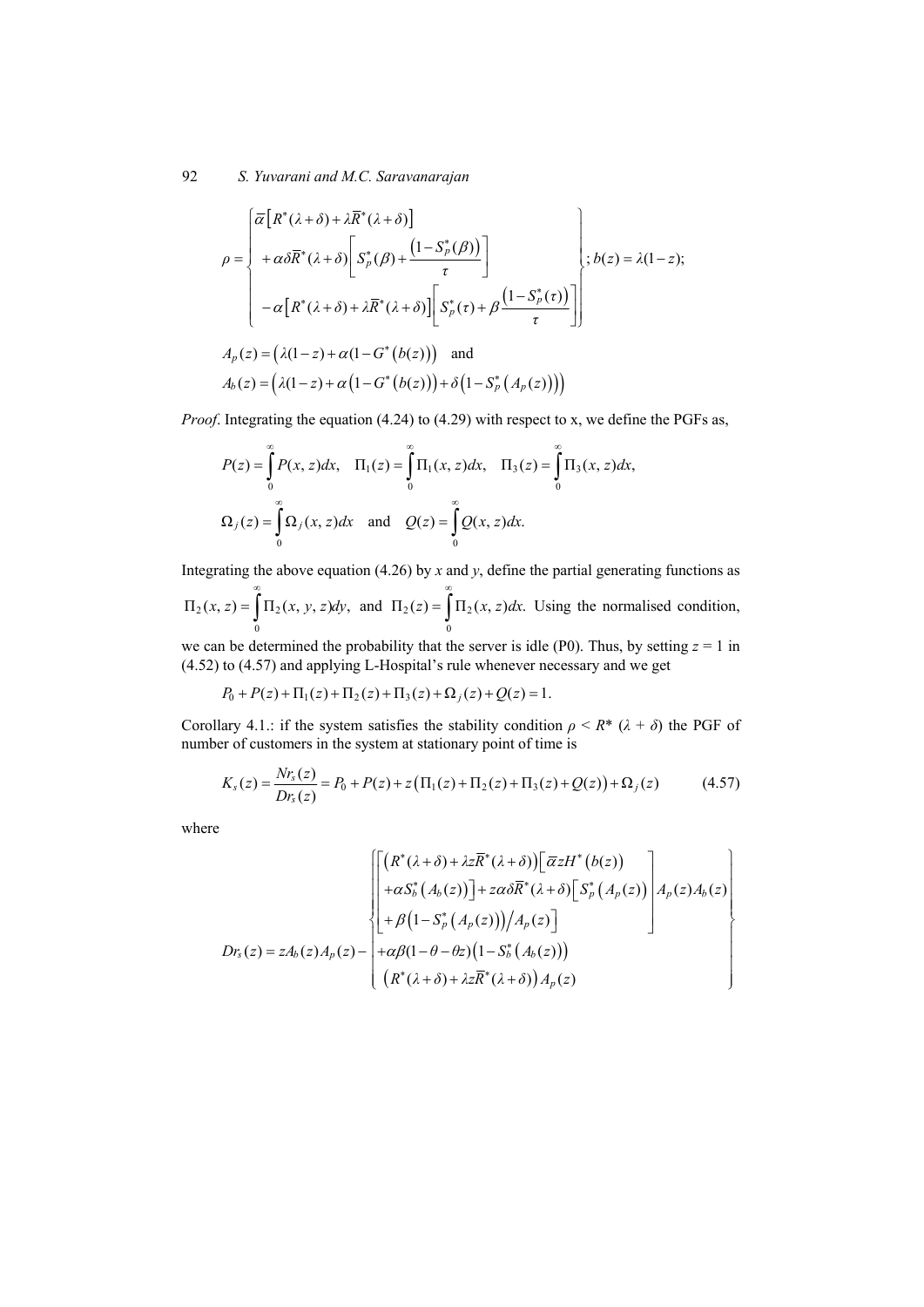$$
D_{15}(z) + (\lambda + \delta)N(z)D_{15}(z) + z\overline{R}^{*}(\lambda + \delta)
$$
\n
$$
\begin{bmatrix}\n\left[\left((\lambda + \delta)[N(z-1)]\right) + \overline{\alpha}(\lambda + \delta)H^{*}(b(z))\right]A_{b}(z)A_{p}(z) \\
+\alpha\lambda S_{b}^{*}(A_{b}(z))(A_{b}(z)) + \alpha\delta S_{p}^{*}(z)\n\end{bmatrix}A_{b}(z)A_{p}(z) \\
+\alpha\lambda\beta(1-\theta-\theta z)\begin{bmatrix}\n1-S_{b}^{*}(A_{b}(z))A_{p}(z) \\
+\alpha\delta\beta(1-S_{p}^{*}(A_{p}(z))A_{p}(z)\n\end{bmatrix} \\
+ z\alpha\delta\left[1-S_{p}^{*}(A_{p}(z))\right]\n\begin{bmatrix}\nz\left(\overline{R}^{*}(\lambda + \delta)[N(z)-1]-1\right) \\
+\overline{\alpha}z\left[(\lambda + \delta - \lambda z)\overline{R}^{*}(\lambda + \delta)-R^{*}(\lambda + \delta)\right] \\
H^{*}(b(z)) - \alpha R^{*}(\lambda + \delta)S_{b}^{*}(A_{b}(z))\n\end{bmatrix} \\
Nr_{5}(z) = \frac{P_{0}}{b(z)}\n\begin{bmatrix}\n\left[\left(R^{*}(\lambda + \delta) + \lambda z\overline{R}^{*}(\lambda + \delta)\right)\left(\frac{((\lambda + \delta)[N(z)-1]}{(\lambda + \overline{\alpha}(\lambda + \delta - \lambda z)H^{*}(b(z))}\right)\right] \\
+ z\overline{\alpha}\left[1-H^{*}(b(z))\right]\n\end{bmatrix} \\
+ z\overline{\alpha}\left[1-H^{*}(b(z))\right]\n\begin{bmatrix}\nz\left(R^{*}(\lambda + \delta) + \lambda z\overline{R}^{*}(\lambda + \delta)\right)(\lambda + \delta)[N(z)-1]A_{p}(z)A_{b}(z) \\
+\alpha\delta zA_{b}(z)(R^{*}(\lambda + \delta) + (\lambda z - (\lambda + \delta))\overline{R}^{*}(\lambda + \delta)) \\
\left[\frac{S_{p}^{*}(A_{p}(z))A_{p}(z)\right] + \alpha\delta zA_{b}(z) \\
\left[\left(R^{*}(\lambda + \delta) + (\lambda z - (\lambda + \delta))\overline{R}^{*}(\lambda + \delta)\right)A_{p}(z) \\
\left
$$

$$
f_{\rm{max}}
$$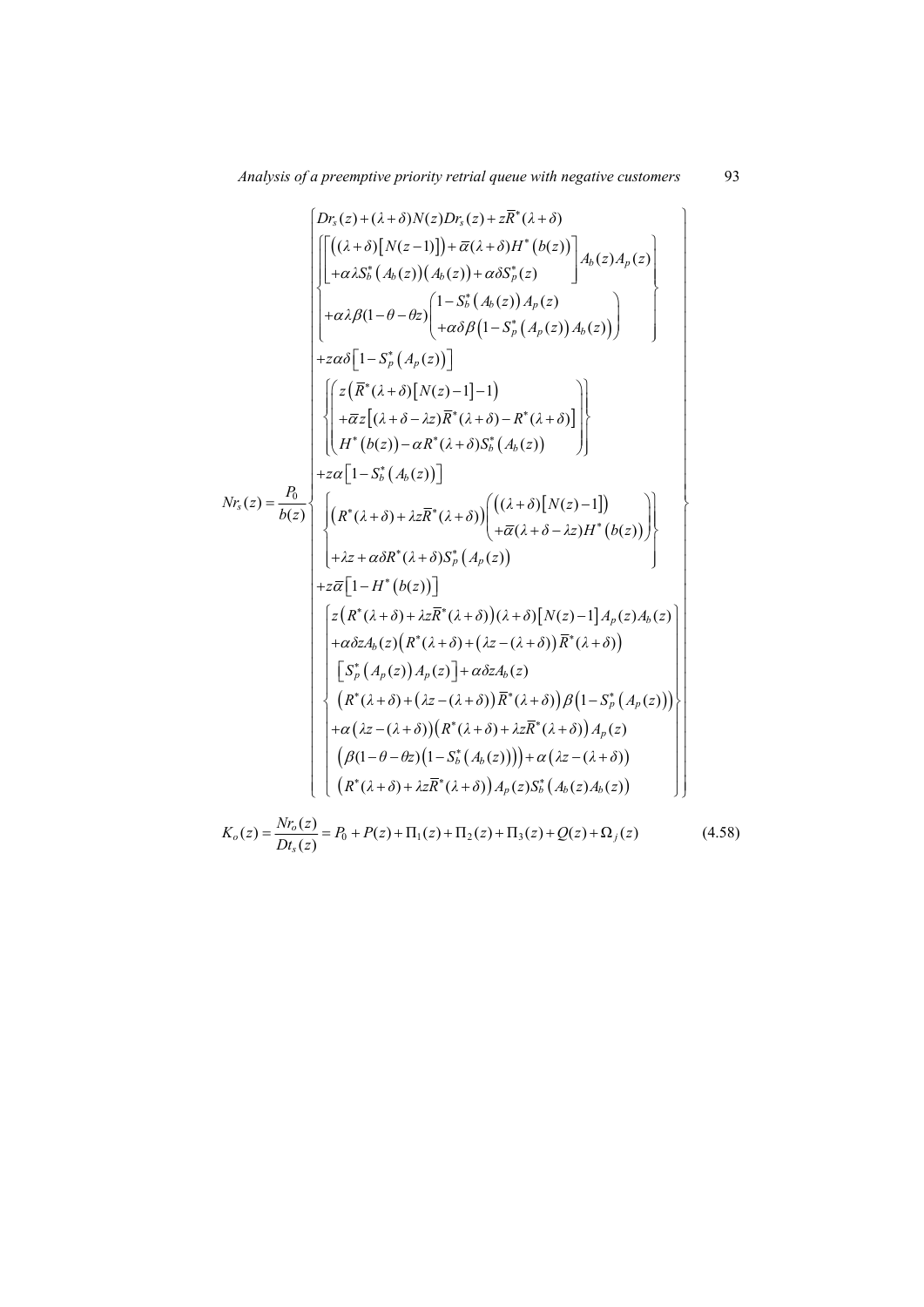$$
\begin{bmatrix}\nD_{r_{0}}(z) + (\lambda + \delta)N(z)D_{r_{0}}(z) + z\overline{R}^{*}( \lambda + \delta) \\
\begin{bmatrix}\n[(\lambda + \delta)[N(z) - 1]] + \overline{\alpha}(\lambda + \delta)H^{*}(v(z)) \\
+\alpha \lambda S_{b}^{*}(A_{b}(z)) + \alpha \delta S_{p}^{*}(A_{p}(z))\n\end{bmatrix}A_{b}(z)A_{p}(z) \\
+ \alpha \lambda \beta(1 - \theta - \theta z)(1 - S_{b}^{*}(A_{b}(z))A_{p}(z)) \\
+ \alpha \delta \beta(1 - S_{p}^{*}(A_{p}(z))\n\end{bmatrix}A_{b}(z) + \alpha \delta \beta(1 - S_{p}^{*}(A_{p}(z))\n\begin{bmatrix}\nz(\overline{R}^{*}(\lambda + \delta)[N(z) - 1] - 1) \\
+\overline{\alpha}z[(\lambda + \delta - \lambda z)\overline{R}^{*}(\lambda + \delta) - R^{*}(\lambda + \delta)]H^{*}(b(z)) \\
-\alpha R^{*}(\lambda + \delta)S_{b}^{*}(A_{b}(z))\n\end{bmatrix}A_{b}(z) \\
N_{r_{0}}(z) = \frac{P_{0}}{b(z)}\n\begin{bmatrix}\n[\alpha^{*}(\lambda + \delta)[N(z) - 1]] + \overline{\alpha}(\lambda + \delta - \lambda z)H^{*}(b(z)) \\
+(\lambda + \beta)R^{*}(\lambda + \delta)(1 - \theta - \theta z)(1 - S_{b}^{*}(A_{b}(z)))] \\
\alpha[1 - H^{*}(b(z))\n\end{bmatrix}A_{b}(z) \\
\overline{\alpha[1 - H^{*}(b(z))]} \\
\overline{\alpha[1 - H^{*}(b(z))]} \\
\overline{\alpha[1 - H^{*}(b(z))]} \\
\overline{\alpha[2(R^{*}(\lambda + \delta) + \lambda z\overline{R}^{*}(\lambda + \delta))(\lambda + \delta)[N(z) - 1]A_{p}(z)A_{b}(z) \\
+\lambda z + \alpha \delta R^{*}(\lambda + \delta)S_{p}^{*}(A_{p}(z))\n\end{bmatrix}A_{p}(z) + \alpha \delta z A_{b}(z)A_{p}(z) + \alpha \delta z A_{b}(z)A_{p}(z)A_{p}(z)A_{p}(z)A_{p}(z) + \alpha \delta z A_{p}(z)A_{p}(z)A_{p}(z)A_{p}(
$$

where  $P_0$  is given in equation (4.62).

# **5 System performance measures**

In this section, we derive some system probabilities, a mean number of customers in the orbit/system, mean busy period and the busy cycle of the model.

# *5.1 System state probabilities*

From equations (4.52) to (4.57), by setting  $z \rightarrow 1$  and applying L-Hospital's rule whenever necessary, then we get the following results.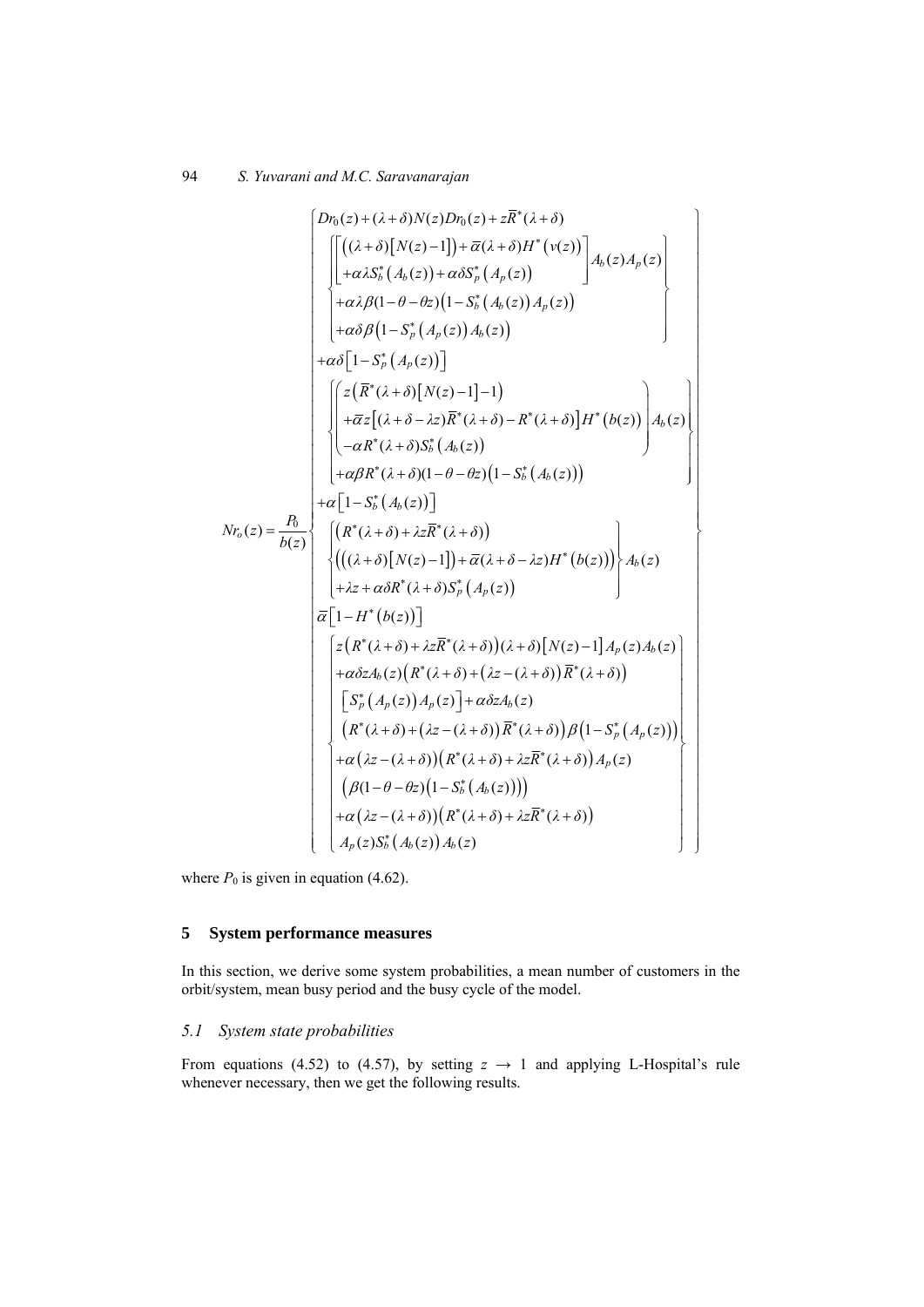1 the steady-state probability that the server is idle during the retrial is given by,

$$
P = P(1) = \frac{R^*(\lambda + \delta)}{\omega} \left[ \frac{(\lambda + \delta)[\overline{\alpha} - 1] + \alpha(\delta S_p^*(\beta) + \lambda S_b^*(\tau))}{\tau} \right]
$$

2 the steady-state probability that the server is busy serving priority customers without preempting an ordinary customer is given by,

$$
\Pi_1 = \Pi_1(1) = \frac{\alpha \delta \left[1 - S_p^*(\beta)\right]}{\beta \omega} \left[ \frac{\left(\overline{\alpha}\left[(\lambda + \delta) - \lambda z\right]\overline{R}^*(\lambda + \delta) - R^*(\lambda + \delta)\right)}{-R^*(\lambda + \delta)\left[1 - \alpha S_b^*(\tau)\right] - \frac{\alpha \beta R^*(\lambda + \delta)}{\tau}\left[1 - S_b^*(\tau)\right]} \right]
$$

3 the steady-state probability that the server is busy serving priority customers with preempting an ordinary customer is given by,

$$
\Pi_2 = \Pi_2(1) = \frac{\alpha \delta \left[1 - S_p^*(\beta)\right] \left[1 - S_b^*(\tau)\right] \left[\overline{\alpha} \delta - (\lambda + \delta)\right] \left(R^*(\lambda + \delta) + \lambda \overline{R}(\lambda + \delta)\right)}{\beta \tau \omega} + \lambda + \alpha \delta R^*(\lambda + \delta) S_p^*(\beta)
$$

4 the steady-state probability that the server is busy serving ordinary customers is given by,

$$
\Pi_3 = \Pi_3(1) = \frac{\alpha \left[1 - S_b^*(\tau)\right]}{\omega \tau} \left[ \begin{pmatrix} R^*(\lambda + \delta) + \lambda \overline{R}^*(\lambda + \delta) \\ + \lambda + \alpha \delta R^*(\lambda + \delta) S_p^*(\beta) \end{pmatrix} \right]
$$

5 The steady-state probability that the server is on vacation, is given by

$$
\Omega = \Omega(1) = \frac{(\lambda + \delta)N^{(1)}[1 - \rho]}{\lambda \omega}
$$

6 The steady-state probability that the server is on starting failure is given by,

$$
Q = Q(1) = \frac{2\bar{\alpha}h^{(1)}}{\beta\tau\omega} \begin{bmatrix} \left(R^*(\lambda + \delta) + \lambda \overline{R}^*(\lambda + \delta)\right)(\lambda + \delta) \left[\beta A'_b(1) - \lambda \tau - \beta \tau \left[N^{(1)}(1) - 1\right]\right] \\ + \beta \tau \lambda (\lambda + \delta) \overline{R}^*(\lambda + \delta) - \alpha \delta \left(R^*(\lambda + \delta) - \delta \overline{R}^*(\lambda + \delta)\right) \\ \left[\lambda \tau S_p^*(\beta) - \beta A'_b(1)\right] + \left[\beta \left[1 - S_p^*(\beta)\right] + \tau S_p^*(\beta)\right] \\ \left(\alpha \lambda \delta \left(R^*(\lambda + \delta) + \lambda \overline{R}^*(\lambda + \delta)\right) - \alpha \delta \tau R^*(\lambda + \delta)\right) \\ + \beta \alpha \delta \left(R^*(\lambda + \delta) + \lambda \overline{R}^*(\lambda + \delta)\right) \\ \left[\beta \theta \left[1 - S_p^*(\beta)\right] + \beta_b^{(1)} A'_b(1)(\beta + \tau) + S_b^*(\tau) A'_b(1)\right] \end{bmatrix}
$$

#### *5.2 Mean system size and orbit size*

If the system is in steady state condition, the expected number of customers in the orbit  $(L_q)$  is obtained by differentiating (4.64) with respect to *z* and evaluating at  $z = 1$ .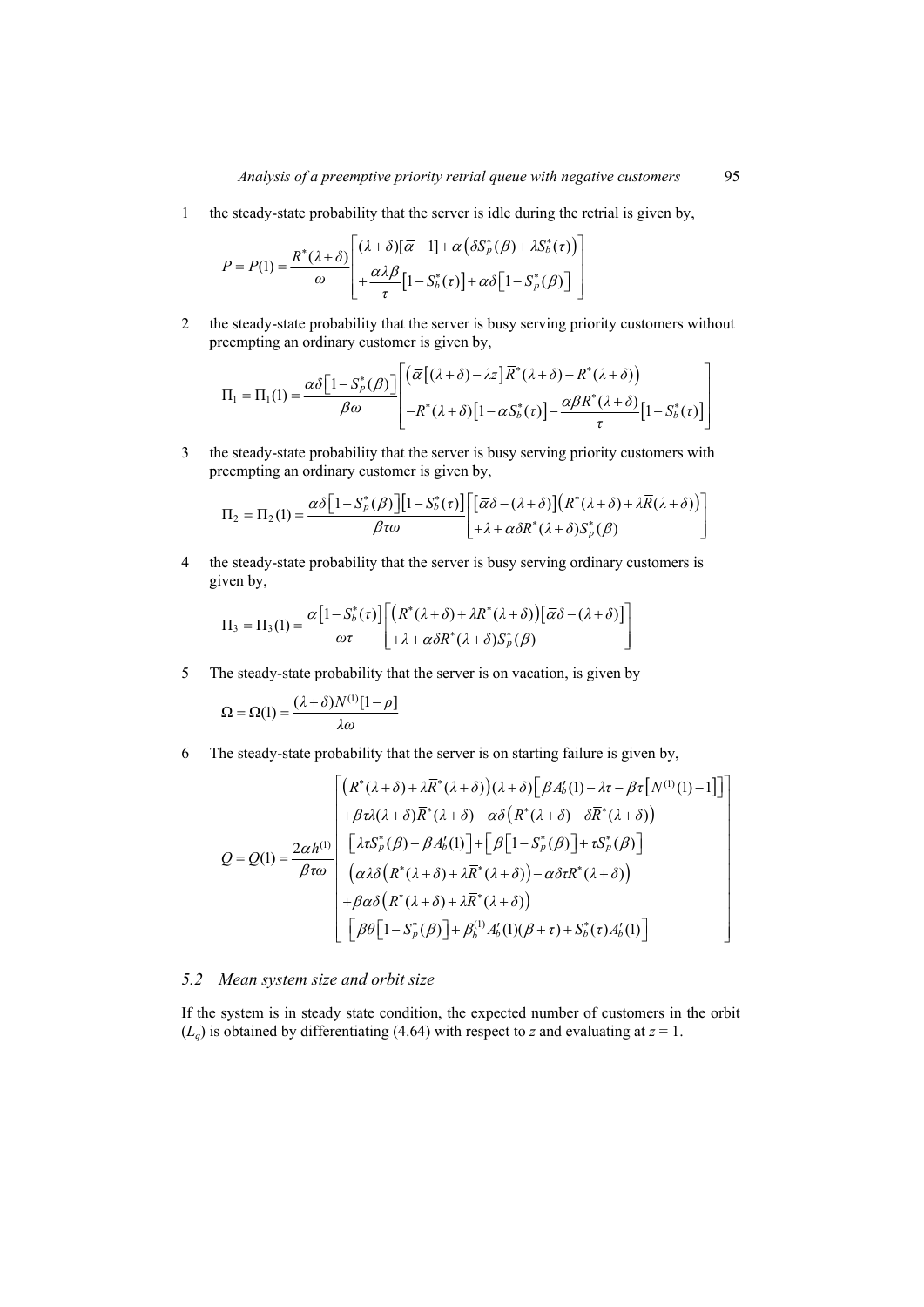$$
L_{q} = K'_{o}(1) = \lim_{z \to 1} \frac{d}{dz} K_{o}(z) = P_{0} \left[ \frac{Nr_{q}^{m}(1)Dr_{q}^{m}(1) - Dr_{q}^{m}(1)Nr_{q}^{m}(1)}{3(Dr_{q}^{n}(1))^{2}} \right]
$$
\n
$$
N'(1)(\lambda + \delta) \left[ \frac{\left[ \beta(\tau + A_{b}(1)) - \tau \lambda \right] + (\mathcal{R}^{*}(\lambda + \delta) + \lambda \overline{\mathcal{R}}^{*}(\lambda + \delta))}{\pi \beta \alpha A'_{b}(1) \beta_{b}^{(1)} - \alpha \beta S'_{b}(t) A'_{b}(1) + [\Gamma S'_{o}(t)] \beta^{2} \theta \tau \alpha \right]
$$
\n
$$
= \lambda \left\{ \begin{bmatrix} \beta(\tau + A_{b}(1)) - \tau \lambda \end{bmatrix} - \overline{\alpha} (\mathcal{R}^{*}(\lambda + \delta) - \beta \overline{\mathcal{R}}^{*}(\lambda + \delta)) \right\}
$$
\n
$$
= \lambda \left\{ \begin{bmatrix} \beta(\tau A'_{b}(1)) - \tau \lambda \end{bmatrix} - \overline{\alpha} (\mathcal{R}^{*}(\lambda + \delta) - \beta \overline{\mathcal{R}}^{*}(\lambda + \delta)) \right\}
$$
\n
$$
= \lambda \left\{ \begin{bmatrix} \beta(\tau A'_{b}(1)) - \tau \lambda \end{bmatrix} - \overline{\alpha} (\mathcal{R}^{*}(\lambda + \delta) - \delta \overline{\mathcal{R}}^{*}(\lambda + \delta)) \right\}
$$
\n
$$
= \lambda \left\{ \begin{bmatrix} \beta(\tau A'_{b}(1)) - \tau \lambda \end{bmatrix} - \overline{\alpha} (\mathcal{R}^{*}(\lambda + \delta) - \delta \overline{\mathcal{R}}^{*}(\lambda + \delta)) \right\}
$$
\n
$$
= \lambda \left\{ \begin{bmatrix} \beta(\tau A'_{b}(1)) - \tau \lambda \end{bmatrix} - \lambda \beta \tau h^{(1)} \right\} - \overline{\alpha} \beta \lambda \overline{\mathcal{R}}^{*}(\lambda + \delta) \right\}
$$
\n
$$
= \lambda \left\{ \begin{bmatrix} \tau - \overline{\mathcal{R}}(\lambda + \delta) + \overline{\alpha} \
$$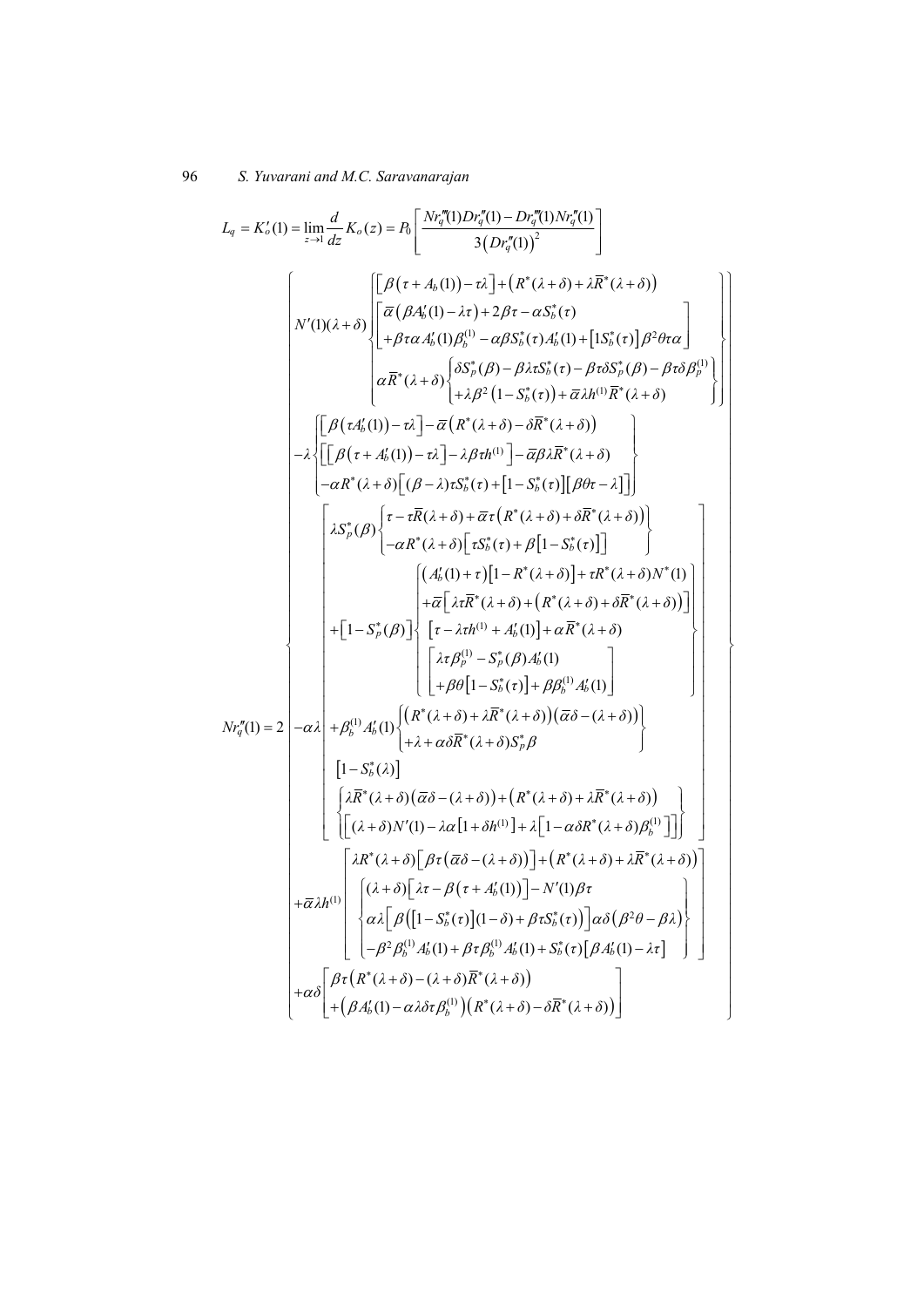$$
\begin{bmatrix}\n(\lambda + \delta)N''(1) \begin{bmatrix}\n1 - (R^*(\lambda + \delta) + \lambda \overline{R}^*(\lambda + \delta)) \\
\lambda \overline{\lambda}^* (\lambda + \delta) \overline{\lambda}^* (\lambda + \delta) \overline{\lambda}^* (\lambda + \delta) \overline{\lambda}^* (\lambda + \delta) \overline{\lambda}^* (\lambda + \delta) \overline{\lambda}^* (\lambda + \delta) \overline{\lambda}^* (\lambda + \delta) \overline{\lambda}^* (\lambda + \delta) \overline{\lambda}^* (\lambda + \delta) \overline{\lambda}^* (\lambda + \delta) \overline{\lambda}^* (\lambda + \delta) \overline{\lambda}^* (\lambda + \delta) \overline{\lambda}^* (\lambda + \delta) \overline{\lambda}^* (\lambda + \delta) \overline{\lambda}^* (\lambda + \delta) \overline{\lambda}^* (\lambda + \delta) \overline{\lambda}^* (\lambda + \delta) \overline{\lambda}^* (\lambda + \delta) \overline{\lambda}^* (\lambda + \delta) \overline{\lambda}^* (\lambda + \delta) \overline{\lambda}^* (\lambda + \delta) \overline{\lambda}^* (\lambda + \delta) \overline{\lambda}^* (\lambda + \delta) \overline{\lambda}^* (\lambda + \delta) \overline{\lambda}^* (\lambda + \delta) \overline{\lambda}^* (\lambda + \delta) \overline{\lambda}^* (\lambda + \delta) \overline{\lambda}^* (\lambda + \delta) \overline{\lambda}^* (\lambda + \delta) \overline{\lambda}^* (\lambda + \delta) \overline{\lambda}^* (\lambda + \delta) \overline{\lambda}^* (\lambda + \delta) \overline{\lambda}^* (\lambda + \delta) \overline{\lambda}^* (\lambda + \delta) \overline{\lambda}^* (\lambda + \delta) \overline{\lambda}^* (\lambda + \delta) \overline{\lambda}^* (\lambda + \delta) \overline{\lambda}^* (\lambda + \delta) \overline{\lambda}^* (\lambda + \delta) \overline{\lambda}^* (\lambda + \delta) \overline{\lambda}^* (\lambda + \delta) \overline{\lambda}^* (\lambda + \delta) \overline{\lambda}^* (\lambda + \delta) \overline{\lambda}^* (\lambda + \delta) \overline{\lambda}^* (\lambda + \delta) \overline{\lambda}^* (\lambda + \delta) \overline{\lambda}^* (\lambda + \delta) \overline{\lambda}^* (\lambda + \delta) \overline{\lambda}^* (\lambda + \delta) \overline{\lambda}^* (\lambda + \delta) \overline
$$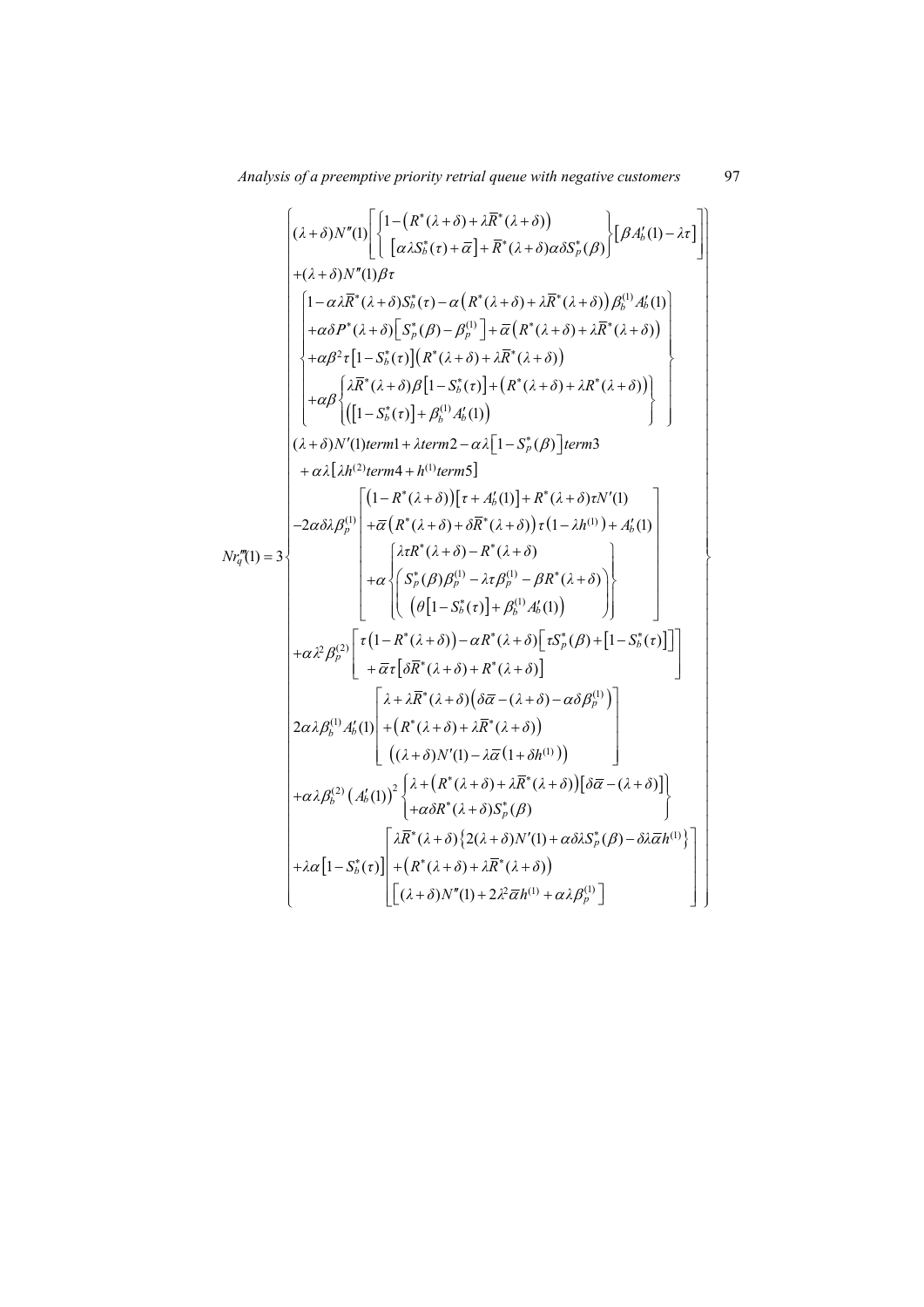$$
\begin{bmatrix}\n[1-(R^*(\lambda+\delta)+\lambda\overline{R}^*(\lambda+\delta))\big[\alpha\lambda S_b^*(\tau)+\overline{\alpha}\big]\n[ \beta A_b^*(1)-2\lambda A_b^*(1)\big] \\
+2[\beta A_b^*(1)-\lambda\tau] \\
[1-\alpha\lambda\overline{R}^*(\lambda+\delta)S_b^*(\tau)-\alpha(R^*(\lambda+\delta)+\lambda\overline{R}^*(\lambda+\delta))\beta_b^{(1)}A_b^*(1)\n+ \alpha\delta R^*(\lambda+\delta)\big[S_p^*(\beta)-\beta_p^{(0)}\big]+ \overline{\alpha}(R^*(\lambda+\delta)+\lambda\overline{R}^*(\lambda+\delta))\n+ \overline{\alpha}R^*(\lambda+\delta)\big[S_p^*(\beta)-\beta_p^{(0)}\big]+ \overline{\alpha}(R^*(\lambda+\delta)+\lambda\overline{R}^*(\lambda+\delta))\n\end{bmatrix}
$$
\n
$$
term1 = \begin{bmatrix}\n[\overline{\alpha}^*(\lambda+\delta)\big[\xi^*(\beta)-\beta_p^{(0)}\big]\xi^*(\lambda)\big] + [\delta\beta_p^{(0)}A_b^*(1)+\delta\beta_b^{(2)}(A_b^*(1))\big]^2\big] \\
[\overline{\alpha}^*(\lambda+\delta)\big[\big[\lambda\beta_b^{(0)}+ \lambda\beta_b^{(0)}A_b^*(1)\big] + [\delta\beta_p^{(0)}A_b^*(1)+\delta\beta_b^{(2)}(A_b^*(1))\big]^2\big] \\
[ \alpha\beta_b^{(1)}A_b^*(1)+\alpha\beta_b^{(2)}(A_b^*(1))\big]\n+ 2\alpha\beta\theta \begin{bmatrix}\n[\beta\lambda\overline{R}^*(\lambda+\delta)[1-S_b^*(\tau)]-(R^*(\lambda+\delta)+\lambda\overline{R}^*(\lambda+\delta)) \\
[\lambda(\lambda+\delta)+\lambda\overline{R}^*(\lambda+\delta))\big[-\beta_b^{(0)}A_b^*(1)\big]\xi^*(1)+2\lambda A_b^*(1)\big]-\beta_b^{(0)}(A_b^*(1))^2\big] \\
[\lambda\beta_b^{(1)}+ \lambda\overline{R}^*(\lambda+\delta)\big[\beta\beta_b^{(0)}+ \beta_b^{(1)}(1+\lambda_b^{(1)})-\beta\lambda(\lambda\beta_b^{(2)}+\beta_p^{(0)})\big]\n\end{bmatrix}\n\end{bmatrix}
$$
\n
$$
term2 = \begin{bmatrix}\n[2\beta A
$$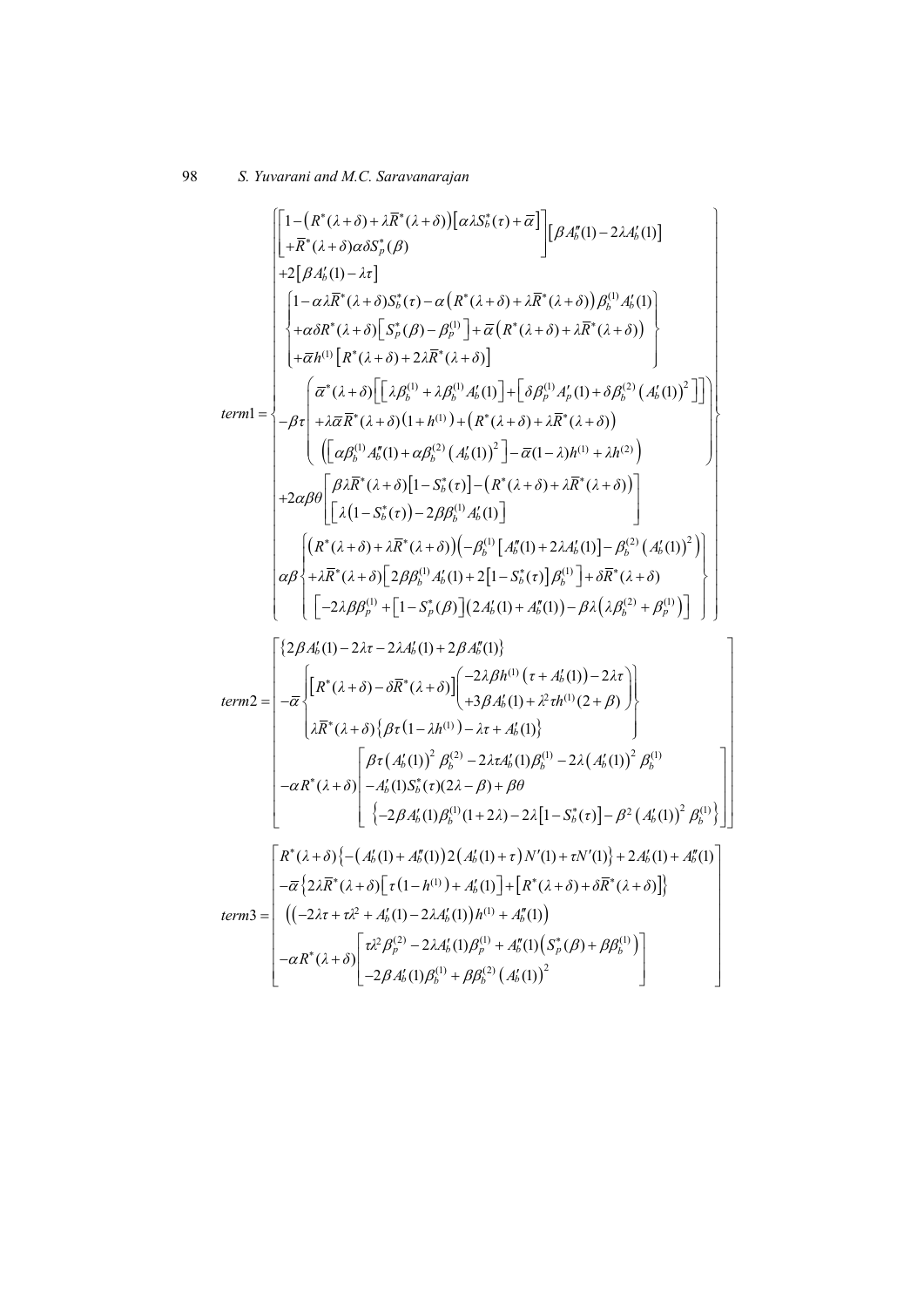$$
\begin{bmatrix}\n\lambda \overline{R}^*(\lambda + \delta) \{-\beta \tau (\lambda + \delta) + \alpha \delta \beta \tau \} + \alpha \delta [\overline{R}^*(\lambda + \delta) + \delta \overline{R}^*(\lambda + \delta)] \\
+ \alpha \delta [\beta^2 \theta (1 - S_b^*(\tau)) - \beta A_b^*(1) \beta_b^{(1)}(\beta - \tau)] \\
+ \alpha \delta [\overline{B^* \theta (1 - S_b^*(\tau))} - \beta A_b^*(1) \beta_b^{(1)}(\beta - \tau)]\n\end{bmatrix} \\
\begin{bmatrix}\n\lambda \overline{B}^*(\lambda + \delta) - \delta \overline{R}^*(\lambda + \delta) \left[ (\beta \delta A_b^*(1) + \alpha \delta \beta \tau S_p^*(\beta)) \right] \\
+ \alpha \delta [\overline{R}^*(\lambda + \delta) - \delta \overline{R}^*(\lambda + \delta) \left[ (\beta \delta A_b^*(1) + \alpha \delta \beta \tau S_p^*(\beta)) \right] \\
+ \beta \tau [\overline{R}^*(\lambda + \delta) - (\lambda + \delta) \overline{R}^*(\lambda + \delta)]\n\end{bmatrix} \\
\begin{bmatrix}\n\sum \overline{R}^*(\lambda + \delta) \left[ \gamma'((1) - 1) - (\lambda + \delta) [\beta A_b^*(1) - \lambda \tau] \right] \\
+ \beta \tau [\lambda^*(\lambda + \delta) + \overline{\alpha} \lambda \beta [\beta - S_b^*(\tau)(\beta - \tau)] + \alpha \delta \beta^2 \theta (1 - S_b^*(\tau))\n\end{bmatrix} \\
\begin{bmatrix}\n\beta \tau N'(1) - [\beta A_b^*(1) - \lambda \tau] + (\lambda + \delta) \begin{bmatrix}\n\beta \tau N''(1) + 2N'(1)[\beta A_b^*(1) - \lambda \tau] \\
+ 2\lambda \begin{bmatrix}\n\beta \tau N'(1) - [\beta A_b^*(1) - \lambda \tau] + (\lambda + \delta) \begin{bmatrix}\n\beta N''(1) + 2N'(1)[\beta A_b^*(1) - \lambda \tau] \\
+ 2\lambda \begin{bmatrix}\n\beta \tau N'(1) - [\beta A_b^*(1) - \lambda \tau] + (\lambda + \delta) \begin{bmatrix}\n\alpha \lambda (1) \beta_b^{(1)} \\
\alpha \lambda (1) \beta_b^{(1)} + \beta \lambda (1) \beta_b^{(1)} \\
\alpha \lambda (1
$$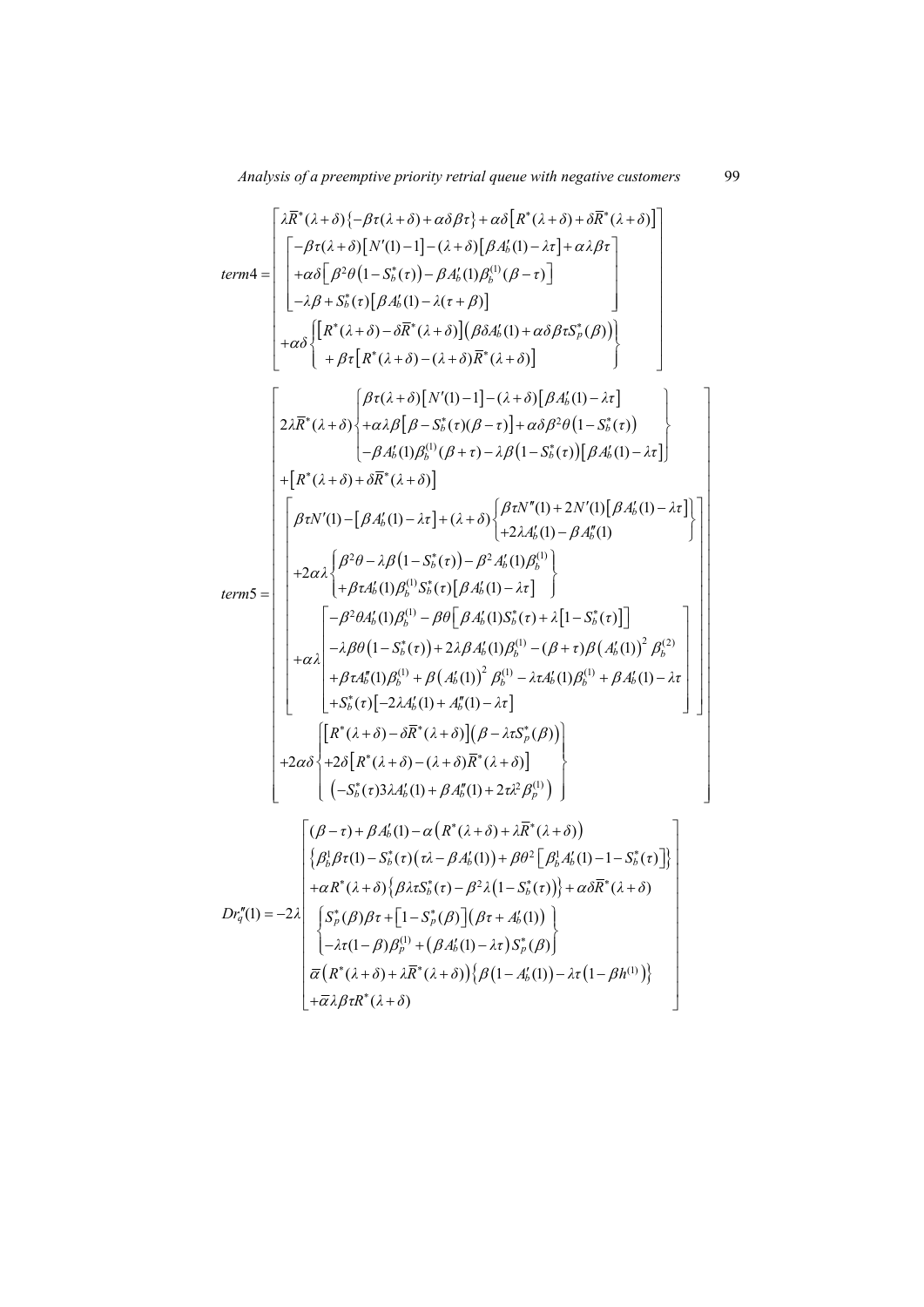$$
D_{\eta}'''(1) = -3\lambda \begin{pmatrix} -\lambda \pi^*(\lambda + \delta) \begin{pmatrix} \beta \tau \beta_0^{(1)} A_b'(1) - \lambda \tau S_b^*(\tau) \end{pmatrix} \\ + \beta A_b^*(1) - \lambda \tau S_b^*(1) - \lambda \tau S_b^*(1) - \lambda \tau S_b^*(1) \end{pmatrix} \\ + 2(R^*(\lambda + \delta) + \lambda \overline{R}^*(\lambda + \delta)) \begin{pmatrix} \beta_b^2 (A_b'(1))^2 \beta \tau + A_b'(1) \beta_b^1 (\beta \tau - 2\tau \lambda) \\ + (\beta - \lambda) \beta_b^1 (A_b'(1))^2 - 2\lambda S_b^*(\tau) A_b'(1) \\ + \beta A_b^*(1) S_b^*(\tau) - 2\beta \lambda \theta (1 - S_b^*(\tau)) \\ - 2\theta \beta^2 \beta_b^{(1)} A_b'(1) \end{pmatrix} \\ - \lambda \tau ( \beta \beta_b^1 - S_p^*(\beta) ) + 2S_p^*(\beta) \begin{pmatrix} \lambda^2 \tau + \beta A_b'(1) \\ -\lambda \tau + \beta A_b'(1) \end{pmatrix} \\ + \alpha \delta \overline{R}^*(\lambda + \delta) \begin{pmatrix} -\lambda \tau (\beta \beta_b^1 - S_p^*(\beta)) (A_b'(1) + A_b''(1)) \\ + \beta \beta_b^{(1)} A_b'(1)(\lambda + 2\tau) + \lambda^2 \tau \beta A_b''(1) \\ + \overline{\alpha} \lambda \overline{R}^*(\lambda + \delta) \begin{pmatrix} 2A_b'(1)(\beta - \lambda) - 2\lambda h^{(1)} \beta \tau - 2\lambda \tau + 2\lambda^2 h^{(1)} \tau \\ -2\lambda \beta A_b'(1) h^{(1)} - 2\lambda A_b'(1) + \beta A_b''(1) \end{pmatrix} \end{pmatrix}
$$

where  $A'(1) = -\lambda [(1 - \delta \beta_p^{(1)})]$ ;  $A''(1) = \lambda^2 \delta \beta_p^{(2)}$ .

1 the excepted number of customers in the system  $(L_s)$  is obtained by differentiating (4.50) with respect to *z* and evaluating at

$$
L_s = K'_s(1) = \lim_{z \to 1} \frac{d}{dz} K_s(z) = P_0 \left[ \frac{Nr''_s(1)Dr''_q(1) - Dr'''_q(1)Nr''_q(1)}{3(Dr''_q(1))^2} \right]
$$

where

$$
Nr_s^m(1) = Nr_q^m(1) - 6\begin{bmatrix} \lambda \overline{R}^*(\lambda + \delta) + \overline{\lambda} \overline{R}^*(\lambda + \delta) + \delta \overline{R}^*(\lambda + \delta) \\ -\alpha \overline{R}^*(\lambda + \delta) \left[ \overline{\kappa} S_p^*(\beta) - \beta \left[ 1 - S_p^*(\beta) \right] \right] \\ + \alpha \lambda \left[ 1 - S_p^*(\beta) \left\{ \begin{aligned} &R^*(\lambda + \delta) \left[ N'(1) - 1 + A_b'(1) \right] \\ + \overline{\alpha} \left[ \overline{\alpha} \lambda \theta \tau + \left( R^*(\lambda + \delta) + \lambda \overline{R}^*(\lambda + \delta) \right) \right] \\ + \overline{\alpha} \left[ A_b'(1) - \lambda \tau h^{(1)} \right] \end{aligned} \right] \right] \\ + \alpha \lambda \left\{ \beta_b^{(1)} A_b'(1) \right\} \left[ \left( R^*(\lambda + \delta) + \lambda \overline{R}^*(\lambda + \delta) \right) \left( (\lambda + \delta) + \overline{\alpha} \delta \right) \right] \\ + \alpha \lambda \left[ 1 - S_b^*(\lambda) \right] \left\{ \begin{aligned} &\lambda \overline{R}^*(\lambda + \delta) \left\{ (-(\lambda + \delta) + \overline{\alpha} \delta) \right\} \\ + (\lambda + \alpha \delta R^*(\lambda + \delta) S_b^*(\tau) \right] \\ + (\alpha \lambda \left[ 1 - S_b^*(\tau) \right] \left\{ \begin{aligned} &\lambda \overline{R}^*(\lambda + \delta) \left\{ (-(\lambda + \delta) + \overline{\alpha} \delta) \right\} \\ &+ (\lambda + \delta) N'(1) - \lambda \alpha \delta \overline{R}^*(\lambda + \delta) \beta_b^{(1)} \end{aligned} \right] \end{bmatrix} \right\}
$$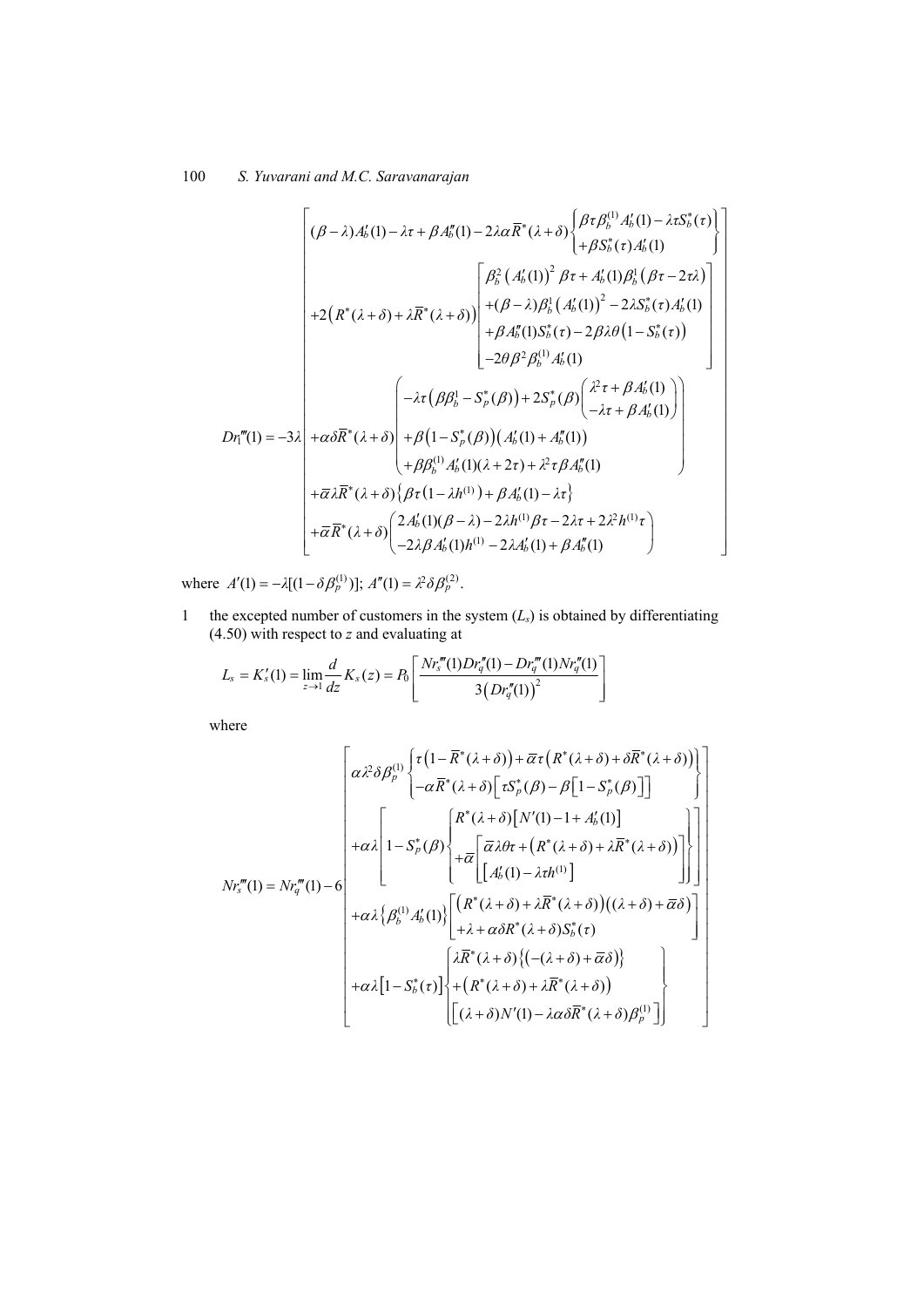2 the average time a customer spends in the system  $(W<sub>s</sub>)$  and the average time a customer spends in the queue  $(W_a)$  can be found by using the Little's formula

$$
W_s = \frac{L_s}{\lambda}
$$
 and  $W_q = \frac{L_q}{\lambda}$ .

#### **6 Stochastic decomposition**

Stochastic decomposition has been discussed among M/G/1 type queueing models with server vacations by Fuhrman and Cooper (1985). In this result we analyses that the number of customers in the system in a steady state at a random point in time is distributed as the sum of two independent random variables, one of which is the number of customers in the corresponding standard queueing system (in steady state) at random point in time, the other random variable may have different probabilistic interpretations in specific cases depending on how the vacations are scheduled. Let  $K(z)$  be the stationary size distribution of M/G/1 retrial queueing system with negative customers, starting failure and at most J vacation convolution of two independent random variables *χ*(*z*) and *φ*(*z*).

The mathematical version of the stochastic decomposition law is  $K(z) = \chi(z)$ .  $\varphi(z)$  and is expressed in the form

- 1 the system size distribution of M/G/1 queueing system with two type of customers, Negative customers, starting failure and at most J vacations [represented in the first term of  $K(z)$ ]
- 2 the conditional distribution of the number of customers in the vacation system at a random point in time given the server is idle [represented in the second term of  $K(z)$ ].

The number of arrivals in the vacation system at a random point in time given that the server is on vacation or idle. In fact, the second term can also obtain through the vacation definition of our system, i.e.

$$
\varphi(z) = (P_0 + P(z) + \Omega(z))/(P_0 + P(1) + \Omega(1))
$$
\n
$$
\varphi(z) = \frac{\lambda \omega \left\{ Dr(z) \left[ 1 + \frac{(\lambda + \delta)P_0 \left[ 1 - V^* (b(z)) \right]}{[V^* (\lambda)]^{J-j+1} b(z)} \right] + Nr(z) \right\}}{\int \lambda \omega + \lambda R^* (\lambda + \delta) \left[ \frac{\omega}{\pi} + \alpha \left( \delta S_p^* (\beta) + \lambda S_b^* (\tau) \right)}{+ \alpha \left[ 1 - S_b^* (\tau) \right]} \right]}, \quad j = 1, 2, \dots J
$$
\n
$$
Dr(z) = \begin{cases}\n\lambda \omega + \lambda R^* (\lambda + \delta) & \text{if } \lambda = 1, 2, \dots J \\
+\alpha \lambda \beta & \text{if } \lambda = 1, 2, \dots J \\
+\alpha \delta \left[ 1 - S_p^* (\beta) \right]\n\end{cases}
$$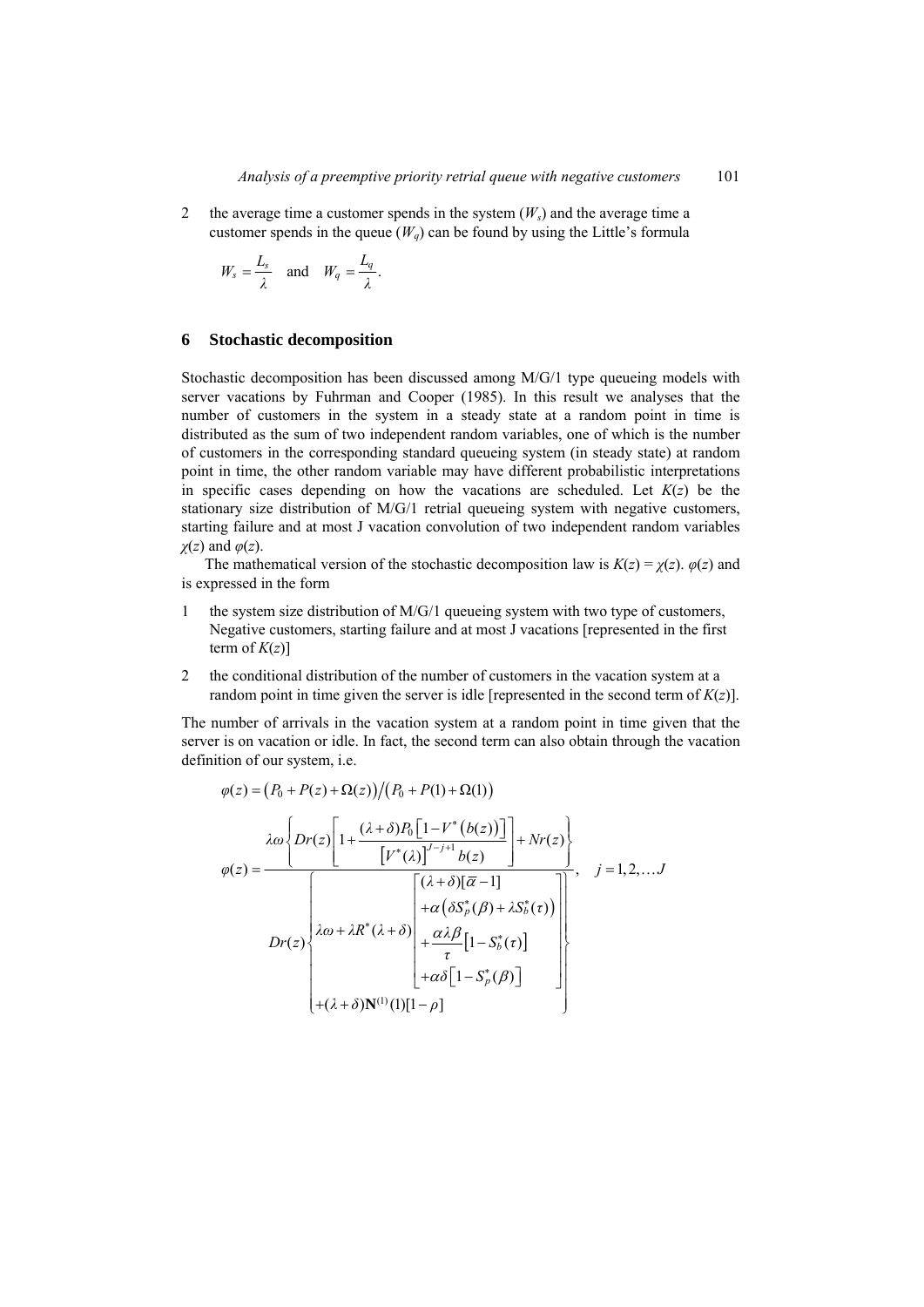where

$$
Nr(z) = zP_0\overline{R}^*(\lambda + \delta) \begin{bmatrix} \left[ \left( (\lambda + \delta) [N(z) - 1] \right) + \overline{\alpha} (\lambda + \delta) H^*(b(z)) \\ + \alpha \lambda S_b^*(A_b(z)) + \alpha \delta S_p^*(A_p(z)) \end{bmatrix} A_b(z) A_p(z) \\ + \alpha \lambda \beta (1 - \theta - \theta z) (1 - S_b^*(A_b(z)) A_p(z)) \\ + \alpha \delta \beta (1 - S_p^*(A_p(z)) A_b(z)) \end{bmatrix}
$$
  

$$
Dr(z) = zA_b(z)A_p(z) - \begin{bmatrix} \overline{\alpha} z (R^*(\lambda + \delta) + \lambda z \overline{R}^*(\lambda + \delta)) \begin{bmatrix} \overline{\alpha} z H^*(b(z)) \\ + \alpha S_b^*(A_b(z)) \end{bmatrix} \\ + z \alpha \delta \overline{R}^*(\lambda + \delta) \begin{bmatrix} S_p^*(A_p(z)) \\ + \beta (1 - S_p^*(A_p(z))) / A_b(z) \end{bmatrix} \end{bmatrix}
$$

The first term can be obtained through the without vacation definition of our system

$$
\chi(z) = \frac{Nr_1(z)}{Dr(z)},
$$

where

$$
N_{\eta}(z) = \begin{cases}\n\begin{bmatrix}\n+\overline{\alpha}(\lambda + \delta)H^*(b(z)) \\
+\alpha \lambda S_b^*(A_b(z)) + \alpha \delta S_p^*(A_p(z))\n\end{bmatrix} A_b(z)A_p(z) \\
\begin{bmatrix}\n\alpha \lambda \beta(1-\theta-\theta z)(1-S_b^*(A_b(z))A_p(z)) \\
+\alpha \delta \beta(1-S_p^*(A_p(z))A_b(z))\n\end{bmatrix} \\
+ z\alpha \delta \left[1-S_p^*(A_p(z))\right] \begin{bmatrix}\n\overline{\alpha} \sum \left[ (\lambda + \delta - \lambda z) \overline{R}^*(\lambda + \delta) \right] (b(z)) \\
-\alpha R^*(\lambda + \delta) S_b^*(A_b(z))\n\end{bmatrix} A_b(z) \\
N_{\eta}(z) = \begin{cases}\n\alpha \sum \left[ \lambda + \delta \lambda (1-\delta - \delta z) \left[ \lambda + \delta \right] (1-\delta - \delta z) \right] (1-\delta_b^*(A_b(z))) \\
-\alpha R^*(\lambda + \delta) S_b^*(A_b(z))\n\end{cases} \\
+ z\alpha \left[1-S_b^*(A_b(z))\right] \begin{Bmatrix}\n\left(R^*(\lambda + \delta) + \lambda z \overline{R}^*(\lambda + \delta)\right) \\
\overline{\alpha}(\lambda + \delta - \lambda z)H^*(b(z)) \\
+\lambda z + \alpha \delta R^*(\lambda + \delta) S_p^*(A_p(z))\n\end{Bmatrix} A_b(z) \\
+ z\overline{\alpha} \left[1-H^*(b(z))\right] \begin{Bmatrix}\n\alpha \delta z A_b(z) \left(R^*(\lambda + \delta) + (\lambda - (\lambda + \delta)) \overline{R}^*(\lambda + \delta)\right) \\
\overline{\alpha} \left[ S_p^*(A_p(z)) A_p(z) \right] + \beta (1-S_p^*(A_p(z)))\n\end{Bmatrix} + \alpha (\lambda z - (\lambda + \delta)) (R^*(\lambda + \delta) + \lambda z \overline{R}^*(\lambda + \delta)) A_p(z) \\
+ S_b^*(A_b(z)) A_b(z)\n\end{cases}
$$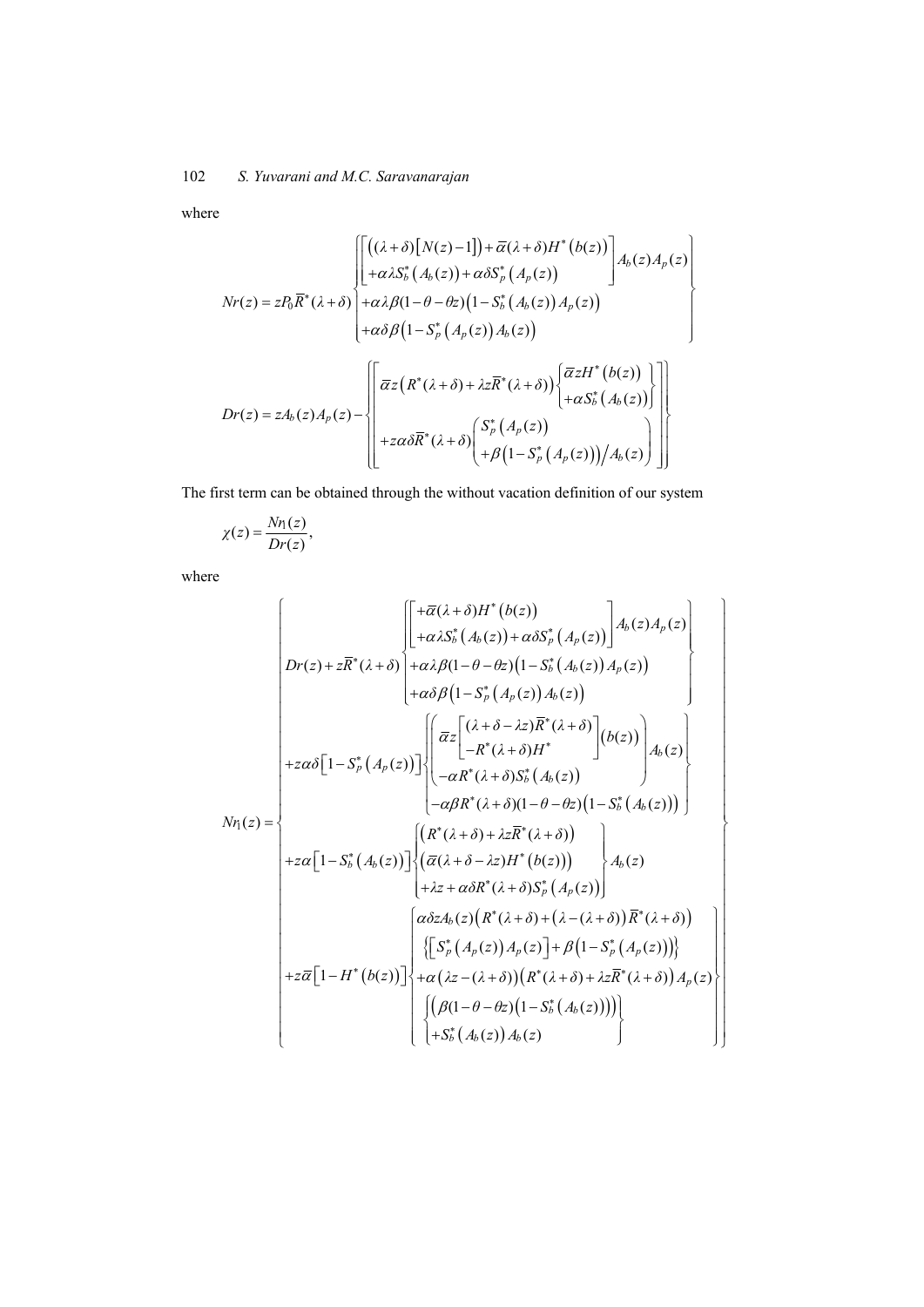From above stochastic decomposition law, we observe that  $K(z) = \chi(z) \cdot \varphi(z)$  which confirm that the decomposition result of Fuhrman and Cooper (1985) also valid for this special vacation system.

#### **7 Special cases**

In this section, we analyse briefly some special cases of our model, which are consistent with the existing literature.

# *Case (i): no vacation, no negative customer, no orbital search and no starting failure*

In this case, we put  $Pr[V = 0] = 1$ ;  $\alpha = \theta = 1$ ;  $\beta = 0$ ; our model can be reduced to a preemptive priority retrial queueing system and  $K<sub>s</sub>(z)$  can be obtained as follows,

$$
K_s(z) = \frac{P_0(z-1)R^*(\lambda+\delta)\left\{A_b(z)S_b^*(A_b(z))+\delta\left[1-S_b^*(A_b(z))\right]S_p^*(A_p(z))\right\}A_b(z)}{\sqrt{\left[z-\left(R^*(\lambda+\delta)+\lambda z\overline{R}^*(\lambda+\delta)\right)S_b^*(A_b(z))\right]A_b(z)A_b(z)}}\left[\frac{z-(R^*(\lambda+\delta)+\lambda z\overline{R}^*(\lambda+\delta))S_b^*(A_b(z))}{+z\delta\overline{R}^*(\lambda+\delta)\left(S_p^*(A_p(z))\right)}\right]
$$

This coincides with the result of Gao (2015).

#### *Case (ii): no priority arrival, no negative customer and no starting failure*

In this case, we put  $\delta = \beta = 0$ ;  $\alpha = 1$ , our model can be reduced to a single server retrial queueing system with j vacation and  $K_s(z)$  can be obtained as follows,

$$
K_{S}(z) = \frac{\left\{ (1 + \lambda N(z)) \Big[ z - (R^*(\lambda) + \lambda z \overline{R}^*(\lambda)) S_b^*(b(z)) \Big] \right\}}{\left\{ \left\{ (z \Big[ N(z) - 1] \right\} + \lambda S_b^*(b(z)) \right] \right\} + z \Big[ 1 - S_b^*(b(z)) \Big]}}{\left\{ \left( R^*(\lambda) + \lambda z \overline{R}^*(\lambda) \right) \left( \lambda \big[ N(z) - 1 \big] \right) + \lambda z \right\}}
$$
\n
$$
K_{S}(z) = \frac{\left\{ \left( R^*(\lambda) + \lambda z \overline{R}^*(\lambda) \right) \left( \lambda \big[ N(z) - 1 \big] \right) + \lambda z \right\}}{\left\{ \left[ z - \left( R^*(\lambda) + \lambda z \overline{R}^*(\lambda) \right) S_b^*(b(z)) \right] b(z) \right\}}
$$

#### *Case (iii): no priority arrival, no starting failure, and no vacation*

In this case, we put  $Pr[V = 0] = 1$ ;  $\delta = 0$ ;  $\alpha = 1$ , our model can be reduced to a single server retrial queueing system with starting failure, and negative customer and  $K_s(z)$  can be obtained as follows,

$$
Nr_s(z) = \frac{P_0(z-1)\Big\{R^*(\lambda)\Big\{\beta+\lambda\beta\big(1-S_b^*(A_b(z))A_p(z)\big)\Big\}+z\Big[1-S_b^*(A_b(z))\Big]A_p(z)\Big\}}{z-\Big(R^*(\lambda)+\lambda z\overline{R}^*(\lambda)\Big\{S_b^*(A_p(z))\lambda(1-z)+\beta\Big\}\Big)}
$$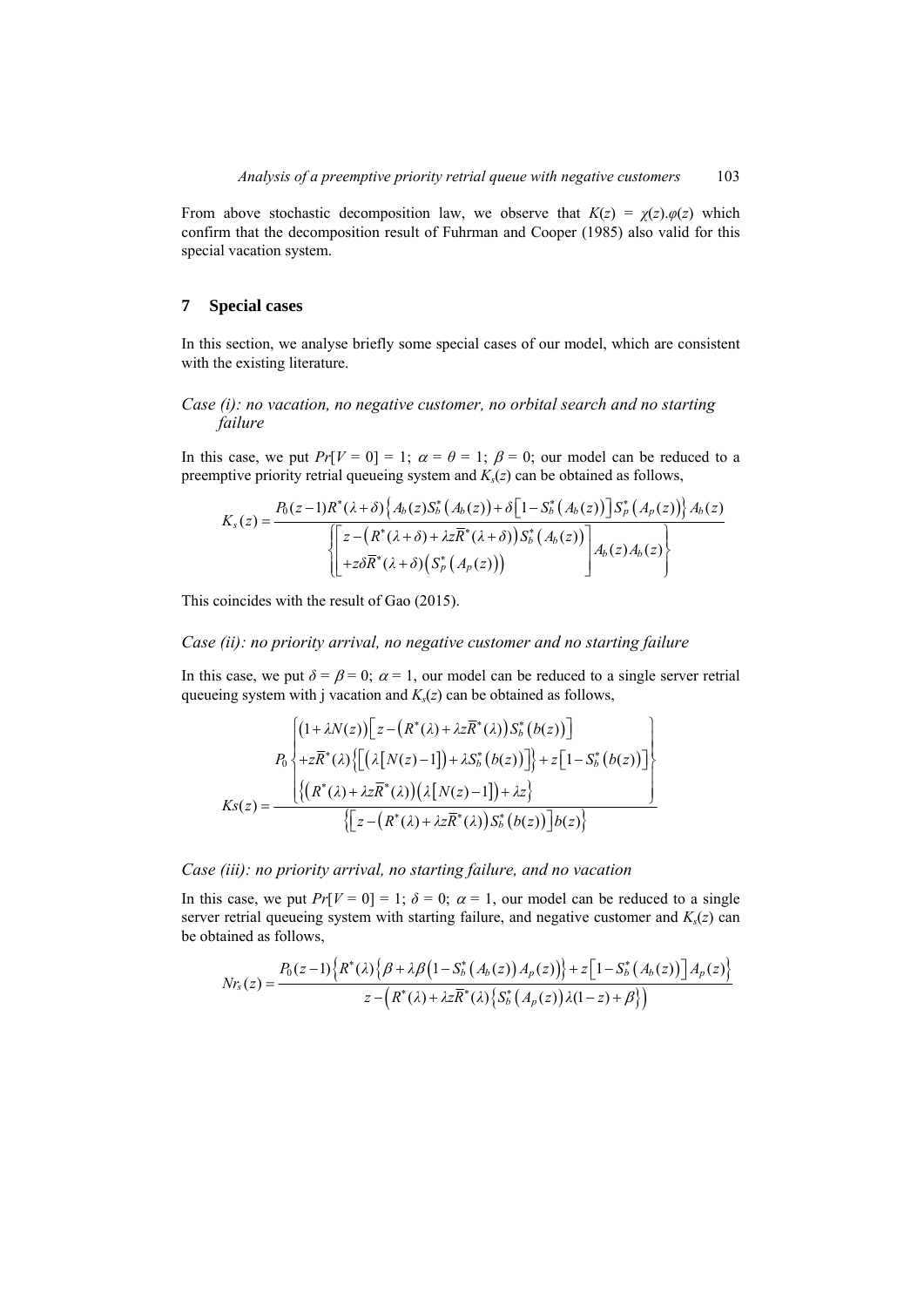## *Case (iv): no priority arrival, no vacation, no starting failure, and no negative customer*

In this case, we put  $Pr[V = 0] = 1$ ;  $\delta = \beta = \theta = 0$ ;  $\alpha = 1$ , our model can be reduced to an  $M/G/1$  retrial queue and  $K_s(z)$  can be obtained as follows,

$$
Ks(z) = \frac{P_0(1-z)\left[R^*(\lambda)-\lambda\right]S_b^*(\lambda-\lambda z)}{z-\left(R^*(\lambda)+\lambda z\overline{R}^*(\lambda)\right)S_b^*(\lambda-\lambda z)}
$$

## *Case (v): no priority arrival, no retrial; no vacation, no negative customer and no starting failure*

In this case, we put  $R^*(\lambda) \to 1$ ;  $Pr[V = 0] = 1$ ;  $\delta = \beta = \theta = 0$ ;  $\alpha = 1$ , our model can be reduced to an  $M/G/1$  queue and  $K_s(z)$  can be obtained as follows

$$
K_s(z) = \frac{[1-\lambda]S_b^*(\lambda - \lambda z)(z-1)}{\{z - S_b^*(\lambda - \lambda z)\}}
$$

#### **8 Numerical examples**

We present some numerical examples in this section, to study the effect of various parameters in the system performance measures of our system where all retrial times, arrival times, service times, vacation times and repair times are exponential. We assume arbitrary values to the parameters such that the steady state condition is satisfied. MATLAB software has been used to illustrate the results numerically. Probability density functions for the exponential distribution is  $f(x) = v e^{-vx}$ ,  $x > 0$ .

**Figure 1** *L<sub>q</sub>* versus starting failure and  $\beta$  (see online version for colours)

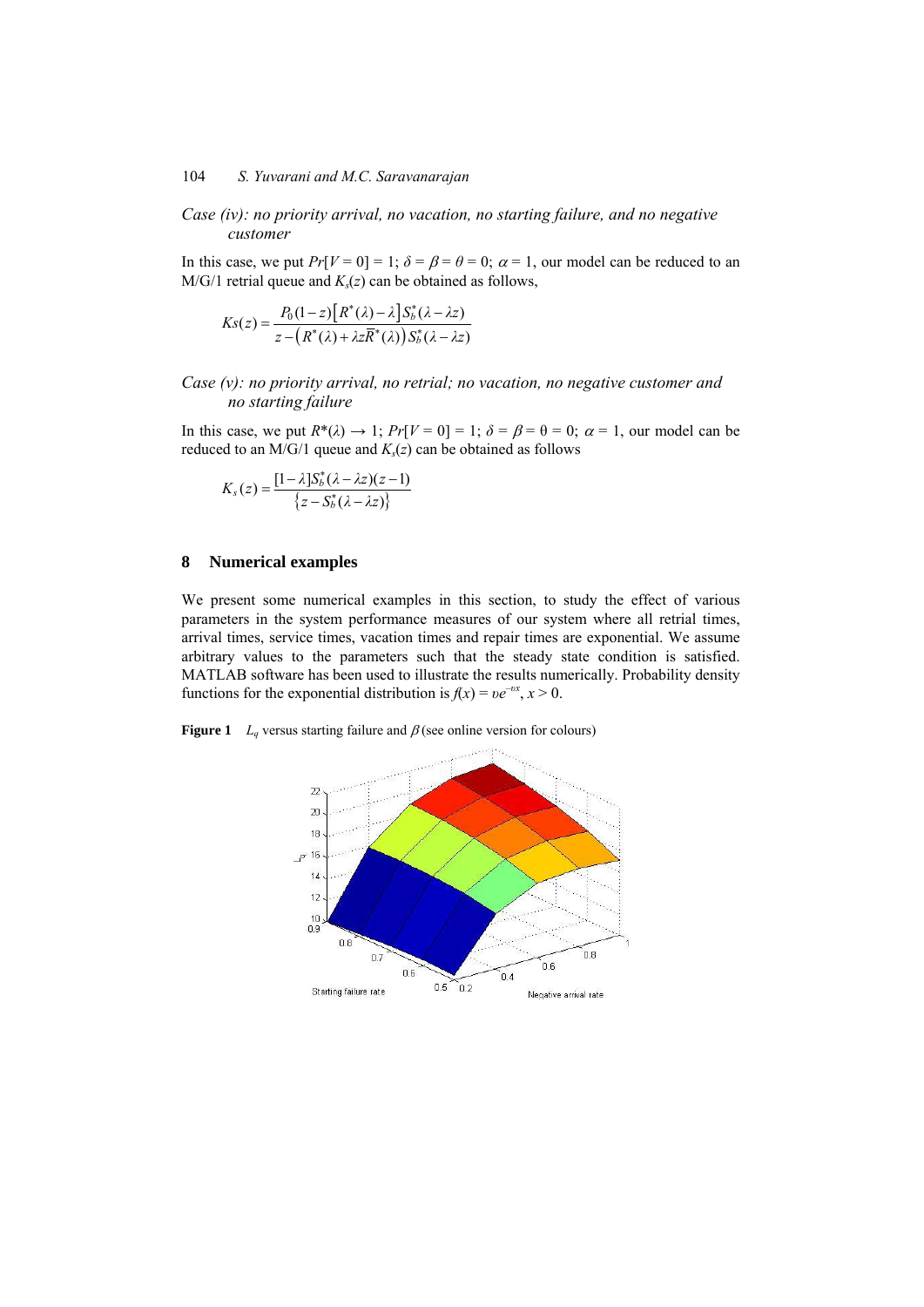For the effect of the parameters  $\lambda$ ,  $\alpha$ ,  $\delta$ ,  $\alpha$  and  $\gamma$  on the system performancemeasures, three-dimensionalgraphs are illustrated in Figure 1 to Figure 4. Figure. 1 shows that the surface displays an upward trend as expected for increasing the value of starting failure rate and Negative arrival rate ( $\beta$ ) against the mean orbit size ( $L_q$ ). Figure 2 shows that the probability that server is idle  $(P_0)$  decreases with increasing values of the arrival rate ( $\lambda$ ) and successful service rate ( $\alpha$ ). Figure 3 show that the mean orbit size ( $L_q$ ) is decreasing for the increasing values of the retrial rate and vacation rate (*γ*). Figure 4 show that the probability that server is idle  $(P_0)$  is decreased for the increasing values of the vacation rate and successful service rate  $(\alpha)$ .

**Figure 2**  $\alpha$  and  $\lambda$  versus  $P_0$  (see online version for colours)



**Figure 3** *L<sub>q</sub>* versus retrial rate and  $\gamma$  (see online version for colours)



From the above numerical examples, we can find the influence of parameters on the performance measures in the system and know that the results are coincident with the practical situations.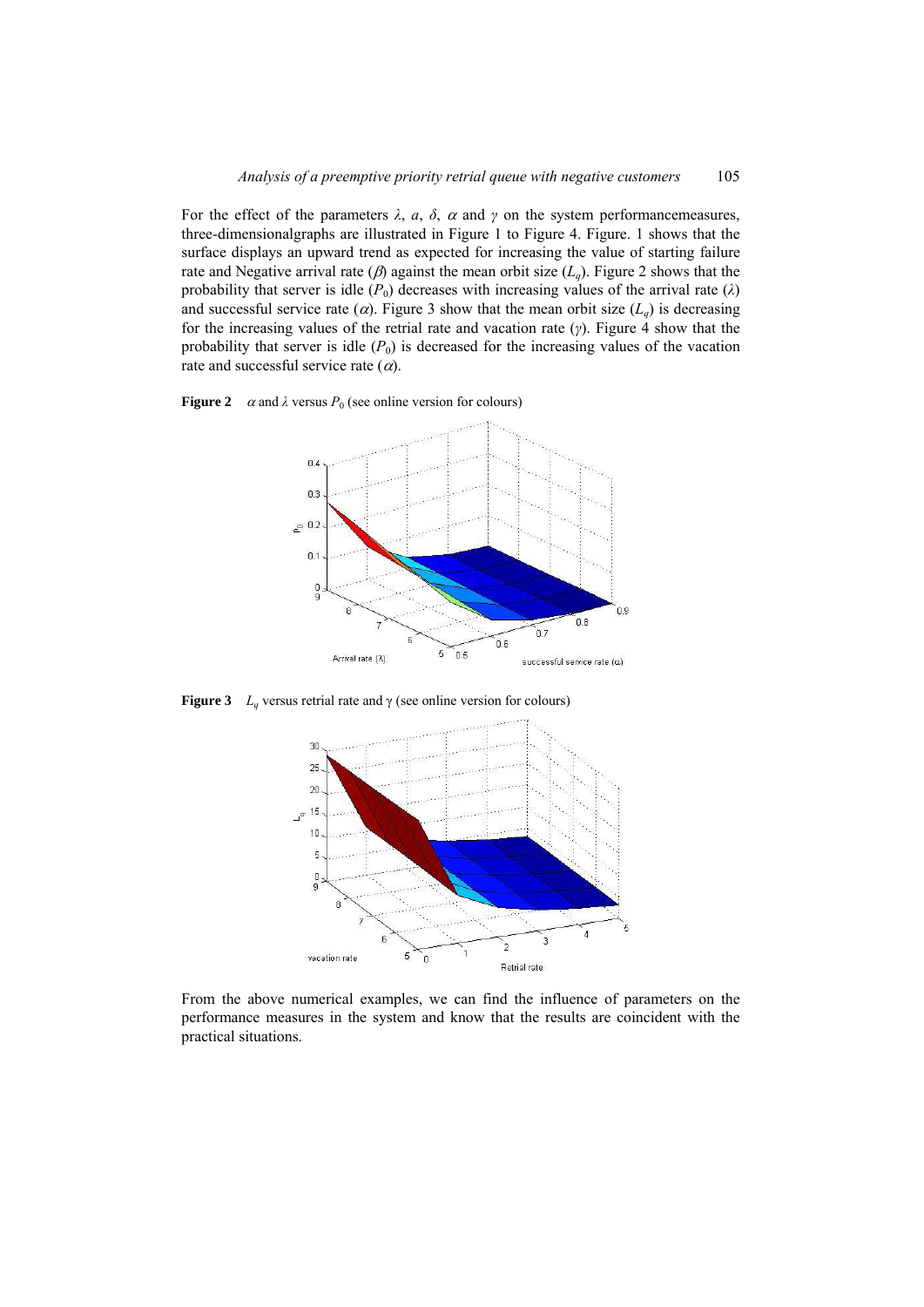



#### **9 Conclusions**

In this paper, we have examined a preemptive priority retrial queueing system with the negative customer, at most J vacations and repair due to starting failure. Using the method of supplementary variable technique, the PGFs for the numbers of customers in the system when it is free, busy with priority customer, busy with preemptive priority customer, busy with an ordinary customer, on vacations and under repair due to starting failure is found. Some important system performance measures and stochastic decomposition law are also discussed. The explicit expressions for the average queue length of orbit and system have been obtained. Finally, the analytical results are validated with the help of numerical illustrations.

The present investigation includes features simultaneously such as,

- preemptive priority retrial queue
- negative customer
- at most J vacations
- repair due to starting failure.

Our suggested model and its results have a specific and potential application in the field of telephone consultation service and in the area of computer processing system. This work can be further extended in many directions by incorporating the concepts of

- batch arrival
- optional re-service
- orbital search
- working vacation
- immediate feedback.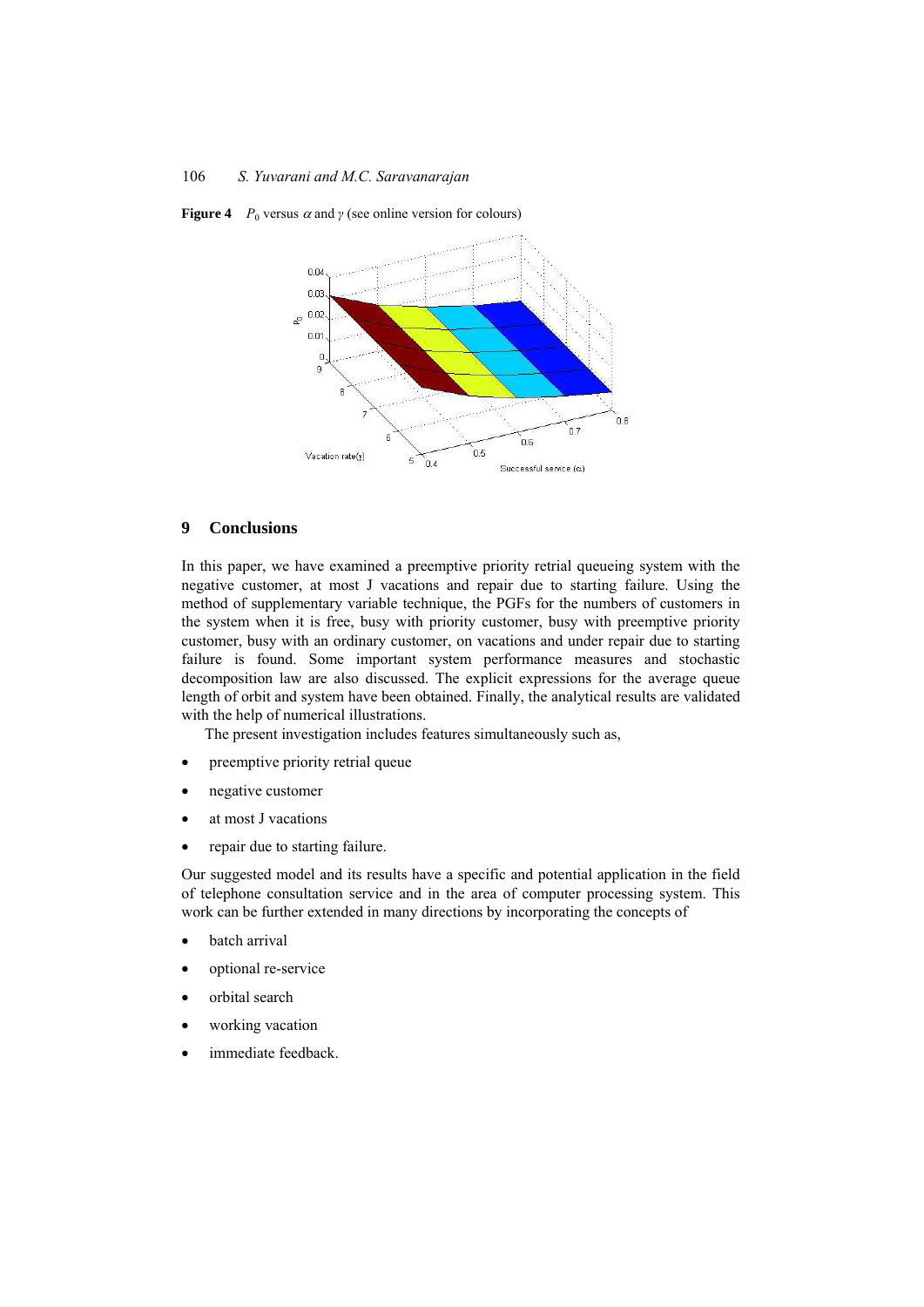Hopefully, this investigation will be of great help for the system managers to take decisions about the system size and other parameters in a perfect manner.

# **Acknowledgements**

The authors are pleased to thank the anonymous referees, for their valuable comments and suggestions, which helped in improving the paper.

#### **References**

- Artalejo, J.R. (2010) 'Accessible bibliography on retrial queues: progress in 2000–2009', *Math Computer Model*, Vol. 51, No. 9, pp.1071–1081.
- Artalejo, J.R., Dudin, A.N. and Klimenok, V.I. (2001) 'Stationary analysis of a retrial queue with preemptive repeated attempts', *Operations Research Letters*, Vol. 28, No. 4, pp.173–180.
- Chang, F.M. and Ke, J.C. (2009) 'On a batch retrial model with J vacations', *Journal of Computational and Applied Mathematics*, Vol. 232, No. 2, p.402.
- Choi, B.D. and Chang, Y. (1999) 'Single server retrial queues with priority calls', *Mathematical and Computer Modelling*, Vol. 30, Nos. 3–4, pp.7–32.
- Dimitriou, I. (2013) 'A preemptive resume priority retrial queue with state dependent arrivals, unreliable server, and negative customers', *Top*, Vol. 21, No. 3, pp.542–571.
- Doshi, B.T. (1986) 'Queueing systems with vacations a survey', *Queuing Systems*, Vol. 1, No. 1, pp.29–66.
- Fuhrmann, S.W. and Cooper, R.B. (1985) 'Stochastic decompositions in the M/G/1 queue with general retrial times', *Operations Research*, Vol. 33, No. 5, pp.1117–1129.
- Gao, S. (2014) 'Performance and reliability analysis of an M/G/1-G retrial queue with orbital search and non-persistent customers', *European Journal of Operation Research*, Vol. 236, No. 2, pp.561–572.
- Gao, S. (2015) 'A preemptive priority retrial queue with two classes of customers and general retrial times', *Oper. Res. Int. J.*, Vol. 15, No. 2, pp.233–251, DOI 10.1007/s12351-015-0175 z.
- Gomez-Corral, A. (2006) 'A bibliographical guide to analysis of retrial queues through matrix analytic techniques', *Annals of Operation Research*, Vol. 141, No. 1, pp.163–191.
- Jain, M. and Bhagat, A. (2014) 'Unreliable bulk retrial queues with delayed repairs and modified vacation policy', *Journal of Industrial Engineering International*, Vol. 10, No. 3, Article Id 63, doi:10.1007/s40092-014-0063-9
- Ke, J.C. and Chang, F.M. (2009) 'M[X]/(G1,G2)/1 retrial queue under Bernoulli vacation with general repeated attempts and starting failures', *Applied Mathematical Modelling*, Vol. 33, No. 7, pp.3186–3196.
- Ke, J-C. and Chang, F-M. (2009) 'M[x]/(G1,G2)/1 retrial queue under Bernoulli vacation schedules with general repeated attempts and starting failures', *Applied Mathematical Modelling*, Vol. 33, No. 7, pp.3186–3196.
- Kirupa, K. and Chandrika, K.U. (2015) 'Batch arrival retrial queue with negative customers, multi-optional service and feedback', *Communications on Applied Electronics*, Vol. 2, No. 4, pp.14–18.
- Krishnakumar, B., Vijaykumar, A. and Arivudainambi, D. (2002) 'An *M/G/*1 retrial queueing system with two phase service and preemptive resume', *Annals of Operations Research*, Vol. 113, No. 1, pp.61–79.
- Liu, Z. and Gao, S. (2011) 'Discrete time Geo/Geo/1 retrial queue with two class of customers and feedback', *Math Comput Model*, Vol. 53, Nos. 5–6, pp.1208–1220.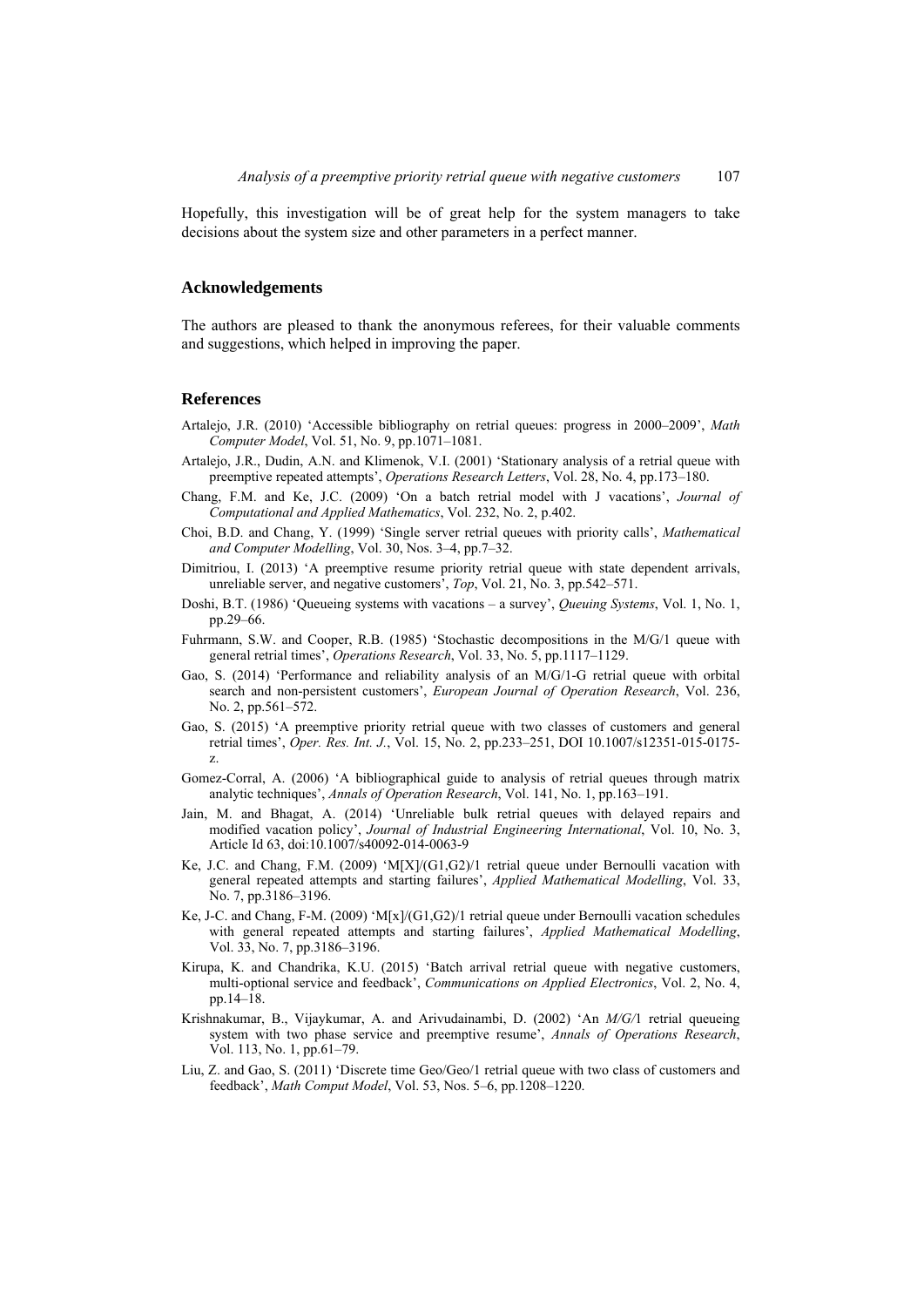- Liu, Z. and Wu, J. (2009) 'A MAP/G/1 G-queue with preemptive resume and multiple vacations', *Applied Mathematical Modeling*, Vol. 33, No. 3, pp.1738–1748.
- Pakes, A.G. (1969) 'Some conditions for ergodicity and recurrence of Markov chains', *Operations Research*, Vol. 17, No. 6, pp.1058–1061.
- Peng, Y. (2016) 'On the discrete-time Geo/G/1 retrial queueing system with preemptive resume and Bernoulli feedback', *OPSERARCH*, Vol. 53, No. 1, pp.116–130.
- Rajadurai, P., Chandrasekaran, V.M. and Saravanarajan, M.C. (2015a) 'Steady state analysis of batch arrival feedback retrial queue with two phases of service, negative customers, Bernoulli vacation and server breakdown', *International Journal of Mathematics in Operation Research*, Vol. 7, No. 5, pp.519–546.
- Rajadurai, P., Saravanarajan, M.C. and Chandrasekaran, V.M. (2014) 'Analysis of repairable M[X]/(G1,G2)/1 feedback retrial G-queue with balking and starting failures at most J vacations', *Applications and Applied Mathematics*, Vol. 1, No. 10, pp.13–39.
- Rajadurai, P., Saravanarajan, M.C. and Chandrasekaran, V.M. (2015b) 'Analysis of M/G/1 retrial queue with balking, negative customers, working vacation, and server breakdown', *International Journal of Applied Engineering Research*, Vol. 10, No. 55, pp.4130–4136.
- Sennott, L.I., Humblet, P.A. and Tweedi, R.L. (1983) 'Mean drifts and non ergodicity of Markov chains', *Operations Research*, Vol. 31, No. 4, pp.783–789.
- Senthilkumar, M., Chakravarthy, S.R. and Arumuganathan, R. (2013) 'Preemptive resume priority retrial queue with two classes of MAP arrivals', *Applied Mathematical Sciences*, Vol. 7, No. 52, pp.2569–2589.
- Sumitha, D. and Chandrika, K.U. (2012) 'Retrial queuing system with starting failure, single vacation and orbital search', *International Journal of Computer Applications*, Vol. 40, No. 13, pp.29–33.
- Wang, J. (2008) 'On the single server retrial queue with priority subscribers and server breakdowns', *Jrl Syst Sci & Complexity*, Vol. 21, No. 2, pp.304–315.
- Wang, J. and Zhang, P. (2009) 'A discrete-time retrial queues with negative customers and unreliable server', *Computers and Industrial Engineering*, Vol. 56, No. 1, pp.1216–1222.
- Wu, J. and Lian, W. (2013) 'Single-server retrial G-queue with priority and unreliable server under Bernoulli vacation schedule', *Computers & Industrial Engineering*, Vol. 64, No. 1, pp.84–93.
- Yang, D-Y., Chang, F-M. and Ke, J-C. (2016) 'On an unreliable retrial queue with general repeated attempts and J optional vacations', *Applied Mathematical Modelling*, Vol. 40, No. 4, pp.3275–3288
- Yang, S., Wu, J. and Liu, Z. (2013) 'An M[X]/G/1 retrial G-queue with single vacation subject to the server breakdown and repair', *Acta Mathematicae Applicatae Sinica, English Series*, Vol. 29, No. 3, pp.579–596.
- Yuvarani, S. and Saravanarajan, M.C. (2015) 'Analysis of a preemptive priority retrial queue with two types of customers, single vacation and service interruption', *Global Journal of Pure and Applied Mathematics*, Vol. 11, No. 6, pp.4949–4968.

## **Appendix**

## *Sufficient condition of ergodicity*

The embedded Markov chain  $\{Z_n; n \in N\}$  is ergodic if and only if  $\rho \le R^*$  ( $\lambda + \delta$ ) for our system to be stable, where